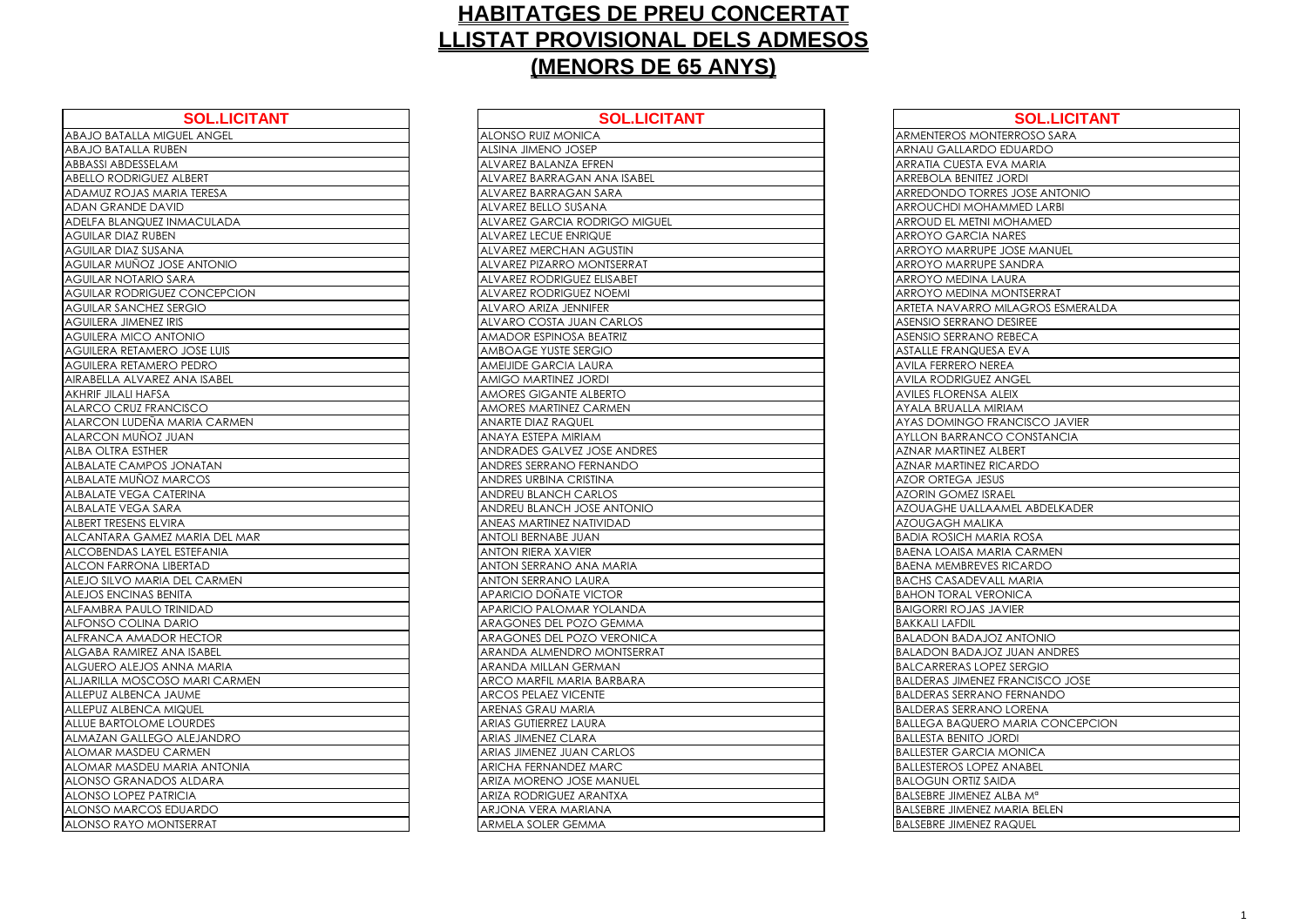| <b>SOL.LICITANT</b>                    | <b>SOL.LIC</b>                      |
|----------------------------------------|-------------------------------------|
| <b>BAQUERO VALDIVIA JOSE LUIS</b>      | BEDMAR SANCHEZ JESSICA              |
| <b>BARAJAS AVIVAR FRANCISCO JAVIER</b> | <b>BEJAR RAYO ELENA</b>             |
| <b>BARAJAS GONZALEZ ARANZAZU</b>       | <b>BELKAIDI PEREZ LEILA</b>         |
| <b>BARAJAS LOPEZ JORGE</b>             | BELLALTA PEREA JAUME                |
| <b>BARAMBONES SALGADO EVA</b>          | <b>BELLALTA PEREA JORDI</b>         |
| <b>BARBA BONILLA IRENE</b>             | <b>BELLALTA PEREA REBECA</b>        |
| <b>BARBA LOPEZ AROA</b>                | <b>BELLMUNT TABERO DANIEL</b>       |
| <b>BARBARAN SANCHEZ GERMAN</b>         | <b>BELMONTE ESCOBAR RUBEN</b>       |
| <b>BARBENS GONZALEZ JAVIER</b>         | <b>BELMONTE LOPEZ JOSE MARIA</b>    |
| <b>BARBERA SANCHEZ CRISTINA</b>        | <b>BELOUAFI JAABAK HASSAN</b>       |
| <b>BARBERO MIGUEL MARIANO</b>          | <b>BELTRAN TORRES ANA</b>           |
| <b>BARCELO MATA ALVARO</b>             | <b>BELTRAN TORRES ANDRES</b>        |
| <b>BARCENA CORBATON MARIA PILAR</b>    | <b>BEN ALI HASSAN</b>               |
| <b>BARCENA LOPEZ ELISABET</b>          | <b>BEN TALEB KADI ABIDA</b>         |
| <b>BARCO ROMERO RAUL</b>               | <b>BENAVENTE GONZALEZ JAVIER</b>    |
| <b>BARRAGAN BERMUDEZ OSCAR</b>         | <b>BENAVENTE RODRIGUEZ CRISTINA</b> |
| <b>BARRANCO ARROYO JUAN</b>            | <b>BENITEZ CABEZAS CRISTINA</b>     |
| <b>BARRANCO MARAVER JORDI</b>          | <b>BENITEZ MORALES VERONICA</b>     |
| <b>BARRANCO MARTIN ELISABET</b>        | <b>BENITEZ RUBIO DANIEL</b>         |
| <b>BARRENA LOSADA CRISTINA</b>         | <b>BENITO ALFARO MARIA CRUZ</b>     |
| <b>BARRENA LOSADA SUSANA</b>           | <b>BENITO PALLARUELO JAVIER</b>     |
| <b>BARREÑA SIMON ALFONSO</b>           | <b>BENITO VERDE MARIA NURIA</b>     |
| <b>BARRENA SIMON DANIEL</b>            | <b>BERLANGA ORTEGA MIGUEL ANG</b>   |
| <b>BARRERA RIOS ALEJANDRO</b>          | <b>BERLANGA ORTEGA SERGIO</b>       |
| <b>BARRERA ROBLEDO MARIA JOSE</b>      | <b>BERMEJO QUINTERO JONATAN</b>     |
| BARRERA SALDANA MARIA DEL CARMEN       | <b>BERMUDEZ RAMON ENRIQUE</b>       |
| <b>BARRIAL DEL OLMO MIREIA</b>         | <b>BERMUDEZ SANTA DAVID</b>         |
| <b>BARRIO ORTEGA ISABEL</b>            | BERMUDEZ SANTA RAQUEL               |
| <b>BARRIO ORTEGA NURIA</b>             | BERNABE DE PRADO MARIA DEL O        |
| <b>BARRIOS GARCIA JOSE MANUEL</b>      | <b>BERNABE GUIJARRO ANTONIO M.</b>  |
| <b>BARRIOS GUILLEN VERONICA</b>        | <b>BERNABE GUIJARRO ROSER</b>       |
| <b>BARRIOS IGNACIO JAIRO</b>           | <b>BERNAL SORIA MARGARITA</b>       |
| <b>BARROSO GOVEA JOSE ANDRES</b>       | BERRAL BERRAL JUAN MANUEL           |
| <b>BARROSO GOVEA LAURA</b>             | <b>BERTOMEU GODES CARLOS</b>        |
| <b>BARROSO VILLANOVA ROBERTO</b>       | BERTRAN CALVO MONTSERRAT            |
| <b>BARTRINA PADILLO OSCAR</b>          | <b>BESSO SERRA JUDIT</b>            |
| <b>BASCONES ZARZA MANUEL</b>           | <b>BETES ESTEBAN INMACULADA</b>     |
| <b>BASSOLS RODENAS IVAN</b>            | <b>BETES ESTEBAN MARTA</b>          |
| <b>BAU CONESA MARIA ANGELES</b>        | <b>BIEL MUÑOZ LAURA</b>             |
| <b>BAUTISTA PEYDRO JORDI</b>           | <b>BLANCO CANO VICTORIA</b>         |
| <b>BAYONA CORTES MANUELA</b>           | <b>BLANCO FITO RUBEN</b>            |
| <b>BECERRA ARIAS PEDRO</b>             | <b>BLANCO GONZALO ADRIAN</b>        |
| BECERRA GONZALEZ MARIA DE LA SALUD     | <b>BLANCO RODRIGUEZ VERONICA</b>    |
| <b>BECERRA MARIN JOSE Ma</b>           | <b>BLANCO RUIZ SIMON</b>            |
| <b>BECERRA MARIN VERONICA</b>          | <b>BLANCO SANCHEZ LESME</b>         |
| <b>BEDMAR ALBA JESSICA</b>             | <b>BLANQUEZ SANCHEZ NURIA</b>       |
| BEDMAR ALBA PEDRO JOSE                 | <b>BLASCO FONTELLAS ALEJANDRO</b>   |
| <b>BEDMAR GASCON SERGIO</b>            | <b>BLAZQUEZ BARCENA BEATRIZ</b>     |
| <b>BEDMAR PRIETO AROA</b>              | <b>BLAZQUEZ FUSARO JUAN</b>         |

| <b>SOL.LICITANT</b>                 | <b>SOL.LICITANT</b>                                                                                                                                                                                                                                                                                                                                                                                                                                                                                                                                                                                                                                                                                                                                                                                       |
|-------------------------------------|-----------------------------------------------------------------------------------------------------------------------------------------------------------------------------------------------------------------------------------------------------------------------------------------------------------------------------------------------------------------------------------------------------------------------------------------------------------------------------------------------------------------------------------------------------------------------------------------------------------------------------------------------------------------------------------------------------------------------------------------------------------------------------------------------------------|
| <b>BEDMAR SANCHEZ JESSICA</b>       | <b>BODAS MARTINEZ ALBERTO</b>                                                                                                                                                                                                                                                                                                                                                                                                                                                                                                                                                                                                                                                                                                                                                                             |
| <b>BEJAR RAYO ELENA</b>             | <b>BOLANCER SANCHEZ PABLO</b>                                                                                                                                                                                                                                                                                                                                                                                                                                                                                                                                                                                                                                                                                                                                                                             |
| <b>BELKAIDI PEREZ LEILA</b>         | <b>BOLANCER TURRILLO IVAN</b>                                                                                                                                                                                                                                                                                                                                                                                                                                                                                                                                                                                                                                                                                                                                                                             |
| <b>BELLALTA PEREA JAUME</b>         | <b>BOLANCER TURRILLO TATIANA</b>                                                                                                                                                                                                                                                                                                                                                                                                                                                                                                                                                                                                                                                                                                                                                                          |
| <b>BELLALTA PEREA JORDI</b>         | <b>BOLAÑOS SUAREZ JUAN CARLOS</b>                                                                                                                                                                                                                                                                                                                                                                                                                                                                                                                                                                                                                                                                                                                                                                         |
| <b>BELLALTA PEREA REBECA</b>        | <b>BONACHE PEREZ ALICIA</b>                                                                                                                                                                                                                                                                                                                                                                                                                                                                                                                                                                                                                                                                                                                                                                               |
| <b>BELLMUNT TABERO DANIEL</b>       | <b>BONET ALSINA JOANA</b>                                                                                                                                                                                                                                                                                                                                                                                                                                                                                                                                                                                                                                                                                                                                                                                 |
| <b>BELMONTE ESCOBAR RUBEN</b>       | <b>BORDALLO MATE CRISTINA</b>                                                                                                                                                                                                                                                                                                                                                                                                                                                                                                                                                                                                                                                                                                                                                                             |
| <b>BELMONTE LOPEZ JOSE MARIA</b>    | <b>BORJA ROMERO BEGOÑA</b>                                                                                                                                                                                                                                                                                                                                                                                                                                                                                                                                                                                                                                                                                                                                                                                |
| <b>BELOUAFI JAABAK HASSAN</b>       | <b>BORREGUERO FERNANDEZ MARIA CARMEN</b>                                                                                                                                                                                                                                                                                                                                                                                                                                                                                                                                                                                                                                                                                                                                                                  |
| BELTRAN TORRES ANA                  | <b>BOSCH ORTEGA JUAN</b>                                                                                                                                                                                                                                                                                                                                                                                                                                                                                                                                                                                                                                                                                                                                                                                  |
| <b>BELTRAN TORRES ANDRES</b>        | <b>BOSCH RECIO JOSE</b>                                                                                                                                                                                                                                                                                                                                                                                                                                                                                                                                                                                                                                                                                                                                                                                   |
| <b>BEN ALI HASSAN</b>               | <b>BOTE MORALES CRISTIAN</b>                                                                                                                                                                                                                                                                                                                                                                                                                                                                                                                                                                                                                                                                                                                                                                              |
| <b>BEN TALEB KADI ABIDA</b>         | <b>BOTEY CAMARERO MONICA</b>                                                                                                                                                                                                                                                                                                                                                                                                                                                                                                                                                                                                                                                                                                                                                                              |
| <b>BENAVENTE GONZALEZ JAVIER</b>    | <b>BOTEY CAMARERO XAVIER</b>                                                                                                                                                                                                                                                                                                                                                                                                                                                                                                                                                                                                                                                                                                                                                                              |
| <b>BENAVENTE RODRIGUEZ CRISTINA</b> | <b>BOTIAS MUÑOZ SONIA</b>                                                                                                                                                                                                                                                                                                                                                                                                                                                                                                                                                                                                                                                                                                                                                                                 |
| <b>BENITEZ CABEZAS CRISTINA</b>     | <b>BOUKRICHA AZZOFRI MOHAMED</b>                                                                                                                                                                                                                                                                                                                                                                                                                                                                                                                                                                                                                                                                                                                                                                          |
| <b>BENITEZ MORALES VERONICA</b>     | <b>BOUZNIBOU IKASRIOUEN NOUREDDINE</b>                                                                                                                                                                                                                                                                                                                                                                                                                                                                                                                                                                                                                                                                                                                                                                    |
| <b>BENITEZ RUBIO DANIEL</b>         | <b>BRAVO CARRASCO CARLOS</b>                                                                                                                                                                                                                                                                                                                                                                                                                                                                                                                                                                                                                                                                                                                                                                              |
| <b>BENITO ALFARO MARIA CRUZ</b>     | <b>BRAVO MONROIG RUBEN</b>                                                                                                                                                                                                                                                                                                                                                                                                                                                                                                                                                                                                                                                                                                                                                                                |
| <b>BENITO PALLARUELO JAVIER</b>     | <b>BRETONES ESPEJO ESTEFANIA</b>                                                                                                                                                                                                                                                                                                                                                                                                                                                                                                                                                                                                                                                                                                                                                                          |
| <b>BENITO VERDE MARIA NURIA</b>     | <b>BRIALES JIMENEZ MARIA DOLORES</b>                                                                                                                                                                                                                                                                                                                                                                                                                                                                                                                                                                                                                                                                                                                                                                      |
| <b>BERLANGA ORTEGA MIGUEL ANGEL</b> | <b>BRICEÑO MURILLO ANTONIO</b>                                                                                                                                                                                                                                                                                                                                                                                                                                                                                                                                                                                                                                                                                                                                                                            |
|                                     | <b>BRITOS COBOS SERGIO</b>                                                                                                                                                                                                                                                                                                                                                                                                                                                                                                                                                                                                                                                                                                                                                                                |
| <b>BERMEJO QUINTERO JONATAN</b>     | <b>BRUNA COTO ELISABET</b>                                                                                                                                                                                                                                                                                                                                                                                                                                                                                                                                                                                                                                                                                                                                                                                |
|                                     | <b>BUCIEGAS VIVAS CESAREO</b>                                                                                                                                                                                                                                                                                                                                                                                                                                                                                                                                                                                                                                                                                                                                                                             |
| <b>BERMUDEZ SANTA DAVID</b>         | <b>BUDIA CORDOBA DOLORES</b>                                                                                                                                                                                                                                                                                                                                                                                                                                                                                                                                                                                                                                                                                                                                                                              |
|                                     | <b>BUENO GARCIA SERGIO</b>                                                                                                                                                                                                                                                                                                                                                                                                                                                                                                                                                                                                                                                                                                                                                                                |
|                                     | <b>BUENO RODRIGUEZ JORDI</b>                                                                                                                                                                                                                                                                                                                                                                                                                                                                                                                                                                                                                                                                                                                                                                              |
|                                     | <b>BUENO RUIZ ALBERTO</b>                                                                                                                                                                                                                                                                                                                                                                                                                                                                                                                                                                                                                                                                                                                                                                                 |
|                                     | <b>BUENO TORO SARA</b>                                                                                                                                                                                                                                                                                                                                                                                                                                                                                                                                                                                                                                                                                                                                                                                    |
|                                     | <b>BURGOS DIAZ MIGUEL</b>                                                                                                                                                                                                                                                                                                                                                                                                                                                                                                                                                                                                                                                                                                                                                                                 |
|                                     | CABALLERO BENEYTO SUSANA                                                                                                                                                                                                                                                                                                                                                                                                                                                                                                                                                                                                                                                                                                                                                                                  |
|                                     | <b>CABALLERO DEL MORAL DANIEL</b>                                                                                                                                                                                                                                                                                                                                                                                                                                                                                                                                                                                                                                                                                                                                                                         |
|                                     | CABALLERO GARCIA FERNANDO                                                                                                                                                                                                                                                                                                                                                                                                                                                                                                                                                                                                                                                                                                                                                                                 |
|                                     | CABALLERO GOMEZ CRISTINA                                                                                                                                                                                                                                                                                                                                                                                                                                                                                                                                                                                                                                                                                                                                                                                  |
|                                     | <b>CABALLERO JURADO BEATRIZ</b>                                                                                                                                                                                                                                                                                                                                                                                                                                                                                                                                                                                                                                                                                                                                                                           |
|                                     | CABALLERO MORENO IVAN                                                                                                                                                                                                                                                                                                                                                                                                                                                                                                                                                                                                                                                                                                                                                                                     |
|                                     | CABALLERO ORTUÑEZ JULIO                                                                                                                                                                                                                                                                                                                                                                                                                                                                                                                                                                                                                                                                                                                                                                                   |
|                                     | CABAÑAS CUESTA MANUEL                                                                                                                                                                                                                                                                                                                                                                                                                                                                                                                                                                                                                                                                                                                                                                                     |
|                                     | <b>CABELLO GARCIA MARTA</b>                                                                                                                                                                                                                                                                                                                                                                                                                                                                                                                                                                                                                                                                                                                                                                               |
|                                     | CABELLO LOZANO PEDRO JOSE                                                                                                                                                                                                                                                                                                                                                                                                                                                                                                                                                                                                                                                                                                                                                                                 |
|                                     | CABET LOPEZ FRANCISCO JOSE                                                                                                                                                                                                                                                                                                                                                                                                                                                                                                                                                                                                                                                                                                                                                                                |
|                                     | CABEZAS FERNANDEZ SANDRA                                                                                                                                                                                                                                                                                                                                                                                                                                                                                                                                                                                                                                                                                                                                                                                  |
|                                     | <b>CABRERA ALARCON VANESA</b>                                                                                                                                                                                                                                                                                                                                                                                                                                                                                                                                                                                                                                                                                                                                                                             |
|                                     | CABRERA MARTINEZ PEDRO JOSE                                                                                                                                                                                                                                                                                                                                                                                                                                                                                                                                                                                                                                                                                                                                                                               |
|                                     | <b>CABRERA MOLINA GABRIEL MIGUEL</b>                                                                                                                                                                                                                                                                                                                                                                                                                                                                                                                                                                                                                                                                                                                                                                      |
|                                     | CABRERA MOLINA MOTSERRAT                                                                                                                                                                                                                                                                                                                                                                                                                                                                                                                                                                                                                                                                                                                                                                                  |
|                                     | CABRERO MECA OSCAR                                                                                                                                                                                                                                                                                                                                                                                                                                                                                                                                                                                                                                                                                                                                                                                        |
|                                     | <b>BERLANGA ORTEGA SERGIO</b><br><b>BERMUDEZ RAMON ENRIQUE</b><br><b>BERMUDEZ SANTA RAQUEL</b><br>BERNABE DE PRADO MARIA DEL CARMEN<br><b>BERNABE GUIJARRO ANTONIO MANUEL</b><br><b>BERNABE GUIJARRO ROSER</b><br><b>BERNAL SORIA MARGARITA</b><br>BERRAL BERRAL JUAN MANUEL<br><b>BERTOMEU GODES CARLOS</b><br><b>BERTRAN CALVO MONTSERRAT</b><br><b>BESSO SERRA JUDIT</b><br><b>BETES ESTEBAN INMACULADA</b><br><b>BETES ESTEBAN MARTA</b><br><b>BIEL MUÑOZ LAURA</b><br><b>BLANCO CANO VICTORIA</b><br><b>BLANCO FITO RUBEN</b><br><b>BLANCO GONZALO ADRIAN</b><br><b>BLANCO RODRIGUEZ VERONICA</b><br><b>BLANCO RUIZ SIMON</b><br><b>BLANCO SANCHEZ LESME</b><br><b>BLANQUEZ SANCHEZ NURIA</b><br><b>BLASCO FONTELLAS ALEJANDRO</b><br><b>BLAZQUEZ BARCENA BEATRIZ</b><br><b>BLAZQUEZ FUSARO JUAN</b> |

| <b>BODAS MARTINE</b>               |
|------------------------------------|
| <b>BOLANCER SANC</b>               |
| <b>BOLANCER TURRI</b>              |
| <b>BOLANCER TURRI</b>              |
| <b>BOLAÑOS SUARE</b>               |
| <b>DNACHE PEREZ</b><br>BC          |
| <b>BONET ALSINA JC</b>             |
| <b>BORDALLO MATE</b>               |
| <b>BORJA ROMERO</b>                |
| <b>BORREGUERO FE</b>               |
| <b>BOSCH ORTEGA</b>                |
| <b>BOSCH RECIO JC</b>              |
| <b>BOTE MORALES C</b>              |
| <b>BOTEY CAMARER</b>               |
| <b>BOTEY CAMARER</b>               |
| <b>BOTIAS MUÑOZ S</b>              |
| <b>BOUKRICHA AZZO</b>              |
| <b>BOUZNIBOU IKAS</b>              |
| <b>BRAVO CARRASO</b>               |
| <b>BRAVO MONROI</b>                |
| <b>BRETONES ESPEJO</b>             |
| BRIALES JIMENEZ                    |
| <b>BRICENO MURILL</b>              |
| <b>BRITOS COBOS SI</b>             |
| <b>BRUNA COTO ELI</b>              |
| <b>BUCIEGAS VIVAS</b>              |
| <b>BUDIA CORDOBA</b>               |
| <b>BUENO GARCIA</b> :              |
| <b>BUENO RODRIGL</b>               |
| <b>BUENO RUIZ ALBE</b>             |
| <b>BUENO TORO SAI</b>              |
| <b>BURGOS DIAZ MI</b>              |
| <b>CABALLERO BENI</b>              |
| ABALLERO DEL                       |
| <b>ABALLERO GAR</b>                |
| ABALLERO GO <i>I</i>               |
| aballero jur<br>C                  |
| <b>ABALLERO MOI</b><br>(           |
| ABALLERO ORT                       |
| ABAÑAS CUEST<br>(                  |
| ABELLO GARCI                       |
| ABELLO LOZAN                       |
|                                    |
| ABET LOPEZ FRA<br>(                |
| ABEZAS FERNAI                      |
| ABRERA ALARC<br>(                  |
| ABRERA MARTII                      |
| :ABRERA MOLIN                      |
| CABRERA MOLIN<br>(<br>CABRERO MECA |

| <b>SOL.LICITANT</b>             |
|---------------------------------|
| <b>ALBERTO</b>                  |
| <b>HEZ PABLO</b>                |
| LO IVAN                         |
| LO TATIANA                      |
| <b>JUAN CARLOS</b>              |
| ALICIA                          |
| ANA                             |
| CRISTINA                        |
| BEGOÑA                          |
| NANDEZ MARIA CARMEN             |
| UAN                             |
| SЕ                              |
| RISTIAN                         |
| <u>D MONICA</u>                 |
| <b>XAVIER</b>                   |
| <b>NIA</b>                      |
| FRI MOHAMED                     |
| <b>IOUEN NOUREDDINE</b>         |
| O CARLOS                        |
| $\overline{\overline{5}}$ RUBEN |
| <b>ESTEFANIA</b>                |
| <b>AARIA DOLORES</b>            |
| <b>OINOTIA</b>                  |
| RGIO                            |
| <b>ABET</b>                     |
| CESAREO                         |
| <b>DOLORES</b>                  |
| ERGIO                           |
| Z JORDI                         |
| $\overline{C}$                  |
| A                               |
| -<br>JUE <u>L</u>               |
| <b>YTO SUSANA</b>               |
| <b><i>AORAL DANIEL</i></b>      |
| CIA FERNANDO                    |
| <b>IEZ CRISTINA</b>             |
| <b>DO BEATRIZ</b>               |
| ENO IVAN                        |
| ÑEZ JULIO                       |
| <b>MANUEL</b>                   |
| <b>MARTA</b>                    |
| PEDRO JOSE                      |
| NCISCO JOSE                     |
| DEZ SANDRA                      |
| <b>ON VANESA</b>                |
| EZ PEDRO JOSE                   |
| GABRIEL MIGUEL                  |
| <b>MOTSERRAT</b>                |
| <b>OSCAR</b>                    |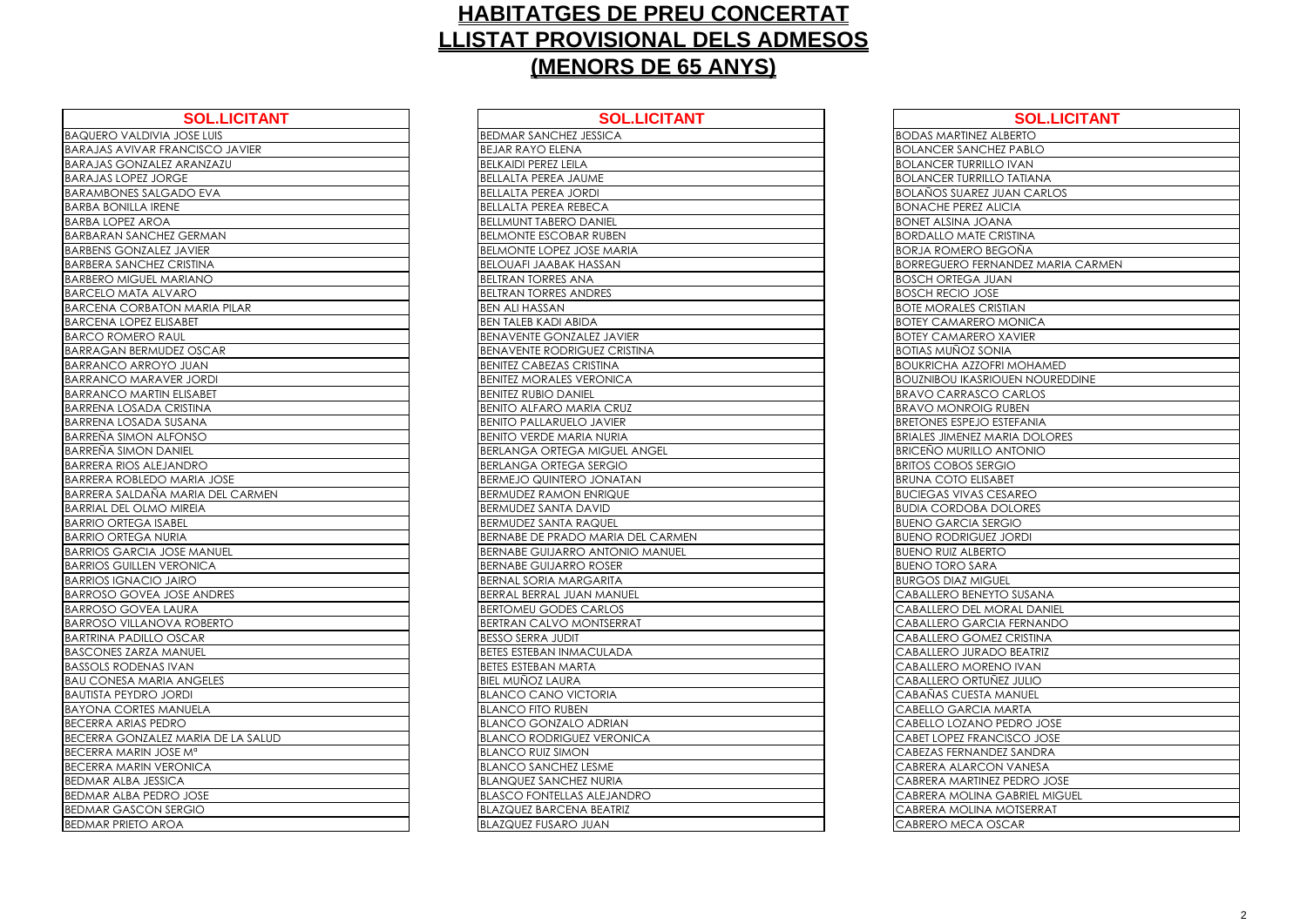| <b>SOL.LICITANT</b>               | <b>SOL.LICIT</b>                      |
|-----------------------------------|---------------------------------------|
| <b>CABRERO SANZ DANIEL</b>        | CAÑABATE MARTINEZ DIEGO               |
| <b>CACERES REDONDO JUDIT</b>      | CAÑADAS CARPINTERO FRANCISCO          |
| CADENAS GARCIA FRANCISCO          | CAÑADAS FERNANDEZ DAVID               |
| CADENAS GARCIA JUAN MANUEL        | CAÑADAS FERNANDEZ OSCAR               |
| CADENAS GARCIA MARIA MONTSERRAT   | CAÑIGUERAL ORTEGA MARTA               |
| <b>CAHIZ CAMPOS JORGE</b>         | CAÑO VALLS ROSER                      |
| CALA HIERRO NATIVIDAD             | CAÑUELO ARAUJO VANESSA                |
| CALDERON BRONCANO ASER RUBEN      | <b>CAPARROS NUNEZ JESUS</b>           |
| <b>CALDERON GIRONA SARA</b>       | CARBAJO GERVAS MARIA SOL              |
| CALDERON MARTINEZ VICTORIANA      | CARBALLEIRA DIAZ MONTSERRAT           |
| CALER BLANQUEZ JUAN MANUEL        | <b>CARDENAS CARDENAS RAFAEL</b>       |
| <b>CALERO GUINART ANTONIO</b>     | <b>CARDENAS RUIZ JOSE MIGUEL</b>      |
| CALERO RUZ ANA MARIA              | <b>CARDENETE PALENCIA JOSE LUIS</b>   |
| CALERO SANZ GREGORIO              | <b>CARMELA SOLER ISABEL</b>           |
| CALL HERNANDEZ EVA MARIA          | CARMONA LOPEZ CONSUELO                |
| CALLEJA HIDALGO ELVIRA            | CARMONA MARTINEZ Mª DEL CARMI         |
| <b>CALVILLO LOPEZ JENNIFER</b>    | <b>CARMONA PALOMA DANIEL</b>          |
| CALVO DOMINGUEZ ALEJANDRA         | <b>CARMONA RUIZ MERITXELL</b>         |
| CALVO DOMINGUEZ SUSANA            | <b>CARMONA VELA ENRIC</b>             |
| <b>CAMACHO IBAÑEZ ISMAEL</b>      | CARMONA VELA PAU                      |
| <b>CAMACHO MORENO FELIPE</b>      | CARNERERO SANCHEZ ALBERTO             |
| <b>CAMACHO RIENDA JOSE</b>        | CARO PEDROS CARMEN MARIA              |
| <b>CAMACHO RUIZ RAUL</b>          | <b>CARPIO MARTIN SANDRA</b>           |
| <b>CAMARA LOPEZ ELISA</b>         | CARPIO MORA FRANCISCO JESUS           |
| CAMBRON LANZA SORAYA              | CARRASCO FERNANDEZ Mª JESUS           |
| CAMPANO MEDINA MIGUEL ANGEL       | CARRASCO MARTOS ALEJANDRO             |
| CAMPAS SUÑE MONTSERRAT            | CARRASCOSA GIL JORDI                  |
| CAMPAYO MARTIN ALEJANDRO          | CARRETERO ABARCA JOSE ANTONIC         |
| <b>CAMPILLO FERIA JORDI</b>       | CARRETERO SAN JOSE JAIRO              |
| CAMPOS ALVAREZ JAIME              | <b>CARRILLO ENDRINO CLARA</b>         |
| <b>CAMPOS CAMPOS ESTHER</b>       | <b>CARRILLO IZQUIERDO ESTHER</b>      |
| <b>CAMPOS CAMPOS JAIME</b>        | CARRO CASTELLANO MARIA JOSEFA         |
| <b>CAMPOS REY REBECA</b>          | <b>CARRO FLORES ABEL</b>              |
| CANA SEGURA MARIA                 | <b>CARROBE JIMENEZ JENIFER</b>        |
| <b>CANALES DOMINGUEZ VERONICA</b> | CARROZA GOMEZ SILVESTRA               |
| CANDALIJA MIMBRERO AMAYA          | CARVAJAL LAIGLESIA ANA M <sup>a</sup> |
| <b>CANO AVALOS ALBERTO</b>        | CASADO CASTRO JOSE MARIA              |
| CANO CAMACHO CARMEN               | <b>CASADO MIRALLES ALBERT</b>         |
| CANO CAMACHO MARIA INMACULADA     | CASADO TRIVIÑO ISABEL                 |
| <b>CANO CAMACHO RAFAEL</b>        | CASADO VILLATORO FRANCISCA            |
| <b>CANO CARDENAS LAURA</b>        | <b>CASALS AGUILO DANIEL</b>           |
| <b>CANO IZABAL RAQUEL</b>         | <b>CASALS MATEU JUAN</b>              |
| CANO IZABAL RAUL                  | <b>CASAS CALVO MONICA</b>             |
| CANO MARTINEZ ALBERTO             | <b>CASAS CEBOLLADA NURIA</b>          |
| CANO ROJAS MARGARITA              | <b>CASAS RUIZ SERGIO</b>              |
| CANO SANZ MARGARITA               | CASCALES SAMBOLA MIREIA               |
| CANO VILCHEZ ALEJANDRO JOSE       | <b>CASELLAS CASTELLANO XAVIER</b>     |
| CANTADOR VINEGRA RAFAEL           | CASILLAS RAMIREZ MARIA EUGENIA        |
| CANTERO BARBADO VANESA            | CASTAÑO GONZALEZ ROSARIO              |

| <b>SOL.LICITANT</b>            | <b>SOL.LICITANT</b>               | <b>SOL.LICITANT</b>                    |
|--------------------------------|-----------------------------------|----------------------------------------|
| <b>IIEL</b>                    | CAÑABATE MARTINEZ DIEGO           | <b>CASTELL VILA GEMMA</b>              |
| JUDIT                          | CAÑADAS CARPINTERO FRANCISCO      | CASTELLANO CASTRO ESTEBAN              |
| RANCISCO                       | CAÑADAS FERNANDEZ DAVID           | <b>CASTILLO TAMAYO ORIOL</b>           |
| <b>UAN MANUEL</b>              | CAÑADAS FERNANDEZ OSCAR           | CASTRO CASTRO MARIA JOSE               |
| <i><b>AARIA MONTSERRAT</b></i> | CAÑIGUERAL ORTEGA MARTA           | CASTRO FERNANDEZ CRISTINA              |
| GE                             | CAÑO VALLS ROSER                  | CASTRO LOPEZ PEDRO LUIS                |
| DAD                            | CAÑUELO ARAUJO VANESSA            | <b>CASTRO SARABIA JENIFER</b>          |
| <b>NO ASER RUBEN</b>           | CAPARROS NUÑEZ JESUS              | CATALAN PACHECO PEDRO JUAN             |
| SARA                           | CARBAJO GERVAS MARIA SOL          | CAYERO MURILLO JOAN ENRIC              |
| Z VICTORIANA                   | CARBALLEIRA DIAZ MONTSERRAT       | CAYUELA ESTEVEZ CRISTIAN               |
| <b>AN MANUEL</b>               | CARDENAS CARDENAS RAFAEL          | <b>CAYUELA PEREZ JOSE LUIS</b>         |
| <b>OI</b> NOTV                 | <b>CARDENAS RUIZ JOSE MIGUEL</b>  | CENTENO MARTINEZ CAROLINA              |
| ARIA                           | CARDENETE PALENCIA JOSE LUIS      | CENTENO VILLENA DAVID                  |
| ORIO                           | <b>CARMELA SOLER ISABEL</b>       | <b>CEREZO IGLESIAS ANTONIO</b>         |
| A MARIA                        | CARMONA LOPEZ CONSUELO            | CEREZO LLANO M.MERCEDES                |
| <b>LVIRA</b>                   | CARMONA MARTINEZ Mª DEL CARMEN    | <b>CEREZO LLANO RUBEN</b>              |
| <b>INIFER</b>                  | CARMONA PALOMA DANIEL             | CERRATO PACHECO SOLEDAD                |
| ALEJANDRA                      | <b>CARMONA RUIZ MERITXELL</b>     | <b>CERRILLO MARTINEZ IBAN</b>          |
| SUSANA                         | CARMONA VELA ENRIC                | <b>CERRO LUCENA MARISOL</b>            |
| SMAEL                          | CARMONA VELA PAU                  | <b>CHACON TORRES DANIEL</b>            |
| O FELIPE                       | CARNERERO SANCHEZ ALBERTO         | <b>CHAHID MOHAMED</b>                  |
| JOSE                           | CARO PEDROS CARMEN MARIA          | CHAMORRO OSUNA ALEJANDRO               |
| JL                             | CARPIO MARTIN SANDRA              | CHAPARRO GONZALEZ ELISABETH            |
| A                              | CARPIO MORA FRANCISCO JESUS       | <b>CHAVERNAS SANCHEZ RAUL</b>          |
| <b>ORAYA</b>                   | CARRASCO FERNANDEZ Mª JESUS       | <b>CHAVES CERDAN TANIA</b>             |
| MIGUEL ANGEL                   | CARRASCO MARTOS ALEJANDRO         | CHAVES GARCIA MARIA ISABEL             |
| <b>TSERRAT</b>                 | CARRASCOSA GIL JORDI              | CHECA MARTINEZ SONIA                   |
| <b>ALEJANDRO</b>               | CARRETERO ABARCA JOSE ANTONIO     | CHICOTE DIEZ ROBERTO                   |
| IQS                            | CARRETERO SAN JOSE JAIRO          | CHITO SERRANO FLORENCIA                |
| <b>AIME</b>                    | CARRILLO ENDRINO CLARA            | CHUECO ALCALA JUANA                    |
| <b>STHER</b>                   | <b>CARRILLO IZQUIERDO ESTHER</b>  | CHUECO LEON FRANCISCO JOSE             |
| <b>AIME</b>                    | CARRO CASTELLANO MARIA JOSEFA     | <b>CID PALOMINO SERGIO</b>             |
| A                              | <b>CARRO FLORES ABEL</b>          | <b>CIERCO PALMA JESSICA</b>            |
| ΙA                             | <b>CARROBE JIMENEZ JENIFER</b>    | <b>CIRUELA PINO DANIEL</b>             |
| <b>EZ VERONICA</b>             | CARROZA GOMEZ SILVESTRA           | CLAVERA CATALAN SUSANA                 |
| RO AMAYA                       | CARVAJAL LAIGLESIA ANA Mª         | <b>CLAVERIAS LOPEZ DANIEL</b>          |
| ETO                            | CASADO CASTRO JOSE MARIA          | <b>CLAVERO RAMOS LUIS VICENTE</b>      |
| <b>CARMEN</b>                  | <b>CASADO MIRALLES ALBERT</b>     | <b>CLAVIJO LOPEZ RAQUEL</b>            |
| <b>AARIA INMACULADA</b>        | CASADO TRIVIÑO ISABEL             | <b>CLEMENTE VIDAL ANGEL</b>            |
| 'AFAEL                         | CASADO VILLATORO FRANCISCA        | <b>CLEMENTE VIDAL PILAR</b>            |
| AURA                           | <b>CASALS AGUILO DANIEL</b>       | <b>CLIMENT FRANCO RAQUEL</b>           |
| EL.                            | CASALS MATEU JUAN                 | COBO MUÑOZ DE MORALES FRANCISCO JAVIER |
|                                | CASAS CALVO MONICA                | <b>COCERA GALLEGO ERNESTO</b>          |
| <b>BERTO</b>                   | <b>CASAS CEBOLLADA NURIA</b>      | COCERA LARA LORENZO                    |
| <b>ARITA</b>                   | <b>CASAS RUIZ SERGIO</b>          | COCERA RODRIGUEZ SANDRA                |
| <b>RITA</b>                    | CASCALES SAMBOLA MIREIA           | <b>CODINA LEON MIREIA</b>              |
| ANDRO JOSE                     | <b>CASELLAS CASTELLANO XAVIER</b> | CODORNIU DIAZ CRISTINA                 |
| A RAFAEL                       |                                   |                                        |
|                                | CASILLAS RAMIREZ MARIA EUGENIA    | COGOLLUDO PARRA JOSE MANUEL            |

| CASTELL VILA GE                                    |
|----------------------------------------------------|
| CASTELLANO CA                                      |
| <b>CASTILLO TAMAY</b><br>C                         |
| CASTRO CASTRO<br>(                                 |
| <b>ASTRO FERNAN</b><br>C                           |
| <u>EASTRO LOPEZ</u> P<br>C                         |
| CASTRO SARABIA                                     |
| <b>CATALAN PACHE</b>                               |
| CAYERO MURILLO                                     |
| AYUELA ESTEVE<br>C                                 |
| AYU <u>ELA PEREZ .</u><br>C                        |
| CENTENO MARTII                                     |
| <b>CENTENO VILLEN</b>                              |
| <b>CEREZO IGLESIAS</b>                             |
| CEREZO LLANO M                                     |
| $\overline{CE}$<br><b>REZO LLANO</b>               |
| CERRATO PACHE                                      |
| <b>CERRILLO MARTIN</b>                             |
| CERRO LUCENA                                       |
| <b>CHACON TORRE</b>                                |
| CHAHID MOHAM                                       |
| CHAMORRO OSL                                       |
| CHAPARRO GON                                       |
| CHAVERNAS SAN                                      |
| <b>CHAVES CERDAN</b>                               |
| <b>CHAVES GARCIA</b>                               |
| CHECA MARTINE                                      |
| CHICOTE DIEZ RO                                    |
| CHITO SERRANO                                      |
| CHUECO ALCAL                                       |
| CHUECO LEON F                                      |
| <b>CID PALOMINOS</b>                               |
| CIERCO PALMA.                                      |
| $\overline{\overline{C}}$<br><b>IRUELA PINO DA</b> |
| CLAVERA CATAL                                      |
| <b>CLAVERIAS LOPE</b>                              |
| CLAVERO RAMO<br>(                                  |
| LAVIJO LOPEZ F<br>(                                |
| <b>LEMENT<u>E</u></b> VIDAL<br>(                   |
| <b>CLEMENTE VIDAL</b>                              |
| CLIMENT FRANC(<br>(                                |
| ζ<br>dbo munoz d<br>C                              |
| <b>OCERA GALLEO</b><br>:(<br>(                     |
| ERA LARA L<br>C<br>Х<br>(                          |
| OCERA RODRIC<br>C                                  |
| <b>CODINA LEON M</b>                               |
| CODORNIU DIAZ<br>C                                 |
| COGOLLUDO PA                                       |
| DLETO MORON<br>0                                   |
|                                                    |

| <b>SOL.LICITANT</b>                 |
|-------------------------------------|
| <b>MA</b>                           |
| <b>TRO ESTEBAN</b>                  |
| D ORIOL                             |
| maria jose                          |
| <b>EZ CRISTINA</b>                  |
| <b>DRO LUIS</b>                     |
| <b>JENIFER</b>                      |
| <u>CO PEDRO JUAN</u>                |
| <b>JOAN ENRIC</b>                   |
| <b>CRISTIAN</b>                     |
| <b>OSE LUIS</b>                     |
| <b>EZ CAROLINA</b>                  |
| <b>DAVID</b>                        |
| ANTONIO                             |
| .MERCEDES                           |
| JBEN                                |
| CO SOLEDAD                          |
| $\overline{EZ}$ IBAN                |
| <b>IARISOL</b>                      |
| <b>DANIEL</b>                       |
| Đ                                   |
|                                     |
| <b>VA ALEJANDRO</b>                 |
| ZALEZ ELISABETH<br><b>CHEZ RAUL</b> |
|                                     |
| <b>TANIA</b>                        |
| MARIA ISABEL                        |
| SONIA                               |
| <b>BERTO</b>                        |
| LORENCIA                            |
| JUANA                               |
| ANCISCO JOSE                        |
| RGIO                                |
| ESSICA                              |
| NIEL                                |
| N SUSANA                            |
| <b>DANIEL</b>                       |
| <b>LUIS VICENTE</b>                 |
| AQUEL                               |
| ANGEL                               |
| PILAR                               |
| RAQUEL                              |
| MORALES FRANCISCO JAVIER            |
| O ERNESTO                           |
| RENZO                               |
| <b>UEZ SANDRA</b>                   |
| REIA                                |
| CRISTINA                            |
| RA JOSE MANUEL                      |
| CARMEN                              |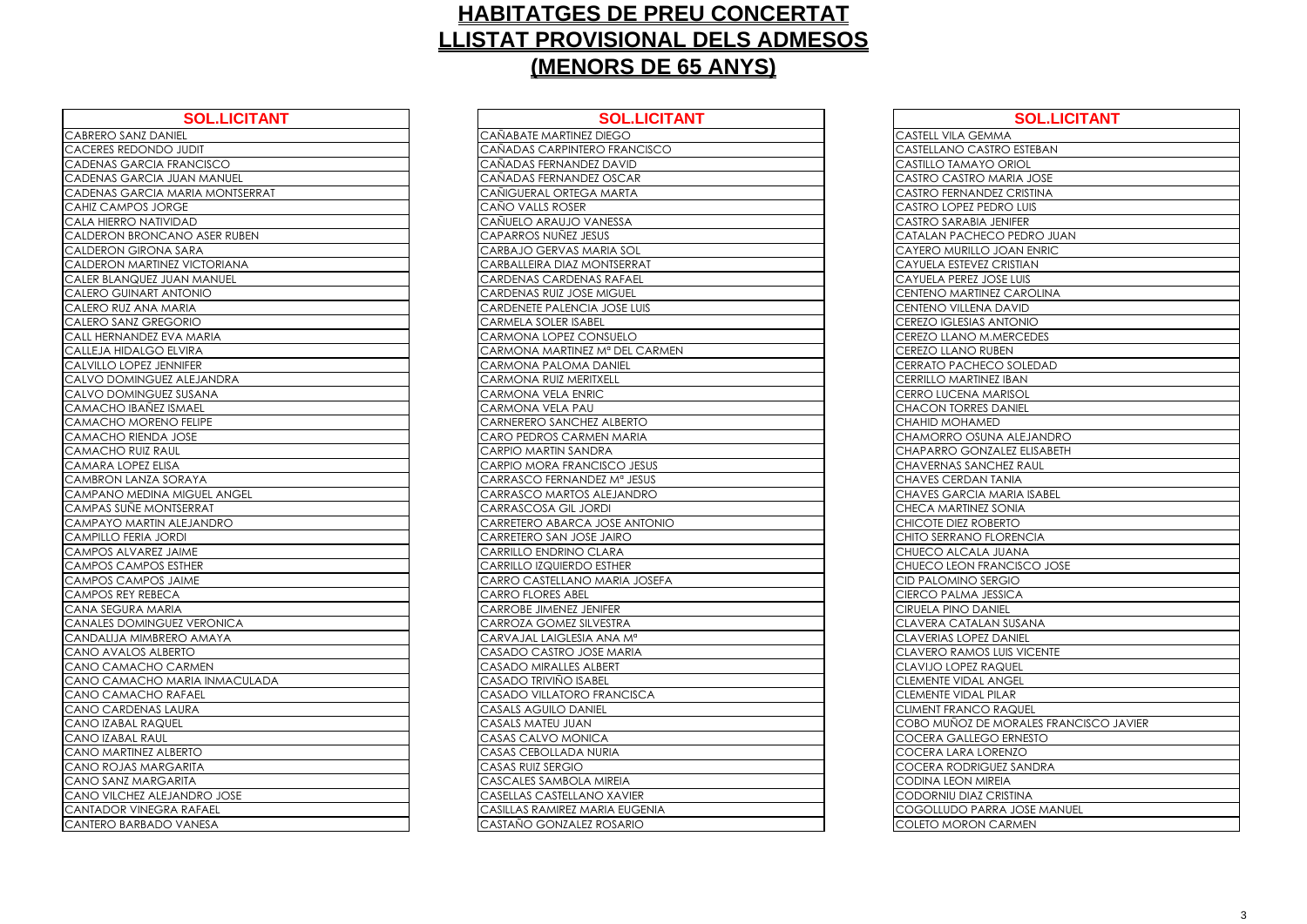| <b>SOL.LICITANT</b>                   | <b>SOL.LICI</b>                  |
|---------------------------------------|----------------------------------|
| COLINA MAS MERITXELL                  | <b>CUBERO PRIEGO JUANA</b>       |
| COLLADO AGUILERA LAURA                | <b>CUELLAR LOPEZ JAIME</b>       |
| COLLADO CARDENAS GUSTAVO              | <b>CUELLO CALDERON FRANCISCA</b> |
| COMAS BARRAGAN MARTA                  | CUENCA ARELLANO MARCOS           |
| <b>COMPTE INGLES MIQUEL</b>           | <b>CUENCA BODERO RUBEN</b>       |
| <b>CONDE CASTILLO NOEMI</b>           | <b>CUENCA CABELLO SONIA</b>      |
| <b>CONDE GARCIA RAUL</b>              | <b>CUENCA MARTINEZ IVAN</b>      |
| <b>CONDES MARTINEZ JUANA</b>          | <b>CUERPO GARCIA ANTONIO</b>     |
| CONESA LUENGO GINES                   | <b>CUESTA ALVAREZ RAFAEL</b>     |
| CONESA PINTO BARBARA                  | CUEVAS ZAMBRANO FERNANDO         |
| <b>CONTRERAS MARTINEZ JAVIER</b>      | CUEVAS ZAMBRANO Mª VICTORIA      |
| <b>CONTRERAS MARTINEZ PATRICIA</b>    | <b>CUMBRERAS CABALLERO JOSE</b>  |
| <b>CORBACHO FERNANDEZ JUAN CARLOS</b> | <b>CUMBRERAS SAYAGO AARON</b>    |
| CORBACHO GONZALEZ JUAN                | <b>CUMBRERAS SAYAGO DAVID</b>    |
| <b>CORDOBA MARTIN IVAN</b>            | CUPIDO DEL AMO PETRA             |
| <b>CORDON CRUZ EVA EMILIA</b>         | <b>CURADO MARTINEZ JESUS</b>     |
| CORNEJO MUÑOZ MARIA DEL MAR           | DAGANZO ESPINOSA ENRIQUE         |
| CORONADO ALCANTARA SHEILA             | DAVILA NARANJO ALEJANDRO         |
| CORONADO SIERRA MARIA ISABEL          | DAVILA NARANJO LAURA             |
| <b>CORRAL GOMEZ DANIEL</b>            | DE BARCIA LA FE DAVID            |
| <b>CORRAL RUBIO ESTEBAN</b>           | DE HARO DE HARO JOSE             |
| <b>CORREA MARQUES JORDI</b>           | DE HARO GOMEZ SARA               |
| CORREA REDONDO FRANCISCO              | DE LA BELLA LOPEZ DANIEL         |
| CORROTO GARCIA FRANCISCO JAVIER       | DE LA CALLE REYES INMACULADA     |
| <b>CORROTO LOPEZ VERONICA</b>         | DE LA GONZALEZ RUBIA CARMONA     |
| <b>CORTES ARJONA ANTONIA</b>          | DE LA MATA CLIMENT LAURA         |
| <b>CORTES ARJONA JOSE MANUEL</b>      | DE LA MORENA BARRIO OLGA         |
| CORTIJO MUÑOZ ALBERT                  | DE LA MORENA GARCIA RAUL         |
| CORZO SUAREZ SUSANA                   | DE LA MORENA SANZ FUENSANTA      |
| COSTA MARTINEZ MARIA DEL CARMEN       | DE LA RUBIA PARRALEJO MIGUEL AI  |
| COSTARROSA GOMEZ EDUARDO              | DE LA TORRE BADIA FERRAN         |
| COSTAS GONZALEZ OSCAR                 | DE OÑA BENAVIDES DANIEL          |
| <b>COSTAS GONZALVEZ MIGUEL</b>        | DE PACO ALCANTARA JORDI          |
| COVACHO POLO SUSANA                   | DEL ANGEL MORENO SORAYA          |
| <b>CRESPO GARCIA EVA</b>              | DEL MORAL JIMENEZ MARIA ANTON    |
| <b>CRESPO VILARO MARIA</b>            | DEL MORAL RUBIO ALONSO           |
| <b>CROS GAYA OSCAR</b>                | DEL RIO SALGUEIRO CARLOS ANGE    |
| CRUCES CASTAÑO MARIA DOLORES          | DEL RODRIGEZ MORAL ESTHER        |
| CRUZ ALBELDA ALBERT                   | DEL VIEJO REGUILON JOSE GABRIEL  |
| CRUZ ALBELDA ELENA                    | DEL VIEJO REGUILON NOEMI         |
| <b>CRUZ ANGUITA AURELIO</b>           | DELGADO CARMONA RAFAEL           |
| <b>CRUZ CALLEJAS ELISABET</b>         | <b>DELGADO DIAZ PATRICIA</b>     |
| <b>CRUZ GARCIA MANUEL</b>             | DELGADO DUEÑAS DAVID             |
| CRUZ GARCIA ROSA MARIA                | DELGADO GONZALEZ MARIA BELEN     |
| <b>CRUZ QUINTERO ISMAEL</b>           | DELGADO GUERRA MARIA ISABEL      |
| <b>CRUZ RUEDA JAVIER</b>              | DELGADO MORGADO TAMARA           |
| CRUZ ZAPATA FRANCISCO JOSE            | <b>DELGADO ROIG JAVIER</b>       |
| <b>CUADRADO CARNICERO MONICA</b>      | <b>DELGADO TORRES SERGIO</b>     |
| <b>CUADRADO VILLAR NOEMI</b>          | DELTELL CORTINA IVANA            |

| <b>SOL.LICITANT</b>        | <b>SOL.LICITANT</b>                    | <b>SOL.LICITANT</b>                  |
|----------------------------|----------------------------------------|--------------------------------------|
| XELL                       | <b>CUBERO PRIEGO JUANA</b>             | <b>DIAZ ALVAREZ FRANCISCO</b>        |
| A LAURA                    | <b>CUELLAR LOPEZ JAIME</b>             | DIAZ ALVAREZ SANDRA                  |
| <b>IAS GUSTAVO</b>         | <b>CUELLO CALDERON FRANCISCA</b>       | <b>DIAZ BIARNES SILVIA</b>           |
| <b>NMARTA</b>              | <b>CUENCA ARELLANO MARCOS</b>          | <b>DIAZ CANOVAS MARIA</b>            |
| QUEL                       | <b>CUENCA BODERO RUBEN</b>             | <b>DIAZ CASTRO DANIEL</b>            |
| <b>IOEMI</b>               | <b>CUENCA CABELLO SONIA</b>            | <b>DIAZ DEL CERRO ALBERTO</b>        |
| <b>AUL</b>                 | <b>CUENCA MARTINEZ IVAN</b>            | <b>DIAZ DEL CERRO CARLOS</b>         |
| <b>JUANA</b>               | CUERPO GARCIA ANTONIO                  | <b>DIAZ ESCOBAR VICTOR</b>           |
| <b>GINES</b>               | <b>CUESTA ALVAREZ RAFAEL</b>           | <b>DIAZ ESPES IVAN</b>               |
| <b>BARA</b>                | CUEVAS ZAMBRANO FERNANDO               | <b>DIAZ FERNANDEZ CARMEN</b>         |
| <b>NEZ JAVIER</b>          | CUEVAS ZAMBRANO Mª VICTORIA            | <b>DIAZ GARCIA ANTONIO JESUS</b>     |
| <b><i>NEZ PATRICIA</i></b> | <b>CUMBRERAS CABALLERO JOSE</b>        | <b>DIAZ GOMEZ FERNANDO</b>           |
| <b>NDEZ JUAN CARLOS</b>    | <b>CUMBRERAS SAYAGO AARON</b>          | <b>DIAZ LERIDA DUNIA</b>             |
| ALEZ JUAN                  | <b>CUMBRERAS SAYAGO DAVID</b>          | <b>DIAZ LERIDA JUANA</b>             |
| <b>IVAN</b>                | CUPIDO DEL AMO PETRA                   | <b>DIAZ LOPEZ RUBEN</b>              |
| A EMILIA                   | <b>CURADO MARTINEZ JESUS</b>           | <b>DIAZ LOSQUIÑO ANTONIO</b>         |
| MARIA DEL MAR              | DAGANZO ESPINOSA ENRIQUE               | <b>DIAZ MARMOL RAUL</b>              |
| NTARA SHEILA               | DAVILA NARANJO ALEJANDRO               | <b>DIAZ MONTERO MIGUEL</b>           |
| A MARIA ISABEL             | DAVILA NARANJO LAURA                   | <b>DIAZ NIETO ALBERTO</b>            |
| ANIEL                      | <b>DE BARCIA LA FE DAVID</b>           | <b>DIAZ ORTA FRANCISCO MANUEL</b>    |
| BAN                        | DE HARO DE HARO JOSE                   | <b>DIAZ REDONDO JUAN</b>             |
| <b>JORDI</b>               | DE HARO GOMEZ SARA                     | <b>DIAZ RIOS MARTA</b>               |
| <b>FRANCISCO</b>           | DE LA BELLA LOPEZ DANIEL               | <b>DIAZ RODRIGUEZ PATRICIA MARIA</b> |
| <b>FRANCISCO JAVIER</b>    | DE LA CALLE REYES INMACULADA           | <b>DIAZ SANCHEZ NURIA</b>            |
| <b>ERONICA</b>             | DE LA GONZALEZ RUBIA CARMONA ISABEL    | <b>DIAZ UBEDA JULIAN</b>             |
| <b>NTONIA</b>              | DE LA MATA CLIMENT LAURA               | <b>DIAZ VIETO MARIA JOSEFA</b>       |
| <b>OSE MANUEL</b>          | DE LA MORENA BARRIO OLGA               | <b>DIEZ SERRANO MARC</b>             |
| <b>LBERT</b>               | DE LA MORENA GARCIA RAUL               | <b>DIEZ VARELA JENIFER</b>           |
| <b>ANA</b>                 | DE LA MORENA SANZ FUENSANTA            | <b>DOMINGO MONTES VANESSA</b>        |
| <b>IARIA DEL CARMEN</b>    | DE LA RUBIA PARRALEJO MIGUEL ANGEL     | DOMINGUEZ BERMEJO ANTONIO            |
| <b>AEZ EDUARDO</b>         | DE LA TORRE BADIA FERRAN               | DOMINGUEZ BERMEJO MARIA LUCIA        |
| <b>OSCAR</b>               | DE OÑA BENAVIDES DANIEL                | DOMINGUEZ DELGADO LAURA              |
| EZ MIGUEL                  | <b>DE PACO ALCANTARA JORDI</b>         | DOMINGUEZ GARCIA JORDI               |
| <b>USANA</b>               | DEL ANGEL MORENO SORAYA                | DOMINGUEZ JIMENEZ RAUL               |
| ٧A                         | DEL MORAL JIMENEZ MARIA ANTONIA        | <b>DOMINGUEZ MAIQUEZ PATRICIA</b>    |
| ARIA                       | DEL MORAL RUBIO ALONSO                 | <b>DOMINGUEZ MARTINEZ SILVIA</b>     |
| R                          | <b>DEL RIO SALGUEIRO CARLOS ANGEL</b>  | <b>DOMINGUEZ MARTINEZ VANESA</b>     |
| <b>MARIA DOLORES</b>       | DEL RODRIGEZ MORAL ESTHER              | DOMINGUEZ MEJIAS MARIA DOLORES       |
| ERT                        | <b>DEL VIEJO REGUILON JOSE GABRIEL</b> | DOMINGUEZ PEREZ OSCAR                |
| A                          | DEL VIEJO REGUILON NOEMI               | DONAIRE PATON MARIA GORETTI          |
| RELIO                      | DELGADO CARMONA RAFAEL                 | DONAIRE PATON MIGUEL ALEJANDRO       |
| SABET                      | <b>DELGADO DIAZ PATRICIA</b>           | <b>DORADO PERALTA RAQUEL</b>         |
| JUEL                       | DELGADO DUEÑAS DAVID                   | DORADO PERALTA VICTOR MANUEL         |
| A MARIA                    | DELGADO GONZALEZ MARIA BELEN           | <b>DORDAS FUENTES MARITES</b>        |
| <b>AAEL</b><br>R           | <b>DELGADO GUERRA MARIA ISABEL</b>     | DOYA HERNANDEZ CARMEN                |
|                            | DELGADO MORGADO TAMARA                 | <b>DOYA HERNANDEZ ELISABET</b>       |
| <b>ICISCO JOSE</b>         | <b>DELGADO ROIG JAVIER</b>             | DUARTE BECERRA ALEJANDRO             |
| CERO MONICA                | <b>DELGADO TORRES SERGIO</b>           | <b>DUARTE BECERRA SARA</b>           |
| NOEMI                      | <b>DELTELL CORTINA IVANA</b>           | DUARTE PEREZ MARIA GUADALUPE         |

| DIAZ ALVAREZ FR                             |
|---------------------------------------------|
| DIAZ ALVAREZ SA                             |
| DIAZ BIARNES SILY                           |
| <b>DIAZ CANOVAS I</b>                       |
| <b>DIAZ CASTRO DA</b>                       |
| DIAZ DEL CERRO                              |
| DIAZ DEL CERRO                              |
| <b>DIAZ ESCOBAR V</b>                       |
| DIAZ ESPES IVAN                             |
|                                             |
| <b>DIAZ FERNANDEZ</b>                       |
| <b>DIAZ GARCIA AN</b>                       |
| DIAZ GOMEZ FER                              |
| DIAZ LERIDA DUN                             |
| DIAZ LERIDA JUAI                            |
| <b>DIAZ LOPEZ RUBE</b>                      |
| DIAZ LOSQUIÑO                               |
| DIAZ MARMOL R.                              |
| <b>DIAZ MONTERO M</b>                       |
| DIAZ NIETO ALBEI                            |
| <b>DIAZ ORTA FRAN</b>                       |
| <b>DIAZ REDONDO.</b>                        |
| <b>DIAZ RIOS MARTA</b>                      |
| <b>DIAZ RODRIGUEZ</b>                       |
| DIAZ SANCHEZ N                              |
| DIAZ UBEDA JULI                             |
| DIAZ VIETO MARI                             |
| <b>DIEZ SERRANO M</b>                       |
| DIEZ VARELA JEN                             |
| DOMINGO MON                                 |
| <b>DOMINGUEZ BER</b>                        |
| <b>DOMINGUEZ BER</b>                        |
|                                             |
| <b>DOMINGUEZ DEL</b>                        |
| <b>DOMINGUEZ GAI</b>                        |
| $\overline{D}$<br>SUEZ JIMI<br><b>DMINC</b> |
| DOMINGUEZ MA                                |
| DOMINGUEZ MA                                |
| <b>DOMINGUEZ MA</b>                         |
| DOMINGUEZ ME.                               |
| <b>DMINGUEZ PER</b><br>Х<br>L               |
| <u>DNAIRE PATON</u><br>DC                   |
| DONAIRE PATON                               |
| DORADO PERALI                               |
| <b>DORADO PERALI</b>                        |
| <b>ORDAS FUENTES</b><br>D                   |
| <b>TA HERNAND</b><br>L<br>Х                 |
| DOYA HERNAND                                |
| <b>DUARTE BECERRA</b>                       |
| <b>DUARTE BECERRA</b>                       |
| DUARTE PEREZ M.                             |
|                                             |

| <b>SOL.LICITANT</b>            |
|--------------------------------|
| <b>NCISCO</b>                  |
| <b>JDRA</b>                    |
| ΙA                             |
| <b>ARIA</b>                    |
| JIEL                           |
| <b>LBERTO</b>                  |
| CARLOS                         |
| <b>CTOR</b>                    |
|                                |
| CARMEN                         |
| ONIO JESUS                     |
| <b>JANDO</b>                   |
| $\triangle$                    |
| $\overline{\mathsf{A}}$        |
| ľ                              |
| NTONIO                         |
| UL                             |
| <b>IGUEL</b>                   |
| ĪО                             |
| <b>ISCO MANUEL</b>             |
| <u>JAN</u>                     |
|                                |
| <b>ATRICIA MARIA</b>           |
| <b>RIA</b>                     |
| N                              |
| JOSEFA                         |
| <b>RC</b>                      |
| ER <sup>-</sup>                |
| ES VANESSA                     |
| <b>OINOTIA OLEN</b>            |
| <b><i>AEJO MARIA LUCIA</i></b> |
| <b>SADO LAURA</b>              |
| CIA JORDI                      |
| NEZ RAUL                       |
| <b>QUEZ PATRICIA</b>           |
| <b>TINEZ SILVIA</b>            |
| <b>TINEZ VANESA</b>            |
| AS MARIA DOLORES               |
| Z OSCAR                        |
| MARIA GORETTI                  |
| MIGUEL ALEJANDRO               |
| A RAQUEL                       |
| A VICTOR MANUEL                |
| <b>MARITES</b>                 |
| Z CARMEN                       |
| Z ELIS <u>ABET</u>             |
| ALEJANDRO                      |
| SARA                           |
| RIA GUADALUPE                  |
|                                |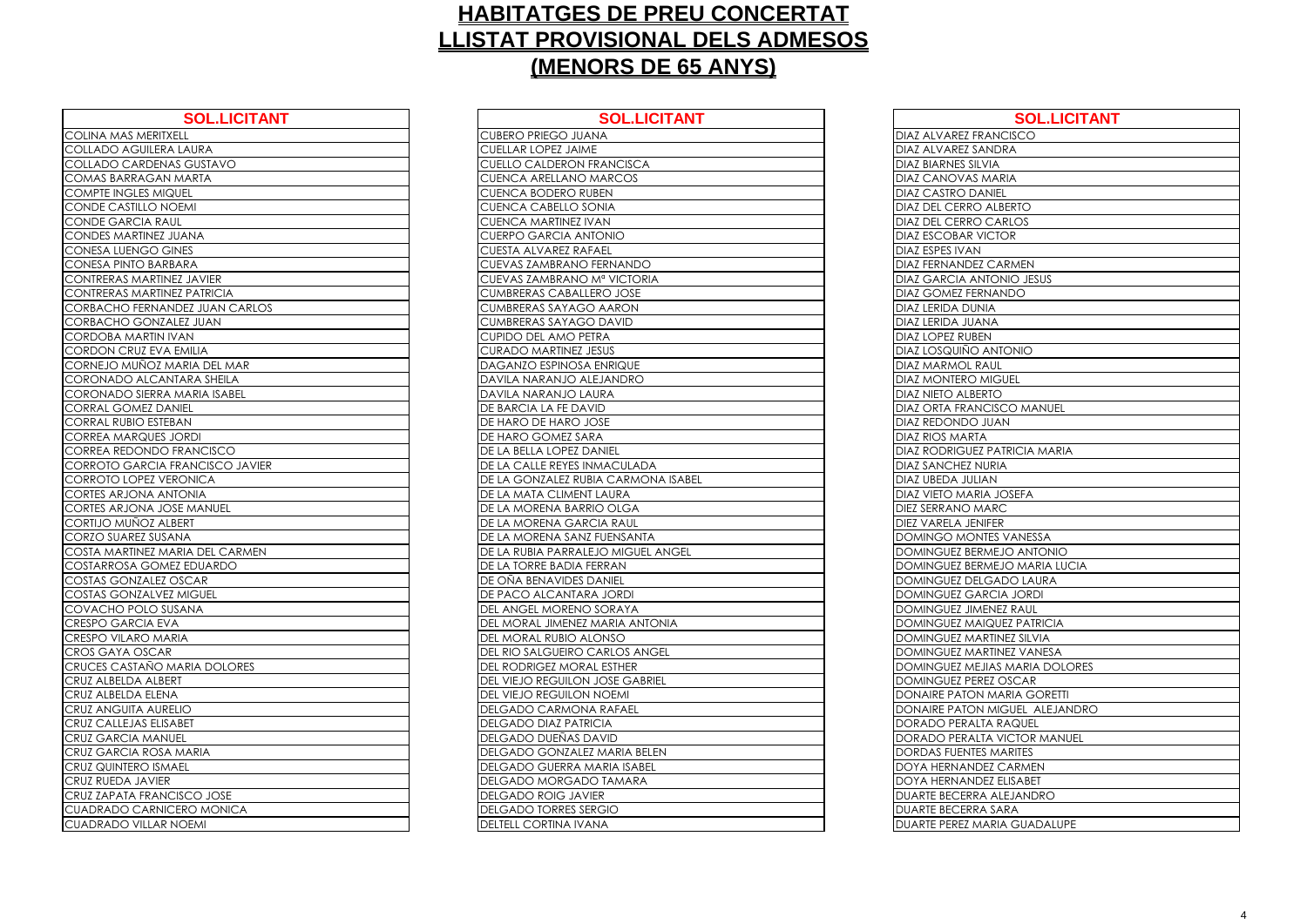| FERNANDEZ RUIZ SONIA SUSANA<br><b>FERNANDEZ SANCHEZ MONICA</b><br>FERNANDEZ SANCHEZ SANDRA<br>FERNANDEZ SANJUAN EVA<br>FERNANDEZ SANJUAN IVAN<br>FERNANDEZ SORIANO JUAN<br>FERNANDEZ SORIANO MAGDALENA<br>FERNANDEZ URQUIZAR MARIA JOSEFA<br>FERNANDEZ USO NURIA<br>FERRANDO FERNANDEZ SANDRA<br>FERRER ARGUELLO ELISABETH<br><b>FERRER HERNANDEZ MONICA</b><br>FERRER QUESADA VANESA<br>FERRERO MARFIL YOLANDA<br>FEY GOMEZ MARCO ANTONIO<br>FILGUEIRA FORES MARIA DOLORES<br><b>FLORENCIO LORENZO SERGIO</b><br><b>FLORES AGUILERA SERGIO</b><br>FLORES GOMEZ MIGUEL ANGEL<br><b>FLORES SERRANO RAUL</b><br><b>FLORES SERRANO ROCIO</b><br><b>FLORES VILCHEZ LIDIA</b><br><b>FLORES VILCHEZ ROBERTO</b><br>FONSECA GALLARDO MIGUEL<br>FORCEN GOMEZ MARIA PAZ<br>FRANCIN DE GARCIA JORGE<br>FRANCISCO MARTIN JOSE JOAQUIN<br><b>FRESNO MORENO SERGIO</b><br>FRIAS JIMENEZ EDGAR<br>FRUCTUOSO RUMI ALBA<br>FRUTOS GARCIA MARIA DOLORES<br><b>FUENTE ABRAIRA RAUL</b><br><b>FUENTES FERNANDEZ LAURA</b><br><b>FUENTES JIMENEZ DAVID</b><br><b>FUENTES LEON GABRIEL</b><br><b>FUENTES LEON ISABEL</b><br><b>FUENTES MATEO SHEILA</b><br>FUENTES MUNOZ LUIS JAVIER<br><b>FUNES DURO ELISABET</b><br><b>FUSTER BARRERO JESSICA</b><br><b>GABALDA PARERA JORDI</b><br><b>GABARRON ALCARAZ LAURA</b><br><b>GABARRON ALCARAZ MARIA</b><br>GAGO VERA JOSEFA<br><b>GALAN TAVARES DANIEL</b><br><b>GALIANO ALCALA RAFAEL</b><br><b>GALIANO GARCIA SERGIO</b><br><b>GALINDO GOMEZ MARTA</b><br><b>GALISTEO ALMIRON GEMA</b> | <b>LICITANT</b> | <b>SOL.LICITANT</b> |
|------------------------------------------------------------------------------------------------------------------------------------------------------------------------------------------------------------------------------------------------------------------------------------------------------------------------------------------------------------------------------------------------------------------------------------------------------------------------------------------------------------------------------------------------------------------------------------------------------------------------------------------------------------------------------------------------------------------------------------------------------------------------------------------------------------------------------------------------------------------------------------------------------------------------------------------------------------------------------------------------------------------------------------------------------------------------------------------------------------------------------------------------------------------------------------------------------------------------------------------------------------------------------------------------------------------------------------------------------------------------------------------------------------------------------------------------------------------------------------------------------------------|-----------------|---------------------|
|                                                                                                                                                                                                                                                                                                                                                                                                                                                                                                                                                                                                                                                                                                                                                                                                                                                                                                                                                                                                                                                                                                                                                                                                                                                                                                                                                                                                                                                                                                                  |                 |                     |
|                                                                                                                                                                                                                                                                                                                                                                                                                                                                                                                                                                                                                                                                                                                                                                                                                                                                                                                                                                                                                                                                                                                                                                                                                                                                                                                                                                                                                                                                                                                  |                 |                     |
|                                                                                                                                                                                                                                                                                                                                                                                                                                                                                                                                                                                                                                                                                                                                                                                                                                                                                                                                                                                                                                                                                                                                                                                                                                                                                                                                                                                                                                                                                                                  |                 |                     |
|                                                                                                                                                                                                                                                                                                                                                                                                                                                                                                                                                                                                                                                                                                                                                                                                                                                                                                                                                                                                                                                                                                                                                                                                                                                                                                                                                                                                                                                                                                                  | <b>CARMEN</b>   |                     |
|                                                                                                                                                                                                                                                                                                                                                                                                                                                                                                                                                                                                                                                                                                                                                                                                                                                                                                                                                                                                                                                                                                                                                                                                                                                                                                                                                                                                                                                                                                                  |                 |                     |
|                                                                                                                                                                                                                                                                                                                                                                                                                                                                                                                                                                                                                                                                                                                                                                                                                                                                                                                                                                                                                                                                                                                                                                                                                                                                                                                                                                                                                                                                                                                  | ΞL              |                     |
|                                                                                                                                                                                                                                                                                                                                                                                                                                                                                                                                                                                                                                                                                                                                                                                                                                                                                                                                                                                                                                                                                                                                                                                                                                                                                                                                                                                                                                                                                                                  |                 |                     |
|                                                                                                                                                                                                                                                                                                                                                                                                                                                                                                                                                                                                                                                                                                                                                                                                                                                                                                                                                                                                                                                                                                                                                                                                                                                                                                                                                                                                                                                                                                                  | A               |                     |
|                                                                                                                                                                                                                                                                                                                                                                                                                                                                                                                                                                                                                                                                                                                                                                                                                                                                                                                                                                                                                                                                                                                                                                                                                                                                                                                                                                                                                                                                                                                  |                 |                     |
|                                                                                                                                                                                                                                                                                                                                                                                                                                                                                                                                                                                                                                                                                                                                                                                                                                                                                                                                                                                                                                                                                                                                                                                                                                                                                                                                                                                                                                                                                                                  |                 |                     |
|                                                                                                                                                                                                                                                                                                                                                                                                                                                                                                                                                                                                                                                                                                                                                                                                                                                                                                                                                                                                                                                                                                                                                                                                                                                                                                                                                                                                                                                                                                                  | IA.             |                     |
|                                                                                                                                                                                                                                                                                                                                                                                                                                                                                                                                                                                                                                                                                                                                                                                                                                                                                                                                                                                                                                                                                                                                                                                                                                                                                                                                                                                                                                                                                                                  |                 |                     |
|                                                                                                                                                                                                                                                                                                                                                                                                                                                                                                                                                                                                                                                                                                                                                                                                                                                                                                                                                                                                                                                                                                                                                                                                                                                                                                                                                                                                                                                                                                                  |                 |                     |
|                                                                                                                                                                                                                                                                                                                                                                                                                                                                                                                                                                                                                                                                                                                                                                                                                                                                                                                                                                                                                                                                                                                                                                                                                                                                                                                                                                                                                                                                                                                  | <b>JUEL</b>     |                     |
|                                                                                                                                                                                                                                                                                                                                                                                                                                                                                                                                                                                                                                                                                                                                                                                                                                                                                                                                                                                                                                                                                                                                                                                                                                                                                                                                                                                                                                                                                                                  | <b>RON</b>      |                     |
|                                                                                                                                                                                                                                                                                                                                                                                                                                                                                                                                                                                                                                                                                                                                                                                                                                                                                                                                                                                                                                                                                                                                                                                                                                                                                                                                                                                                                                                                                                                  | <b>ANDRO</b>    |                     |
|                                                                                                                                                                                                                                                                                                                                                                                                                                                                                                                                                                                                                                                                                                                                                                                                                                                                                                                                                                                                                                                                                                                                                                                                                                                                                                                                                                                                                                                                                                                  | ELES            |                     |
|                                                                                                                                                                                                                                                                                                                                                                                                                                                                                                                                                                                                                                                                                                                                                                                                                                                                                                                                                                                                                                                                                                                                                                                                                                                                                                                                                                                                                                                                                                                  | ER              |                     |
|                                                                                                                                                                                                                                                                                                                                                                                                                                                                                                                                                                                                                                                                                                                                                                                                                                                                                                                                                                                                                                                                                                                                                                                                                                                                                                                                                                                                                                                                                                                  | <b>ANTONIO</b>  |                     |
|                                                                                                                                                                                                                                                                                                                                                                                                                                                                                                                                                                                                                                                                                                                                                                                                                                                                                                                                                                                                                                                                                                                                                                                                                                                                                                                                                                                                                                                                                                                  | <b>ANTONIO</b>  |                     |
|                                                                                                                                                                                                                                                                                                                                                                                                                                                                                                                                                                                                                                                                                                                                                                                                                                                                                                                                                                                                                                                                                                                                                                                                                                                                                                                                                                                                                                                                                                                  | <b>JOSE</b>     |                     |
|                                                                                                                                                                                                                                                                                                                                                                                                                                                                                                                                                                                                                                                                                                                                                                                                                                                                                                                                                                                                                                                                                                                                                                                                                                                                                                                                                                                                                                                                                                                  |                 |                     |
|                                                                                                                                                                                                                                                                                                                                                                                                                                                                                                                                                                                                                                                                                                                                                                                                                                                                                                                                                                                                                                                                                                                                                                                                                                                                                                                                                                                                                                                                                                                  | <b>SCO</b>      |                     |
|                                                                                                                                                                                                                                                                                                                                                                                                                                                                                                                                                                                                                                                                                                                                                                                                                                                                                                                                                                                                                                                                                                                                                                                                                                                                                                                                                                                                                                                                                                                  |                 |                     |
|                                                                                                                                                                                                                                                                                                                                                                                                                                                                                                                                                                                                                                                                                                                                                                                                                                                                                                                                                                                                                                                                                                                                                                                                                                                                                                                                                                                                                                                                                                                  |                 |                     |
|                                                                                                                                                                                                                                                                                                                                                                                                                                                                                                                                                                                                                                                                                                                                                                                                                                                                                                                                                                                                                                                                                                                                                                                                                                                                                                                                                                                                                                                                                                                  | <b>ENIO</b>     |                     |
|                                                                                                                                                                                                                                                                                                                                                                                                                                                                                                                                                                                                                                                                                                                                                                                                                                                                                                                                                                                                                                                                                                                                                                                                                                                                                                                                                                                                                                                                                                                  | <b>JOSEFA</b>   |                     |
|                                                                                                                                                                                                                                                                                                                                                                                                                                                                                                                                                                                                                                                                                                                                                                                                                                                                                                                                                                                                                                                                                                                                                                                                                                                                                                                                                                                                                                                                                                                  |                 |                     |
|                                                                                                                                                                                                                                                                                                                                                                                                                                                                                                                                                                                                                                                                                                                                                                                                                                                                                                                                                                                                                                                                                                                                                                                                                                                                                                                                                                                                                                                                                                                  |                 |                     |
|                                                                                                                                                                                                                                                                                                                                                                                                                                                                                                                                                                                                                                                                                                                                                                                                                                                                                                                                                                                                                                                                                                                                                                                                                                                                                                                                                                                                                                                                                                                  |                 |                     |
|                                                                                                                                                                                                                                                                                                                                                                                                                                                                                                                                                                                                                                                                                                                                                                                                                                                                                                                                                                                                                                                                                                                                                                                                                                                                                                                                                                                                                                                                                                                  |                 |                     |
|                                                                                                                                                                                                                                                                                                                                                                                                                                                                                                                                                                                                                                                                                                                                                                                                                                                                                                                                                                                                                                                                                                                                                                                                                                                                                                                                                                                                                                                                                                                  |                 |                     |
|                                                                                                                                                                                                                                                                                                                                                                                                                                                                                                                                                                                                                                                                                                                                                                                                                                                                                                                                                                                                                                                                                                                                                                                                                                                                                                                                                                                                                                                                                                                  |                 |                     |
|                                                                                                                                                                                                                                                                                                                                                                                                                                                                                                                                                                                                                                                                                                                                                                                                                                                                                                                                                                                                                                                                                                                                                                                                                                                                                                                                                                                                                                                                                                                  | JE              |                     |
|                                                                                                                                                                                                                                                                                                                                                                                                                                                                                                                                                                                                                                                                                                                                                                                                                                                                                                                                                                                                                                                                                                                                                                                                                                                                                                                                                                                                                                                                                                                  |                 |                     |
|                                                                                                                                                                                                                                                                                                                                                                                                                                                                                                                                                                                                                                                                                                                                                                                                                                                                                                                                                                                                                                                                                                                                                                                                                                                                                                                                                                                                                                                                                                                  | <b>MARIA</b>    |                     |
|                                                                                                                                                                                                                                                                                                                                                                                                                                                                                                                                                                                                                                                                                                                                                                                                                                                                                                                                                                                                                                                                                                                                                                                                                                                                                                                                                                                                                                                                                                                  | ATAN            |                     |
|                                                                                                                                                                                                                                                                                                                                                                                                                                                                                                                                                                                                                                                                                                                                                                                                                                                                                                                                                                                                                                                                                                                                                                                                                                                                                                                                                                                                                                                                                                                  | <b>DRA</b>      |                     |
|                                                                                                                                                                                                                                                                                                                                                                                                                                                                                                                                                                                                                                                                                                                                                                                                                                                                                                                                                                                                                                                                                                                                                                                                                                                                                                                                                                                                                                                                                                                  |                 |                     |
|                                                                                                                                                                                                                                                                                                                                                                                                                                                                                                                                                                                                                                                                                                                                                                                                                                                                                                                                                                                                                                                                                                                                                                                                                                                                                                                                                                                                                                                                                                                  |                 |                     |
|                                                                                                                                                                                                                                                                                                                                                                                                                                                                                                                                                                                                                                                                                                                                                                                                                                                                                                                                                                                                                                                                                                                                                                                                                                                                                                                                                                                                                                                                                                                  | Als             |                     |
|                                                                                                                                                                                                                                                                                                                                                                                                                                                                                                                                                                                                                                                                                                                                                                                                                                                                                                                                                                                                                                                                                                                                                                                                                                                                                                                                                                                                                                                                                                                  |                 |                     |
|                                                                                                                                                                                                                                                                                                                                                                                                                                                                                                                                                                                                                                                                                                                                                                                                                                                                                                                                                                                                                                                                                                                                                                                                                                                                                                                                                                                                                                                                                                                  |                 |                     |
|                                                                                                                                                                                                                                                                                                                                                                                                                                                                                                                                                                                                                                                                                                                                                                                                                                                                                                                                                                                                                                                                                                                                                                                                                                                                                                                                                                                                                                                                                                                  | O               |                     |
|                                                                                                                                                                                                                                                                                                                                                                                                                                                                                                                                                                                                                                                                                                                                                                                                                                                                                                                                                                                                                                                                                                                                                                                                                                                                                                                                                                                                                                                                                                                  | ORES            |                     |
|                                                                                                                                                                                                                                                                                                                                                                                                                                                                                                                                                                                                                                                                                                                                                                                                                                                                                                                                                                                                                                                                                                                                                                                                                                                                                                                                                                                                                                                                                                                  | <b>IUEL</b>     |                     |
|                                                                                                                                                                                                                                                                                                                                                                                                                                                                                                                                                                                                                                                                                                                                                                                                                                                                                                                                                                                                                                                                                                                                                                                                                                                                                                                                                                                                                                                                                                                  |                 |                     |
|                                                                                                                                                                                                                                                                                                                                                                                                                                                                                                                                                                                                                                                                                                                                                                                                                                                                                                                                                                                                                                                                                                                                                                                                                                                                                                                                                                                                                                                                                                                  |                 |                     |
|                                                                                                                                                                                                                                                                                                                                                                                                                                                                                                                                                                                                                                                                                                                                                                                                                                                                                                                                                                                                                                                                                                                                                                                                                                                                                                                                                                                                                                                                                                                  |                 |                     |

| <b>DUARTE VELASCO ANNA</b><br><b>EXPOSITO GOMEZ ERIK</b><br><b>DUARTE VELASCO JAVIER</b><br><b>EXPOSITO SUAREZ JUAN</b><br>DUEÑAS DE LA FUENTE OSCAR<br><b>FABREGA ARASA XAVIER</b><br>DUEÑAS PEREZ MIRIAM<br>DUQUE JORGE ALBERTO<br><b>FARRE FLORES GENIS</b><br><b>DUQUE JORGE BEATRIZ</b><br>FEIJOO ROMERO JOSE MIGUEL<br>DUQUE JORGE GERMAN<br><b>FELIPE NIETO ANDRES</b><br>FERNANDEZ BALSERA MARTINA<br>FERNANDEZ BLANCO JORDI<br><b>FERNANDEZ CACERES MIGUEL</b><br>FERNANDEZ CALVO CAROLINA<br>FERNANDEZ CALVO JENIFER<br>FERNANDEZ CAPDEVILA NEUS<br>FERNANDEZ COBO JOSE MANUEL<br>FERNANDEZ CUADRADO AHARON<br>FERNANDEZ FERNANDEZ ANGELES<br>FERNANDEZ FERNANDEZ JAVIER<br><b>FERNANDEZ GARCIA ANDRES</b><br>FERNANDEZ GODOY FRANCISCO<br><b>FERNANDEZ GUARDIA RAUL</b><br>FERNANDEZ GUERRO SHEILA<br>FERNANDEZ HERNANDEZ EUGENIO<br>FERNANDEZ JIMENEZ DAVID<br>FERNANDEZ JIMENEZ SERGIO<br>FERNANDEZ LEON GERARD<br>FERNANDEZ LOPEZ DANIEL<br>FERNANDEZ MARQUEZ DANIEL<br><b>FERNANDEZ MARTINEZ DIEGO</b><br>FERNANDEZ MARTINEZ ENRIQUE<br><b>FFRNANDF7 MFDINA IRFNF</b><br>FERNANDEZ MONTOLLA JONATAN<br><b>FERNANDEZ MORENCOS SANDRA</b><br>FERNANDEZ NUÑEZ BERTA<br><b>FERNANDEZ PIRES DAVID</b><br>FERNANDEZ RAMOS EVA MARIA<br>FERNANDEZ RAMOS ISMAEL<br>FERNANDEZ RAMOS JUAN<br>FERNANDEZ REINA FRANCISCO<br>FERNANDEZ RODRIGUEZ DOLORES<br><b>FERNANDEZ RODRIGUEZ MANUEL</b><br>FERNANDEZ ROLDAN FELIPE<br><b>FERNANDEZ RONDA MANUEL</b><br><b>FERNANDEZ RUIZ ALEJANDRO</b> | <b>SOL.LICITANT</b>                  | <b>SOL.LICIT</b>                    |
|------------------------------------------------------------------------------------------------------------------------------------------------------------------------------------------------------------------------------------------------------------------------------------------------------------------------------------------------------------------------------------------------------------------------------------------------------------------------------------------------------------------------------------------------------------------------------------------------------------------------------------------------------------------------------------------------------------------------------------------------------------------------------------------------------------------------------------------------------------------------------------------------------------------------------------------------------------------------------------------------------------------------------------------------------------------------------------------------------------------------------------------------------------------------------------------------------------------------------------------------------------------------------------------------------------------------------------------------------------------------------------------------------------------------------------------------------------------------------------------------|--------------------------------------|-------------------------------------|
|                                                                                                                                                                                                                                                                                                                                                                                                                                                                                                                                                                                                                                                                                                                                                                                                                                                                                                                                                                                                                                                                                                                                                                                                                                                                                                                                                                                                                                                                                                |                                      |                                     |
|                                                                                                                                                                                                                                                                                                                                                                                                                                                                                                                                                                                                                                                                                                                                                                                                                                                                                                                                                                                                                                                                                                                                                                                                                                                                                                                                                                                                                                                                                                |                                      |                                     |
|                                                                                                                                                                                                                                                                                                                                                                                                                                                                                                                                                                                                                                                                                                                                                                                                                                                                                                                                                                                                                                                                                                                                                                                                                                                                                                                                                                                                                                                                                                |                                      |                                     |
|                                                                                                                                                                                                                                                                                                                                                                                                                                                                                                                                                                                                                                                                                                                                                                                                                                                                                                                                                                                                                                                                                                                                                                                                                                                                                                                                                                                                                                                                                                |                                      | <b>FAJARDO CORCOLES MARIA CARME</b> |
|                                                                                                                                                                                                                                                                                                                                                                                                                                                                                                                                                                                                                                                                                                                                                                                                                                                                                                                                                                                                                                                                                                                                                                                                                                                                                                                                                                                                                                                                                                |                                      |                                     |
|                                                                                                                                                                                                                                                                                                                                                                                                                                                                                                                                                                                                                                                                                                                                                                                                                                                                                                                                                                                                                                                                                                                                                                                                                                                                                                                                                                                                                                                                                                |                                      |                                     |
|                                                                                                                                                                                                                                                                                                                                                                                                                                                                                                                                                                                                                                                                                                                                                                                                                                                                                                                                                                                                                                                                                                                                                                                                                                                                                                                                                                                                                                                                                                |                                      |                                     |
| DURAN ALCARAZ JOSE VICENTE<br>DURAN CARMONA PEDRO PABLO<br>DURAN PULIDO MARIA PAZ                                                                                                                                                                                                                                                                                                                                                                                                                                                                                                                                                                                                                                                                                                                                                                                                                                                                                                                                                                                                                                                                                                                                                                                                                                                                                                                                                                                                              | DUQUE REDONDO MAITE                  |                                     |
|                                                                                                                                                                                                                                                                                                                                                                                                                                                                                                                                                                                                                                                                                                                                                                                                                                                                                                                                                                                                                                                                                                                                                                                                                                                                                                                                                                                                                                                                                                |                                      |                                     |
|                                                                                                                                                                                                                                                                                                                                                                                                                                                                                                                                                                                                                                                                                                                                                                                                                                                                                                                                                                                                                                                                                                                                                                                                                                                                                                                                                                                                                                                                                                |                                      |                                     |
|                                                                                                                                                                                                                                                                                                                                                                                                                                                                                                                                                                                                                                                                                                                                                                                                                                                                                                                                                                                                                                                                                                                                                                                                                                                                                                                                                                                                                                                                                                |                                      |                                     |
| <b>EGEA GOMEZ JAIME</b>                                                                                                                                                                                                                                                                                                                                                                                                                                                                                                                                                                                                                                                                                                                                                                                                                                                                                                                                                                                                                                                                                                                                                                                                                                                                                                                                                                                                                                                                        | DURAN VILLANUEVA FRANCISCO JOSE      |                                     |
|                                                                                                                                                                                                                                                                                                                                                                                                                                                                                                                                                                                                                                                                                                                                                                                                                                                                                                                                                                                                                                                                                                                                                                                                                                                                                                                                                                                                                                                                                                |                                      |                                     |
|                                                                                                                                                                                                                                                                                                                                                                                                                                                                                                                                                                                                                                                                                                                                                                                                                                                                                                                                                                                                                                                                                                                                                                                                                                                                                                                                                                                                                                                                                                | EL BAHJA DLAM ABDELAZIZ              |                                     |
| EL MORABITI EL HASSAN<br>EL OUFNINE BOUANANI LAHSEN<br>ELBA BANEZ JUAN JOSE<br>ELBAL SANCHEZ ALONSO<br>ELKHALDI EL AYACHI MOHAMED<br><b>ENCINAS TRIGO IVAN</b><br><b>ENRIQUE FERNANDEZ PATRICIA</b><br>ESCALANTE BLANCO MARIA DEL CARMEN<br><b>ESCALANTE SALGADO SERGIO</b><br><b>ESCALZO RUBIO FRANCISCO MANUEL</b><br><b>ESCAÑUELA BENITEZ LAURA</b><br><b>ESCANUELA BENITEZ MANUEL</b><br><b>ESCANUELA SANCHEZ MARINO</b>                                                                                                                                                                                                                                                                                                                                                                                                                                                                                                                                                                                                                                                                                                                                                                                                                                                                                                                                                                                                                                                                   | EL MASTAFI DRISS                     |                                     |
|                                                                                                                                                                                                                                                                                                                                                                                                                                                                                                                                                                                                                                                                                                                                                                                                                                                                                                                                                                                                                                                                                                                                                                                                                                                                                                                                                                                                                                                                                                |                                      | FERNANDEZ FERNANDEZ ALEJANDRO       |
|                                                                                                                                                                                                                                                                                                                                                                                                                                                                                                                                                                                                                                                                                                                                                                                                                                                                                                                                                                                                                                                                                                                                                                                                                                                                                                                                                                                                                                                                                                |                                      |                                     |
|                                                                                                                                                                                                                                                                                                                                                                                                                                                                                                                                                                                                                                                                                                                                                                                                                                                                                                                                                                                                                                                                                                                                                                                                                                                                                                                                                                                                                                                                                                |                                      |                                     |
|                                                                                                                                                                                                                                                                                                                                                                                                                                                                                                                                                                                                                                                                                                                                                                                                                                                                                                                                                                                                                                                                                                                                                                                                                                                                                                                                                                                                                                                                                                |                                      | FERNANDEZ FERNANDEZ JOSE ANTON      |
|                                                                                                                                                                                                                                                                                                                                                                                                                                                                                                                                                                                                                                                                                                                                                                                                                                                                                                                                                                                                                                                                                                                                                                                                                                                                                                                                                                                                                                                                                                |                                      | FERNANDEZ FERNANDEZ JOSE ANTON      |
|                                                                                                                                                                                                                                                                                                                                                                                                                                                                                                                                                                                                                                                                                                                                                                                                                                                                                                                                                                                                                                                                                                                                                                                                                                                                                                                                                                                                                                                                                                |                                      | FERNANDEZ FERNANDEZ JUAN JOSE       |
|                                                                                                                                                                                                                                                                                                                                                                                                                                                                                                                                                                                                                                                                                                                                                                                                                                                                                                                                                                                                                                                                                                                                                                                                                                                                                                                                                                                                                                                                                                |                                      |                                     |
|                                                                                                                                                                                                                                                                                                                                                                                                                                                                                                                                                                                                                                                                                                                                                                                                                                                                                                                                                                                                                                                                                                                                                                                                                                                                                                                                                                                                                                                                                                |                                      |                                     |
|                                                                                                                                                                                                                                                                                                                                                                                                                                                                                                                                                                                                                                                                                                                                                                                                                                                                                                                                                                                                                                                                                                                                                                                                                                                                                                                                                                                                                                                                                                |                                      |                                     |
|                                                                                                                                                                                                                                                                                                                                                                                                                                                                                                                                                                                                                                                                                                                                                                                                                                                                                                                                                                                                                                                                                                                                                                                                                                                                                                                                                                                                                                                                                                |                                      |                                     |
|                                                                                                                                                                                                                                                                                                                                                                                                                                                                                                                                                                                                                                                                                                                                                                                                                                                                                                                                                                                                                                                                                                                                                                                                                                                                                                                                                                                                                                                                                                |                                      |                                     |
|                                                                                                                                                                                                                                                                                                                                                                                                                                                                                                                                                                                                                                                                                                                                                                                                                                                                                                                                                                                                                                                                                                                                                                                                                                                                                                                                                                                                                                                                                                |                                      | FERNANDEZ IGLESIAS MARIA JOSEFA     |
|                                                                                                                                                                                                                                                                                                                                                                                                                                                                                                                                                                                                                                                                                                                                                                                                                                                                                                                                                                                                                                                                                                                                                                                                                                                                                                                                                                                                                                                                                                |                                      |                                     |
| <b>ESCOBAR INSA LUISA</b><br>ESCOBAR RUIZ MARIA DEL CARMEN<br><b>ESCOBAR RUIZ SONIA</b><br>ESCOLAR HERNANDEZ SILVIA MARIA<br><b>ESCRIBANO TORIJA NURIA</b><br><b>ESPEJO MALAGON MONICA</b><br><b>ESPEJO SANCHEZ JOSEFA</b><br><b>ESPIN SODY MARIA DEL ROCIO</b><br>ESPINOLA GONZALEZ JOSE MARIA<br>ESPINOLA GONZALEZ YOLANDA<br><b>ESPINOSA SOTO ESTEBAN</b><br>ESPINOSA VIVAS ANTONIO<br><b>ESQUINA GARCIA LAURA</b><br><b>ESQUINAS GORDILLO FRANCISCO JOSE</b><br><b>ESTARLI LOPEZ YOLANDA</b><br>ESTEBAN ARNAL FELIX<br><b>ESTEBAN BERGILLO RAQUEL</b><br><b>ESTEBAN HERNANDO IGNACIO</b><br><b>ESTEBAN ROMERO LAURA</b><br><b>ESTEVEZ GARCIA ELENA</b>                                                                                                                                                                                                                                                                                                                                                                                                                                                                                                                                                                                                                                                                                                                                                                                                                                     | <b>ESCOBAR FERNANDEZ MARIA LUISA</b> |                                     |
|                                                                                                                                                                                                                                                                                                                                                                                                                                                                                                                                                                                                                                                                                                                                                                                                                                                                                                                                                                                                                                                                                                                                                                                                                                                                                                                                                                                                                                                                                                |                                      |                                     |
|                                                                                                                                                                                                                                                                                                                                                                                                                                                                                                                                                                                                                                                                                                                                                                                                                                                                                                                                                                                                                                                                                                                                                                                                                                                                                                                                                                                                                                                                                                |                                      |                                     |
|                                                                                                                                                                                                                                                                                                                                                                                                                                                                                                                                                                                                                                                                                                                                                                                                                                                                                                                                                                                                                                                                                                                                                                                                                                                                                                                                                                                                                                                                                                |                                      |                                     |
|                                                                                                                                                                                                                                                                                                                                                                                                                                                                                                                                                                                                                                                                                                                                                                                                                                                                                                                                                                                                                                                                                                                                                                                                                                                                                                                                                                                                                                                                                                |                                      |                                     |
|                                                                                                                                                                                                                                                                                                                                                                                                                                                                                                                                                                                                                                                                                                                                                                                                                                                                                                                                                                                                                                                                                                                                                                                                                                                                                                                                                                                                                                                                                                |                                      |                                     |
|                                                                                                                                                                                                                                                                                                                                                                                                                                                                                                                                                                                                                                                                                                                                                                                                                                                                                                                                                                                                                                                                                                                                                                                                                                                                                                                                                                                                                                                                                                |                                      |                                     |
|                                                                                                                                                                                                                                                                                                                                                                                                                                                                                                                                                                                                                                                                                                                                                                                                                                                                                                                                                                                                                                                                                                                                                                                                                                                                                                                                                                                                                                                                                                |                                      | FERNANDEZ MENDOZA ANA MARIA         |
|                                                                                                                                                                                                                                                                                                                                                                                                                                                                                                                                                                                                                                                                                                                                                                                                                                                                                                                                                                                                                                                                                                                                                                                                                                                                                                                                                                                                                                                                                                |                                      |                                     |
|                                                                                                                                                                                                                                                                                                                                                                                                                                                                                                                                                                                                                                                                                                                                                                                                                                                                                                                                                                                                                                                                                                                                                                                                                                                                                                                                                                                                                                                                                                |                                      |                                     |
|                                                                                                                                                                                                                                                                                                                                                                                                                                                                                                                                                                                                                                                                                                                                                                                                                                                                                                                                                                                                                                                                                                                                                                                                                                                                                                                                                                                                                                                                                                |                                      |                                     |
|                                                                                                                                                                                                                                                                                                                                                                                                                                                                                                                                                                                                                                                                                                                                                                                                                                                                                                                                                                                                                                                                                                                                                                                                                                                                                                                                                                                                                                                                                                |                                      |                                     |
|                                                                                                                                                                                                                                                                                                                                                                                                                                                                                                                                                                                                                                                                                                                                                                                                                                                                                                                                                                                                                                                                                                                                                                                                                                                                                                                                                                                                                                                                                                |                                      |                                     |
|                                                                                                                                                                                                                                                                                                                                                                                                                                                                                                                                                                                                                                                                                                                                                                                                                                                                                                                                                                                                                                                                                                                                                                                                                                                                                                                                                                                                                                                                                                |                                      |                                     |
|                                                                                                                                                                                                                                                                                                                                                                                                                                                                                                                                                                                                                                                                                                                                                                                                                                                                                                                                                                                                                                                                                                                                                                                                                                                                                                                                                                                                                                                                                                |                                      |                                     |
|                                                                                                                                                                                                                                                                                                                                                                                                                                                                                                                                                                                                                                                                                                                                                                                                                                                                                                                                                                                                                                                                                                                                                                                                                                                                                                                                                                                                                                                                                                |                                      |                                     |
|                                                                                                                                                                                                                                                                                                                                                                                                                                                                                                                                                                                                                                                                                                                                                                                                                                                                                                                                                                                                                                                                                                                                                                                                                                                                                                                                                                                                                                                                                                |                                      |                                     |
|                                                                                                                                                                                                                                                                                                                                                                                                                                                                                                                                                                                                                                                                                                                                                                                                                                                                                                                                                                                                                                                                                                                                                                                                                                                                                                                                                                                                                                                                                                |                                      |                                     |
|                                                                                                                                                                                                                                                                                                                                                                                                                                                                                                                                                                                                                                                                                                                                                                                                                                                                                                                                                                                                                                                                                                                                                                                                                                                                                                                                                                                                                                                                                                |                                      |                                     |
|                                                                                                                                                                                                                                                                                                                                                                                                                                                                                                                                                                                                                                                                                                                                                                                                                                                                                                                                                                                                                                                                                                                                                                                                                                                                                                                                                                                                                                                                                                |                                      |                                     |
|                                                                                                                                                                                                                                                                                                                                                                                                                                                                                                                                                                                                                                                                                                                                                                                                                                                                                                                                                                                                                                                                                                                                                                                                                                                                                                                                                                                                                                                                                                |                                      |                                     |

| <b>SOL.LICITANT</b>     | <b>SOL.LICITANT</b>                  | <b>SOL.LICITANT</b>                  |
|-------------------------|--------------------------------------|--------------------------------------|
| <b>ANNA</b>             | <b>EXPOSITO GOMEZ ERIK</b>           | FERNANDEZ RUIZ SONIA SUSANA          |
| <b>AVIER</b>            | <b>EXPOSITO SUAREZ JUAN</b>          | FERNANDEZ SANCHEZ MONICA             |
| <b>JTE OSCAR</b>        | <b>FABREGA ARASA XAVIER</b>          | FERNANDEZ SANCHEZ SANDRA             |
| AM                      | <b>FAJARDO CORCOLES MARIA CARMEN</b> | FERNANDEZ SANJUAN EVA                |
| ERTO                    | <b>FARRE FLORES GENIS</b>            | FERNANDEZ SANJUAN IVAN               |
| triz                    | FEIJOO ROMERO JOSE MIGUEL            | FERNANDEZ SORIANO JUAN               |
| <b>MAN</b>              | <b>FELIPE NIETO ANDRES</b>           | FERNANDEZ SORIANO MAGDALENA          |
| MAITE                   | FERNANDEZ BALSERA MARTINA            | FERNANDEZ URQUIZAR MARIA JOSEFA      |
| <b>OSE VICENTE</b>      | <b>FERNANDEZ BLANCO JORDI</b>        | FERNANDEZ USO NURIA                  |
| PEDRO PABLO             | <b>FERNANDEZ CACERES MIGUEL</b>      | FERRANDO FERNANDEZ SANDRA            |
| RIA PAZ                 | FERNANDEZ CALVO CAROLINA             | FERRER ARGUELLO ELISABETH            |
| A FRANCISCO JOSE        | FERNANDEZ CALVO JENIFER              | FERRER HERNANDEZ MONICA              |
|                         | FERNANDEZ CAPDEVILA NEUS             | FERRER QUESADA VANESA                |
| <b>DELAZIZ</b>          | FERNANDEZ COBO JOSE MANUEL           | <b>FERRERO MARFIL YOLANDA</b>        |
|                         | FERNANDEZ CUADRADO AHARON            | FEY GOMEZ MARCO ANTONIO              |
| SAN                     | FERNANDEZ FERNANDEZ ALEJANDRO        | <b>FILGUEIRA FORES MARIA DOLORES</b> |
| <b>ANI LAHSEN</b>       | FERNANDEZ FERNANDEZ ANGELES          | <b>FLORENCIO LORENZO SERGIO</b>      |
| <b>OSE</b>              | FERNANDEZ FERNANDEZ JAVIER           | <b>FLORES AGUILERA SERGIO</b>        |
| ONSO                    | FERNANDEZ FERNANDEZ JOSE ANTONIO     | <b>FLORES GOMEZ MIGUEL ANGEL</b>     |
| <b>II MOHAMED</b>       | FERNANDEZ FERNANDEZ JOSE ANTONIO     | <b>FLORES SERRANO RAUL</b>           |
| N.                      | FERNANDEZ FERNANDEZ JUAN JOSE        | <b>FLORES SERRANO ROCIO</b>          |
| <b>EZ PATRICIA</b>      | FERNANDEZ GARCIA ANDRES              | <b>FLORES VILCHEZ LIDIA</b>          |
| O MARIA DEL CARMEN      | FERNANDEZ GODOY FRANCISCO            | <b>FLORES VILCHEZ ROBERTO</b>        |
| <b>DO SERGIO</b>        | FERNANDEZ GUARDIA RAUL               | <b>FONSECA GALLARDO MIGUEL</b>       |
| <b>ANCISCO MANUEL</b>   | FERNANDEZ GUERRO SHEILA              | FORCEN GOMEZ MARIA PAZ               |
| LAURA                   | FERNANDEZ HERNANDEZ EUGENIO          | <b>FRANCIN DE GARCIA JORGE</b>       |
| <b>MANUEL</b>           | FERNANDEZ IGLESIAS MARIA JOSEFA      | FRANCISCO MARTIN JOSE JOAQUIN        |
| <b>IEZ MARINO</b>       | FERNANDEZ JIMENEZ DAVID              | <b>FRESNO MORENO SERGIO</b>          |
| EZ MARIA LUISA          | FERNANDEZ JIMENEZ SERGIO             | <b>FRIAS JIMENEZ EDGAR</b>           |
|                         | <b>FERNANDEZ LEON GERARD</b>         | <b>FRUCTUOSO RUMI ALBA</b>           |
| IA DEL CARMEN           | FERNANDEZ LOPEZ DANIEL               | FRUTOS GARCIA MARIA DOLORES          |
| IA.                     | FERNANDEZ MARQUEZ DANIEL             | <b>FUENTE ABRAIRA RAUL</b>           |
| <b>DEZ SILVIA MARIA</b> | FERNANDEZ MARTINEZ DIEGO             | <b>FUENTES FERNANDEZ LAURA</b>       |
| <b>NURIA</b>            | FERNANDEZ MARTINEZ ENRIQUE           | <b>FUENTES JIMENEZ DAVID</b>         |
| <b>MONICA</b>           | FERNANDEZ MEDINA IRENE               | <b>FUENTES LEON GABRIEL</b>          |
| <b>OSEFA</b>            | FERNANDEZ MENDOZA ANA MARIA          | <b>FUENTES LEON ISABEL</b>           |
| <b>DEL ROCIO</b>        | FERNANDEZ MONTOLLA JONATAN           | <b>FUENTES MATEO SHEILA</b>          |
| EZ JOSE MARIA           | FERNANDEZ MORENCOS SANDRA            | FUENTES MUÑOZ LUIS JAVIER            |
| EZ YOLANDA              | FERNANDEZ NUÑEZ BERTA                | <b>FUNES DURO ELISABET</b>           |
| EBAN                    | FERNANDEZ PIRES DAVID                | <b>FUSTER BARRERO JESSICA</b>        |
| <b>OI</b> NOTI          | FERNANDEZ RAMOS EVA MARIA            | <b>GABALDA PARERA JORDI</b>          |
| AURA                    | FERNANDEZ RAMOS ISMAEL               | <b>GABARRON ALCARAZ LAURA</b>        |
| O FRANCISCO JOSE        | FERNANDEZ RAMOS JUAN                 | <b>GABARRON ALCARAZ MARIA</b>        |
| ANDA                    | FERNANDEZ REINA FRANCISCO            | <b>GAGO VERA JOSEFA</b>              |
| IX I                    | FERNANDEZ RODRIGUEZ DOLORES          | <b>GALAN TAVARES DANIEL</b>          |
| RAQUEL                  | FERNANDEZ RODRIGUEZ MANUEL           | <b>GALIANO ALCALA RAFAEL</b>         |
| O IGNACIO               | FERNANDEZ ROLDAN FELIPE              | <b>GALIANO GARCIA SERGIO</b>         |
| AURA.                   | FERNANDEZ RONDA MANUEL               | <b>GALINDO GOMEZ MARTA</b>           |
| ENA                     | FERNANDEZ RUIZ ALEJANDRO             | <b>GALISTEO ALMIRON GEMA</b>         |
|                         |                                      |                                      |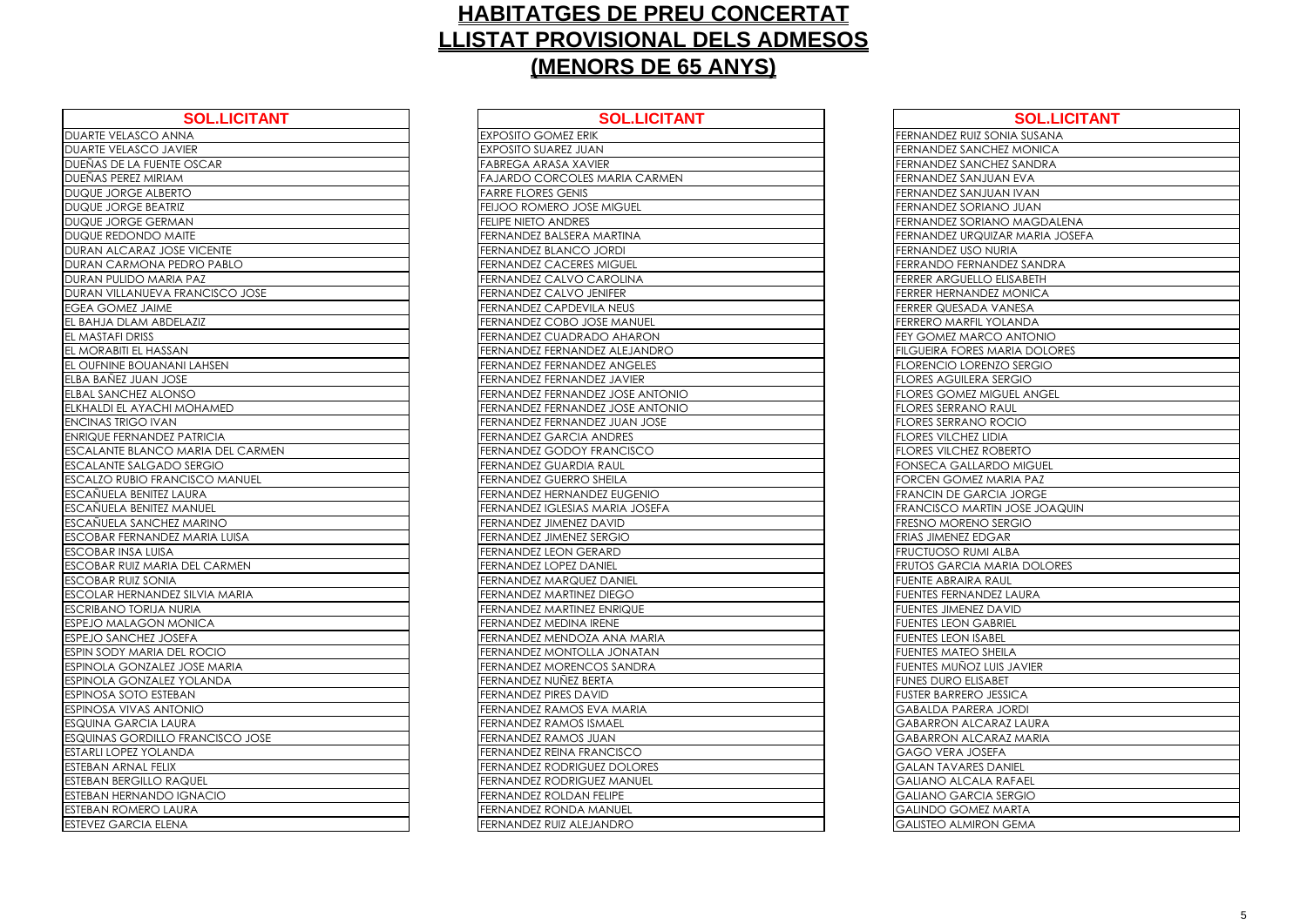| <b>SOL.LICITANT</b>                      | <b>SOL.LICITAN</b>                       |
|------------------------------------------|------------------------------------------|
| <b>GALLARDO ANDALUZ ALBERTO</b>          | <b>GARCIA GARCIA KILIAN</b>              |
| <b>GALLARDO PORTILLO ROBERTO JESUS</b>   | <b>GARCIA GARCIA MANUEL</b>              |
| <b>GALLARDO RAMOS JULIO</b>              | <b>GARCIA GARCIA MARIA DE LOS ANGELE</b> |
| <b>GALLARDO RAMOS RAQUEL</b>             | <b>GARCIA GARCIA OSCAR</b>               |
| <b>GALLEGO ARTEAGA ESTHER</b>            | <b>GARCIA GARCIA SERGIO</b>              |
| <b>GALLEGO CRESPO JORGE</b>              | <b>GARCIA GARCIA SONIA</b>               |
| <b>GALLEGO GUERRERO MIGUEL ANGEL</b>     | <b>GARCIA GARCIA VICTOR</b>              |
| <b>GALLEGO LOPEZ PEDRO</b>               | <b>GARCIA GOMEZ, MIGUEL</b>              |
| <b>GALLEGO LOPEZ RAFAEL</b>              | <b>GARCIA GOMEZ DAVID</b>                |
| <b>GALLEGO MARTINEZ CHRISTIAN</b>        | <b>GARCIA GONZALEZ DAVID</b>             |
| <b>GALLEGOS LUIS SERGIO</b>              | <b>GARCIA GONZALEZ SERGIO</b>            |
| <b>GALVAN CAMPANON JORGE</b>             | <b>GARCIA HEREDIA MIRIAM</b>             |
| <b>GALVAN DIAZ GERMAN</b>                | <b>GARCIA HERVAS FRANCISCO</b>           |
| <b>GALVAN NAVAS JAIME</b>                | <b>GARCIA HERVAS MONTSE</b>              |
| <b>GALVEZ ARIZA ANA MARIA</b>            | <b>GARCIA HIDALGO ANTONIO</b>            |
| <b>GALVEZ ARIZA RAFAEL</b>               | <b>GARCIA HIDALGO MONICA</b>             |
| <b>GALVEZ GONZALEZ OLGA</b>              | <b>GARCIA HORCAS LOURDES</b>             |
| <b>GALVEZ MORENO CARLOS</b>              | <b>GARCIA INFANTE RAQUEL</b>             |
| <b>GALVEZ SANTOS VICTOR MANUEL</b>       | <b>GARCIA IZQUIERDO SANDRA</b>           |
| <b>GALVIN BERNAL JUAN</b>                | <b>GARCIA IZQUIERDO SERGIO</b>           |
| <b>GAMERO BARROSO MANUEL</b>             | <b>GARCIA JIMENEZ JOSE MARIA</b>         |
| <b>GAMEZ REDONDO MIREIA</b>              | <b>GARCIA LEYVA ANTONIO</b>              |
| <b>GARCIA AGUILAR RAFAEL</b>             | <b>GARCIA LOPEZ FERNANDO</b>             |
| <b>GARCIA ALJARILLA ANTONIO RUBEN</b>    | <b>GARCIA LOPEZ JUAN ANTONIO</b>         |
| <b>GARCIA ANISA ANA MARIA</b>            | <b>GARCIA LOZANO DAVID</b>               |
| <b>GARCIA ANISA JAIME</b>                | <b>GARCIA MADROÑAL FRANCISCO JAVIER</b>  |
| <b>GARCIA BALDERAS ANTONIO</b>           | <b>GARCIA MARIN EMILIA</b>               |
| <b>GARCIA BARAJAS SONIA</b>              | <b>GARCIA MARTIN DESIREE</b>             |
| <b>GARCIA BELLIDO JAIRO</b>              | <b>GARCIA MARTIN MIGUEL</b>              |
| <b>GARCIA BELMONTE JUAN ANTONIO</b>      | <b>GARCIA MARTINEZ ANDREA</b>            |
| <b>GARCIA BERLANGA JOSE ANGEL</b>        | <b>GARCIA MARTOS CATERINA</b>            |
| <b>GARCIA BERLANGA MARIA ANGELES</b>     | <b>GARCIA MEDINA JAVIER</b>              |
| <b>GARCIA CAMACHO EXPECTACION</b>        | <b>GARCIA MOLINA ESTEFANIA</b>           |
| <b>GARCIA CAMPAÑA CARLOS</b>             | <b>GARCIA MONTES CRISTINA</b>            |
| <b>GARCIA CORCOBADO JOSE ANTONIO</b>     | <b>GARCIA MORA ANA</b>                   |
| <b>GARCIA CRUZ JULIA</b>                 | <b>GARCIA MORAL INMACULADA</b>           |
| <b>GARCIA DEL OLMO JUANA</b>             | <b>GARCIA MORENO FRANCISCO</b>           |
| <b>GARCIA DOMINGUEZ RAQUEL</b>           | <b>GARCIA NAVARRO SILVIA</b>             |
| <b>GARCIA ESTEBAN ALBERT</b>             | <b>GARCIA OLIVARES ANGEL</b>             |
| <b>GARCIA EXPOSITO JOSEFA</b>            | <b>GARCIA ORTEGA DIANA</b>               |
| <b>GARCIA FERNANDEZ EVA MARIA</b>        | <b>GARCIA PAREJA JESSICA</b>             |
| <b>GARCIA FERNANDEZ FRANCISCO JAVIER</b> | <b>GARCIA PAREJO SILVIA</b>              |
| <b>GARCIA FERNANDEZ MARIA DEL CARMEN</b> | <b>GARCIA PASTOR DANIEL</b>              |
| <b>GARCIA FLORES LORENZA</b>             | <b>GARCIA PECO ANTONIO</b>               |
| <b>GARCIA FUENTES ANABEL</b>             | <b>GARCIA PEREA ANA MARIA</b>            |
| <b>GARCIA GALLEGO ALBERTO</b>            | <b>GARCIA PEREZ JOSE EDUARDO</b>         |
| <b>GARCIA GAMIZ ISMAEL</b>               | <b>GARCIA PEREZ JUAN MANUEL</b>          |
| <b>GARCIA GARCIA DIANA</b>               | <b>GARCIA PIÑERO DANIEL</b>              |
| <b>GARCIA GARCIA FRANCISCO JAVIER</b>    | <b>GARCIA PIÑERO DAVID</b>               |
|                                          |                                          |

| <b>GARCIA GARCIA KILIAN</b><br><b>GARCIA PLAZA ELISABET</b><br><b>GARCIA GARCIA MANUEL</b><br><b>GARCIA PLAZA MARTA</b><br><b>GARCIA GARCIA MARIA DE LOS ANGELES</b><br><b>GARCIA PULIDO MARIA ANTONIA</b><br>S RAQUEL<br><b>GARCÍA REYES SANDRA</b><br><b>GARCIA GARCIA OSCAR</b><br><b>GARCIA GARCIA SERGIO</b><br><b>GARCIA RODRIGUEZ RAQUEL</b><br><b>GARCIA GARCIA SONIA</b><br><b>GARCIA RUIZ ANDRES</b><br><b>GARCIA GARCIA VICTOR</b><br><b>GARCIA RUIZ CRISTINA</b><br><b>GARCIA GOMEZ, MIGUEL</b><br><b>GARCIA RUIZ JESUS</b><br><b>GARCIA GOMEZ DAVID</b><br><b>GARCIA RUIZ MARIA DEL CARMEN</b><br><b>GARCIA GONZALEZ DAVID</b><br><b>GARCIA SALGUERO ROSARIO</b><br><b>GARCIA GONZALEZ SERGIO</b><br><b>GARCIA SANCHEZ MARIA JUSTINA</b><br><b>GARCIA HEREDIA MIRIAM</b><br><b>GARCIA SANCHEZ MIGUEL ANGEL</b><br><b>GARCIA HERVAS FRANCISCO</b><br><b>GARCIA SEVILLA ANGELA</b><br><b>GARCIA HERVAS MONTSE</b><br><b>GARCIA TAMAYO CRISTINA</b><br><b>GARCIA HIDALGO ANTONIO</b><br><b>GARCIA TITOS FERRAN</b><br><b>GARCIA HIDALGO MONICA</b><br><b>GARCIA TORRALBO CRISTINA</b><br><b>GARCIA HORCAS LOURDES</b><br><b>GARCIA TORRES DAVID</b><br><b>GARCIA INFANTE RAQUEL</b><br><b>GARCIA VILLARROYA JORDI</b><br><b>GARCIA IZQUIERDO SANDRA</b><br><b>GARCIA IZQUIERDO SERGIO</b><br><b>GARDES OCAÑA JOAN MIQUEL</b><br><b>GARDUÑO ORTEGA MARIA ISABEL</b><br><b>GARCIA JIMENEZ JOSE MARIA</b><br><b>GARGALLO GRAÑANA AITOR</b><br><b>GARCIA LEYVA ANTONIO</b><br><b>GARCIA LOPEZ FERNANDO</b><br><b>GARRIDO DE LA TORRE JOSEFA</b><br><b>GARCIA LOPEZ JUAN ANTONIO</b><br><b>GARRIDO GALIANO FRANCISCA</b><br><b>GARCIA LOZANO DAVID</b><br><b>GARRIDO JIMENEZ SANDRA</b><br><b>GARCIA MADROÑAL FRANCISCO JAVIER</b><br><b>GARRIDO MARTIN NURIA</b><br><b>GARCIA MARIN EMILIA</b><br><b>GARRIDO MARTINEZ SAMUEL</b><br><b>GARCIA MARTIN DESIREE</b><br><b>GARRIDO NAVARRO VANESSA</b><br><b>GARCIA MARTIN MIGUEL</b><br><b>GARRIDO PASCUAL MIGUEL FRANCISCO</b><br><b>GARCIA MARTINEZ ANDREA</b><br><b>GARRIDO PEREZ EMILIO JESUS</b><br><b>GARRO PONS MARIA</b><br><b>GARCIA MARTOS CATERINA</b><br><b>GARCIA MEDINA JAVIER</b><br><b>GARZON GONZALEZ RAQUEL</b><br><b>GARCIA MOLINA ESTEFANIA</b><br><b>GASPAR FENOY RAQUEL</b><br><b>GARCIA MONTES CRISTINA</b><br><b>GASULL PLANES RAMON</b><br><b>GEA MEMBRIVE JOSE</b><br><b>GARCIA MORA ANA</b><br><b>GARCIA MORAL INMACULADA</b><br><b>GEA NUÑEZ YASMINA</b><br>AVAUL C<br><b>GARCIA MORENO FRANCISCO</b><br><b>GENEROSO TORRES JOSE ANTONIO</b><br><b>GARCIA NAVARRO SILVIA</b><br><b>GENEROSO TORRES LEONOR</b><br><b>GARCIA OLIVARES ANGEL</b><br><b>GERVILLA PEREZ RAFEL ORIOL</b><br><b>GARCIA ORTEGA DIANA</b><br><b>GEVA URBANO FELIPE</b><br><b>GARCIA PAREJA JESSICA</b><br><b>GIL CASILLAS MARIA JOSEFA</b><br><b>GARCIA PAREJO SILVIA</b><br><b>GIL ESPINOSA MARC</b><br><b>GARCIA PASTOR DANIEL</b><br><b>GIL ESPINOSA MIRIAM</b><br><b>GARCIA PECO ANTONIO</b><br><b>GIL JIMENEZ CARLOS</b><br><b>GARCIA PEREA ANA MARIA</b><br><b>GIL MARTINEZ NOELIA</b><br><b>GARCIA PEREZ JOSE EDUARDO</b><br><b>GIL MOLINA MANUEL</b><br><b>GARCIA PEREZ JUAN MANUEL</b><br><b>GIL MOLINA VANESA</b><br><b>GARCIA PIÑERO DANIEL</b><br><b>GIL MORILLO NATALIA</b><br><b>GARCIA PIÑERO DAVID</b><br><b>GIL RAMOS JUAN JOSE</b> | <b>SOL.LICITANT</b>     | <b>SOL.LICITANT</b> | <b>SOL.LICITANT</b>                           |
|------------------------------------------------------------------------------------------------------------------------------------------------------------------------------------------------------------------------------------------------------------------------------------------------------------------------------------------------------------------------------------------------------------------------------------------------------------------------------------------------------------------------------------------------------------------------------------------------------------------------------------------------------------------------------------------------------------------------------------------------------------------------------------------------------------------------------------------------------------------------------------------------------------------------------------------------------------------------------------------------------------------------------------------------------------------------------------------------------------------------------------------------------------------------------------------------------------------------------------------------------------------------------------------------------------------------------------------------------------------------------------------------------------------------------------------------------------------------------------------------------------------------------------------------------------------------------------------------------------------------------------------------------------------------------------------------------------------------------------------------------------------------------------------------------------------------------------------------------------------------------------------------------------------------------------------------------------------------------------------------------------------------------------------------------------------------------------------------------------------------------------------------------------------------------------------------------------------------------------------------------------------------------------------------------------------------------------------------------------------------------------------------------------------------------------------------------------------------------------------------------------------------------------------------------------------------------------------------------------------------------------------------------------------------------------------------------------------------------------------------------------------------------------------------------------------------------------------------------------------------------------------------------------------------------------------------------------------------------------------------------------------------------------------------------------------------------------------------------------------------------------------------------------------------------------------------------------------------------------------------------------------------------------------------------------|-------------------------|---------------------|-----------------------------------------------|
|                                                                                                                                                                                                                                                                                                                                                                                                                                                                                                                                                                                                                                                                                                                                                                                                                                                                                                                                                                                                                                                                                                                                                                                                                                                                                                                                                                                                                                                                                                                                                                                                                                                                                                                                                                                                                                                                                                                                                                                                                                                                                                                                                                                                                                                                                                                                                                                                                                                                                                                                                                                                                                                                                                                                                                                                                                                                                                                                                                                                                                                                                                                                                                                                                                                                                                            | <b>LUZ ALBERTO</b>      |                     |                                               |
|                                                                                                                                                                                                                                                                                                                                                                                                                                                                                                                                                                                                                                                                                                                                                                                                                                                                                                                                                                                                                                                                                                                                                                                                                                                                                                                                                                                                                                                                                                                                                                                                                                                                                                                                                                                                                                                                                                                                                                                                                                                                                                                                                                                                                                                                                                                                                                                                                                                                                                                                                                                                                                                                                                                                                                                                                                                                                                                                                                                                                                                                                                                                                                                                                                                                                                            | LO ROBERTO JESUS        |                     |                                               |
|                                                                                                                                                                                                                                                                                                                                                                                                                                                                                                                                                                                                                                                                                                                                                                                                                                                                                                                                                                                                                                                                                                                                                                                                                                                                                                                                                                                                                                                                                                                                                                                                                                                                                                                                                                                                                                                                                                                                                                                                                                                                                                                                                                                                                                                                                                                                                                                                                                                                                                                                                                                                                                                                                                                                                                                                                                                                                                                                                                                                                                                                                                                                                                                                                                                                                                            | S JULIO                 |                     |                                               |
|                                                                                                                                                                                                                                                                                                                                                                                                                                                                                                                                                                                                                                                                                                                                                                                                                                                                                                                                                                                                                                                                                                                                                                                                                                                                                                                                                                                                                                                                                                                                                                                                                                                                                                                                                                                                                                                                                                                                                                                                                                                                                                                                                                                                                                                                                                                                                                                                                                                                                                                                                                                                                                                                                                                                                                                                                                                                                                                                                                                                                                                                                                                                                                                                                                                                                                            |                         |                     |                                               |
|                                                                                                                                                                                                                                                                                                                                                                                                                                                                                                                                                                                                                                                                                                                                                                                                                                                                                                                                                                                                                                                                                                                                                                                                                                                                                                                                                                                                                                                                                                                                                                                                                                                                                                                                                                                                                                                                                                                                                                                                                                                                                                                                                                                                                                                                                                                                                                                                                                                                                                                                                                                                                                                                                                                                                                                                                                                                                                                                                                                                                                                                                                                                                                                                                                                                                                            | A ESTHER                |                     |                                               |
|                                                                                                                                                                                                                                                                                                                                                                                                                                                                                                                                                                                                                                                                                                                                                                                                                                                                                                                                                                                                                                                                                                                                                                                                                                                                                                                                                                                                                                                                                                                                                                                                                                                                                                                                                                                                                                                                                                                                                                                                                                                                                                                                                                                                                                                                                                                                                                                                                                                                                                                                                                                                                                                                                                                                                                                                                                                                                                                                                                                                                                                                                                                                                                                                                                                                                                            | <b>JORGE</b>            |                     |                                               |
|                                                                                                                                                                                                                                                                                                                                                                                                                                                                                                                                                                                                                                                                                                                                                                                                                                                                                                                                                                                                                                                                                                                                                                                                                                                                                                                                                                                                                                                                                                                                                                                                                                                                                                                                                                                                                                                                                                                                                                                                                                                                                                                                                                                                                                                                                                                                                                                                                                                                                                                                                                                                                                                                                                                                                                                                                                                                                                                                                                                                                                                                                                                                                                                                                                                                                                            | RO MIGUEL ANGEL         |                     |                                               |
|                                                                                                                                                                                                                                                                                                                                                                                                                                                                                                                                                                                                                                                                                                                                                                                                                                                                                                                                                                                                                                                                                                                                                                                                                                                                                                                                                                                                                                                                                                                                                                                                                                                                                                                                                                                                                                                                                                                                                                                                                                                                                                                                                                                                                                                                                                                                                                                                                                                                                                                                                                                                                                                                                                                                                                                                                                                                                                                                                                                                                                                                                                                                                                                                                                                                                                            | EDRO                    |                     |                                               |
|                                                                                                                                                                                                                                                                                                                                                                                                                                                                                                                                                                                                                                                                                                                                                                                                                                                                                                                                                                                                                                                                                                                                                                                                                                                                                                                                                                                                                                                                                                                                                                                                                                                                                                                                                                                                                                                                                                                                                                                                                                                                                                                                                                                                                                                                                                                                                                                                                                                                                                                                                                                                                                                                                                                                                                                                                                                                                                                                                                                                                                                                                                                                                                                                                                                                                                            | <b>AFAEL</b>            |                     |                                               |
|                                                                                                                                                                                                                                                                                                                                                                                                                                                                                                                                                                                                                                                                                                                                                                                                                                                                                                                                                                                                                                                                                                                                                                                                                                                                                                                                                                                                                                                                                                                                                                                                                                                                                                                                                                                                                                                                                                                                                                                                                                                                                                                                                                                                                                                                                                                                                                                                                                                                                                                                                                                                                                                                                                                                                                                                                                                                                                                                                                                                                                                                                                                                                                                                                                                                                                            | EZ CHRISTIAN            |                     |                                               |
|                                                                                                                                                                                                                                                                                                                                                                                                                                                                                                                                                                                                                                                                                                                                                                                                                                                                                                                                                                                                                                                                                                                                                                                                                                                                                                                                                                                                                                                                                                                                                                                                                                                                                                                                                                                                                                                                                                                                                                                                                                                                                                                                                                                                                                                                                                                                                                                                                                                                                                                                                                                                                                                                                                                                                                                                                                                                                                                                                                                                                                                                                                                                                                                                                                                                                                            | रGIO                    |                     |                                               |
|                                                                                                                                                                                                                                                                                                                                                                                                                                                                                                                                                                                                                                                                                                                                                                                                                                                                                                                                                                                                                                                                                                                                                                                                                                                                                                                                                                                                                                                                                                                                                                                                                                                                                                                                                                                                                                                                                                                                                                                                                                                                                                                                                                                                                                                                                                                                                                                                                                                                                                                                                                                                                                                                                                                                                                                                                                                                                                                                                                                                                                                                                                                                                                                                                                                                                                            | ION JORGE               |                     |                                               |
|                                                                                                                                                                                                                                                                                                                                                                                                                                                                                                                                                                                                                                                                                                                                                                                                                                                                                                                                                                                                                                                                                                                                                                                                                                                                                                                                                                                                                                                                                                                                                                                                                                                                                                                                                                                                                                                                                                                                                                                                                                                                                                                                                                                                                                                                                                                                                                                                                                                                                                                                                                                                                                                                                                                                                                                                                                                                                                                                                                                                                                                                                                                                                                                                                                                                                                            | <b>MAN</b>              |                     |                                               |
|                                                                                                                                                                                                                                                                                                                                                                                                                                                                                                                                                                                                                                                                                                                                                                                                                                                                                                                                                                                                                                                                                                                                                                                                                                                                                                                                                                                                                                                                                                                                                                                                                                                                                                                                                                                                                                                                                                                                                                                                                                                                                                                                                                                                                                                                                                                                                                                                                                                                                                                                                                                                                                                                                                                                                                                                                                                                                                                                                                                                                                                                                                                                                                                                                                                                                                            | <b>AIME</b>             |                     |                                               |
|                                                                                                                                                                                                                                                                                                                                                                                                                                                                                                                                                                                                                                                                                                                                                                                                                                                                                                                                                                                                                                                                                                                                                                                                                                                                                                                                                                                                                                                                                                                                                                                                                                                                                                                                                                                                                                                                                                                                                                                                                                                                                                                                                                                                                                                                                                                                                                                                                                                                                                                                                                                                                                                                                                                                                                                                                                                                                                                                                                                                                                                                                                                                                                                                                                                                                                            | A MARIA                 |                     |                                               |
|                                                                                                                                                                                                                                                                                                                                                                                                                                                                                                                                                                                                                                                                                                                                                                                                                                                                                                                                                                                                                                                                                                                                                                                                                                                                                                                                                                                                                                                                                                                                                                                                                                                                                                                                                                                                                                                                                                                                                                                                                                                                                                                                                                                                                                                                                                                                                                                                                                                                                                                                                                                                                                                                                                                                                                                                                                                                                                                                                                                                                                                                                                                                                                                                                                                                                                            | AEL                     |                     |                                               |
|                                                                                                                                                                                                                                                                                                                                                                                                                                                                                                                                                                                                                                                                                                                                                                                                                                                                                                                                                                                                                                                                                                                                                                                                                                                                                                                                                                                                                                                                                                                                                                                                                                                                                                                                                                                                                                                                                                                                                                                                                                                                                                                                                                                                                                                                                                                                                                                                                                                                                                                                                                                                                                                                                                                                                                                                                                                                                                                                                                                                                                                                                                                                                                                                                                                                                                            | Z OLGA                  |                     |                                               |
|                                                                                                                                                                                                                                                                                                                                                                                                                                                                                                                                                                                                                                                                                                                                                                                                                                                                                                                                                                                                                                                                                                                                                                                                                                                                                                                                                                                                                                                                                                                                                                                                                                                                                                                                                                                                                                                                                                                                                                                                                                                                                                                                                                                                                                                                                                                                                                                                                                                                                                                                                                                                                                                                                                                                                                                                                                                                                                                                                                                                                                                                                                                                                                                                                                                                                                            | CARLOS                  |                     |                                               |
|                                                                                                                                                                                                                                                                                                                                                                                                                                                                                                                                                                                                                                                                                                                                                                                                                                                                                                                                                                                                                                                                                                                                                                                                                                                                                                                                                                                                                                                                                                                                                                                                                                                                                                                                                                                                                                                                                                                                                                                                                                                                                                                                                                                                                                                                                                                                                                                                                                                                                                                                                                                                                                                                                                                                                                                                                                                                                                                                                                                                                                                                                                                                                                                                                                                                                                            | <b>ICTOR MANUEL</b>     |                     | <b>GARCIA-MORENO MORALES FRANCISCO JAVIER</b> |
|                                                                                                                                                                                                                                                                                                                                                                                                                                                                                                                                                                                                                                                                                                                                                                                                                                                                                                                                                                                                                                                                                                                                                                                                                                                                                                                                                                                                                                                                                                                                                                                                                                                                                                                                                                                                                                                                                                                                                                                                                                                                                                                                                                                                                                                                                                                                                                                                                                                                                                                                                                                                                                                                                                                                                                                                                                                                                                                                                                                                                                                                                                                                                                                                                                                                                                            | <b>JAN</b>              |                     |                                               |
|                                                                                                                                                                                                                                                                                                                                                                                                                                                                                                                                                                                                                                                                                                                                                                                                                                                                                                                                                                                                                                                                                                                                                                                                                                                                                                                                                                                                                                                                                                                                                                                                                                                                                                                                                                                                                                                                                                                                                                                                                                                                                                                                                                                                                                                                                                                                                                                                                                                                                                                                                                                                                                                                                                                                                                                                                                                                                                                                                                                                                                                                                                                                                                                                                                                                                                            | O MANUEL                |                     |                                               |
|                                                                                                                                                                                                                                                                                                                                                                                                                                                                                                                                                                                                                                                                                                                                                                                                                                                                                                                                                                                                                                                                                                                                                                                                                                                                                                                                                                                                                                                                                                                                                                                                                                                                                                                                                                                                                                                                                                                                                                                                                                                                                                                                                                                                                                                                                                                                                                                                                                                                                                                                                                                                                                                                                                                                                                                                                                                                                                                                                                                                                                                                                                                                                                                                                                                                                                            | <b>MIREIA</b>           |                     |                                               |
|                                                                                                                                                                                                                                                                                                                                                                                                                                                                                                                                                                                                                                                                                                                                                                                                                                                                                                                                                                                                                                                                                                                                                                                                                                                                                                                                                                                                                                                                                                                                                                                                                                                                                                                                                                                                                                                                                                                                                                                                                                                                                                                                                                                                                                                                                                                                                                                                                                                                                                                                                                                                                                                                                                                                                                                                                                                                                                                                                                                                                                                                                                                                                                                                                                                                                                            | RAFAEL                  |                     |                                               |
|                                                                                                                                                                                                                                                                                                                                                                                                                                                                                                                                                                                                                                                                                                                                                                                                                                                                                                                                                                                                                                                                                                                                                                                                                                                                                                                                                                                                                                                                                                                                                                                                                                                                                                                                                                                                                                                                                                                                                                                                                                                                                                                                                                                                                                                                                                                                                                                                                                                                                                                                                                                                                                                                                                                                                                                                                                                                                                                                                                                                                                                                                                                                                                                                                                                                                                            | ANTONIO RUBEN           |                     |                                               |
|                                                                                                                                                                                                                                                                                                                                                                                                                                                                                                                                                                                                                                                                                                                                                                                                                                                                                                                                                                                                                                                                                                                                                                                                                                                                                                                                                                                                                                                                                                                                                                                                                                                                                                                                                                                                                                                                                                                                                                                                                                                                                                                                                                                                                                                                                                                                                                                                                                                                                                                                                                                                                                                                                                                                                                                                                                                                                                                                                                                                                                                                                                                                                                                                                                                                                                            | A MARIA                 |                     |                                               |
|                                                                                                                                                                                                                                                                                                                                                                                                                                                                                                                                                                                                                                                                                                                                                                                                                                                                                                                                                                                                                                                                                                                                                                                                                                                                                                                                                                                                                                                                                                                                                                                                                                                                                                                                                                                                                                                                                                                                                                                                                                                                                                                                                                                                                                                                                                                                                                                                                                                                                                                                                                                                                                                                                                                                                                                                                                                                                                                                                                                                                                                                                                                                                                                                                                                                                                            | ME                      |                     |                                               |
|                                                                                                                                                                                                                                                                                                                                                                                                                                                                                                                                                                                                                                                                                                                                                                                                                                                                                                                                                                                                                                                                                                                                                                                                                                                                                                                                                                                                                                                                                                                                                                                                                                                                                                                                                                                                                                                                                                                                                                                                                                                                                                                                                                                                                                                                                                                                                                                                                                                                                                                                                                                                                                                                                                                                                                                                                                                                                                                                                                                                                                                                                                                                                                                                                                                                                                            | <b>SANTONIO</b>         |                     |                                               |
|                                                                                                                                                                                                                                                                                                                                                                                                                                                                                                                                                                                                                                                                                                                                                                                                                                                                                                                                                                                                                                                                                                                                                                                                                                                                                                                                                                                                                                                                                                                                                                                                                                                                                                                                                                                                                                                                                                                                                                                                                                                                                                                                                                                                                                                                                                                                                                                                                                                                                                                                                                                                                                                                                                                                                                                                                                                                                                                                                                                                                                                                                                                                                                                                                                                                                                            | SONIA                   |                     |                                               |
|                                                                                                                                                                                                                                                                                                                                                                                                                                                                                                                                                                                                                                                                                                                                                                                                                                                                                                                                                                                                                                                                                                                                                                                                                                                                                                                                                                                                                                                                                                                                                                                                                                                                                                                                                                                                                                                                                                                                                                                                                                                                                                                                                                                                                                                                                                                                                                                                                                                                                                                                                                                                                                                                                                                                                                                                                                                                                                                                                                                                                                                                                                                                                                                                                                                                                                            | AIRO                    |                     |                                               |
|                                                                                                                                                                                                                                                                                                                                                                                                                                                                                                                                                                                                                                                                                                                                                                                                                                                                                                                                                                                                                                                                                                                                                                                                                                                                                                                                                                                                                                                                                                                                                                                                                                                                                                                                                                                                                                                                                                                                                                                                                                                                                                                                                                                                                                                                                                                                                                                                                                                                                                                                                                                                                                                                                                                                                                                                                                                                                                                                                                                                                                                                                                                                                                                                                                                                                                            | E JUAN ANTONIO          |                     |                                               |
|                                                                                                                                                                                                                                                                                                                                                                                                                                                                                                                                                                                                                                                                                                                                                                                                                                                                                                                                                                                                                                                                                                                                                                                                                                                                                                                                                                                                                                                                                                                                                                                                                                                                                                                                                                                                                                                                                                                                                                                                                                                                                                                                                                                                                                                                                                                                                                                                                                                                                                                                                                                                                                                                                                                                                                                                                                                                                                                                                                                                                                                                                                                                                                                                                                                                                                            | A JOSE ANGEL            |                     |                                               |
|                                                                                                                                                                                                                                                                                                                                                                                                                                                                                                                                                                                                                                                                                                                                                                                                                                                                                                                                                                                                                                                                                                                                                                                                                                                                                                                                                                                                                                                                                                                                                                                                                                                                                                                                                                                                                                                                                                                                                                                                                                                                                                                                                                                                                                                                                                                                                                                                                                                                                                                                                                                                                                                                                                                                                                                                                                                                                                                                                                                                                                                                                                                                                                                                                                                                                                            | A MARIA ANGELES         |                     |                                               |
|                                                                                                                                                                                                                                                                                                                                                                                                                                                                                                                                                                                                                                                                                                                                                                                                                                                                                                                                                                                                                                                                                                                                                                                                                                                                                                                                                                                                                                                                                                                                                                                                                                                                                                                                                                                                                                                                                                                                                                                                                                                                                                                                                                                                                                                                                                                                                                                                                                                                                                                                                                                                                                                                                                                                                                                                                                                                                                                                                                                                                                                                                                                                                                                                                                                                                                            | O EXPECTACION           |                     |                                               |
|                                                                                                                                                                                                                                                                                                                                                                                                                                                                                                                                                                                                                                                                                                                                                                                                                                                                                                                                                                                                                                                                                                                                                                                                                                                                                                                                                                                                                                                                                                                                                                                                                                                                                                                                                                                                                                                                                                                                                                                                                                                                                                                                                                                                                                                                                                                                                                                                                                                                                                                                                                                                                                                                                                                                                                                                                                                                                                                                                                                                                                                                                                                                                                                                                                                                                                            | A CARLOS                |                     |                                               |
|                                                                                                                                                                                                                                                                                                                                                                                                                                                                                                                                                                                                                                                                                                                                                                                                                                                                                                                                                                                                                                                                                                                                                                                                                                                                                                                                                                                                                                                                                                                                                                                                                                                                                                                                                                                                                                                                                                                                                                                                                                                                                                                                                                                                                                                                                                                                                                                                                                                                                                                                                                                                                                                                                                                                                                                                                                                                                                                                                                                                                                                                                                                                                                                                                                                                                                            | <b>ADO JOSE ANTONIO</b> |                     |                                               |
|                                                                                                                                                                                                                                                                                                                                                                                                                                                                                                                                                                                                                                                                                                                                                                                                                                                                                                                                                                                                                                                                                                                                                                                                                                                                                                                                                                                                                                                                                                                                                                                                                                                                                                                                                                                                                                                                                                                                                                                                                                                                                                                                                                                                                                                                                                                                                                                                                                                                                                                                                                                                                                                                                                                                                                                                                                                                                                                                                                                                                                                                                                                                                                                                                                                                                                            |                         |                     |                                               |
|                                                                                                                                                                                                                                                                                                                                                                                                                                                                                                                                                                                                                                                                                                                                                                                                                                                                                                                                                                                                                                                                                                                                                                                                                                                                                                                                                                                                                                                                                                                                                                                                                                                                                                                                                                                                                                                                                                                                                                                                                                                                                                                                                                                                                                                                                                                                                                                                                                                                                                                                                                                                                                                                                                                                                                                                                                                                                                                                                                                                                                                                                                                                                                                                                                                                                                            |                         |                     |                                               |
|                                                                                                                                                                                                                                                                                                                                                                                                                                                                                                                                                                                                                                                                                                                                                                                                                                                                                                                                                                                                                                                                                                                                                                                                                                                                                                                                                                                                                                                                                                                                                                                                                                                                                                                                                                                                                                                                                                                                                                                                                                                                                                                                                                                                                                                                                                                                                                                                                                                                                                                                                                                                                                                                                                                                                                                                                                                                                                                                                                                                                                                                                                                                                                                                                                                                                                            | <b>JEZ RAQUEL</b>       |                     |                                               |
|                                                                                                                                                                                                                                                                                                                                                                                                                                                                                                                                                                                                                                                                                                                                                                                                                                                                                                                                                                                                                                                                                                                                                                                                                                                                                                                                                                                                                                                                                                                                                                                                                                                                                                                                                                                                                                                                                                                                                                                                                                                                                                                                                                                                                                                                                                                                                                                                                                                                                                                                                                                                                                                                                                                                                                                                                                                                                                                                                                                                                                                                                                                                                                                                                                                                                                            | <b>ALBERT</b>           |                     |                                               |
|                                                                                                                                                                                                                                                                                                                                                                                                                                                                                                                                                                                                                                                                                                                                                                                                                                                                                                                                                                                                                                                                                                                                                                                                                                                                                                                                                                                                                                                                                                                                                                                                                                                                                                                                                                                                                                                                                                                                                                                                                                                                                                                                                                                                                                                                                                                                                                                                                                                                                                                                                                                                                                                                                                                                                                                                                                                                                                                                                                                                                                                                                                                                                                                                                                                                                                            | <b>JOSEFA</b>           |                     |                                               |
|                                                                                                                                                                                                                                                                                                                                                                                                                                                                                                                                                                                                                                                                                                                                                                                                                                                                                                                                                                                                                                                                                                                                                                                                                                                                                                                                                                                                                                                                                                                                                                                                                                                                                                                                                                                                                                                                                                                                                                                                                                                                                                                                                                                                                                                                                                                                                                                                                                                                                                                                                                                                                                                                                                                                                                                                                                                                                                                                                                                                                                                                                                                                                                                                                                                                                                            | EZ EVA MARIA            |                     |                                               |
|                                                                                                                                                                                                                                                                                                                                                                                                                                                                                                                                                                                                                                                                                                                                                                                                                                                                                                                                                                                                                                                                                                                                                                                                                                                                                                                                                                                                                                                                                                                                                                                                                                                                                                                                                                                                                                                                                                                                                                                                                                                                                                                                                                                                                                                                                                                                                                                                                                                                                                                                                                                                                                                                                                                                                                                                                                                                                                                                                                                                                                                                                                                                                                                                                                                                                                            | EZ FRANCISCO JAVIER     |                     |                                               |
|                                                                                                                                                                                                                                                                                                                                                                                                                                                                                                                                                                                                                                                                                                                                                                                                                                                                                                                                                                                                                                                                                                                                                                                                                                                                                                                                                                                                                                                                                                                                                                                                                                                                                                                                                                                                                                                                                                                                                                                                                                                                                                                                                                                                                                                                                                                                                                                                                                                                                                                                                                                                                                                                                                                                                                                                                                                                                                                                                                                                                                                                                                                                                                                                                                                                                                            | EZ MARIA DEL CARMEN     |                     |                                               |
|                                                                                                                                                                                                                                                                                                                                                                                                                                                                                                                                                                                                                                                                                                                                                                                                                                                                                                                                                                                                                                                                                                                                                                                                                                                                                                                                                                                                                                                                                                                                                                                                                                                                                                                                                                                                                                                                                                                                                                                                                                                                                                                                                                                                                                                                                                                                                                                                                                                                                                                                                                                                                                                                                                                                                                                                                                                                                                                                                                                                                                                                                                                                                                                                                                                                                                            | <b>RENZA</b>            |                     |                                               |
|                                                                                                                                                                                                                                                                                                                                                                                                                                                                                                                                                                                                                                                                                                                                                                                                                                                                                                                                                                                                                                                                                                                                                                                                                                                                                                                                                                                                                                                                                                                                                                                                                                                                                                                                                                                                                                                                                                                                                                                                                                                                                                                                                                                                                                                                                                                                                                                                                                                                                                                                                                                                                                                                                                                                                                                                                                                                                                                                                                                                                                                                                                                                                                                                                                                                                                            | <b>NABEL</b>            |                     |                                               |
|                                                                                                                                                                                                                                                                                                                                                                                                                                                                                                                                                                                                                                                                                                                                                                                                                                                                                                                                                                                                                                                                                                                                                                                                                                                                                                                                                                                                                                                                                                                                                                                                                                                                                                                                                                                                                                                                                                                                                                                                                                                                                                                                                                                                                                                                                                                                                                                                                                                                                                                                                                                                                                                                                                                                                                                                                                                                                                                                                                                                                                                                                                                                                                                                                                                                                                            | <b>ALBERTO</b>          |                     |                                               |
|                                                                                                                                                                                                                                                                                                                                                                                                                                                                                                                                                                                                                                                                                                                                                                                                                                                                                                                                                                                                                                                                                                                                                                                                                                                                                                                                                                                                                                                                                                                                                                                                                                                                                                                                                                                                                                                                                                                                                                                                                                                                                                                                                                                                                                                                                                                                                                                                                                                                                                                                                                                                                                                                                                                                                                                                                                                                                                                                                                                                                                                                                                                                                                                                                                                                                                            | <b>AAEL</b>             |                     |                                               |
|                                                                                                                                                                                                                                                                                                                                                                                                                                                                                                                                                                                                                                                                                                                                                                                                                                                                                                                                                                                                                                                                                                                                                                                                                                                                                                                                                                                                                                                                                                                                                                                                                                                                                                                                                                                                                                                                                                                                                                                                                                                                                                                                                                                                                                                                                                                                                                                                                                                                                                                                                                                                                                                                                                                                                                                                                                                                                                                                                                                                                                                                                                                                                                                                                                                                                                            | ANAIC                   |                     |                                               |
|                                                                                                                                                                                                                                                                                                                                                                                                                                                                                                                                                                                                                                                                                                                                                                                                                                                                                                                                                                                                                                                                                                                                                                                                                                                                                                                                                                                                                                                                                                                                                                                                                                                                                                                                                                                                                                                                                                                                                                                                                                                                                                                                                                                                                                                                                                                                                                                                                                                                                                                                                                                                                                                                                                                                                                                                                                                                                                                                                                                                                                                                                                                                                                                                                                                                                                            | <b>RANCISCO JAVIER</b>  |                     |                                               |

| <b>GARCIA PLAZA E</b>                          |
|------------------------------------------------|
| <b>GARCIA PLAZA N</b>                          |
| GARCIA PULIDO                                  |
| GARCÍA REYES S                                 |
| GARC<br><b>CIA RODRIG</b>                      |
| <b>GARCIA RUIZ AN</b>                          |
| <b>GARCIA RUIZ CRI</b>                         |
| <b>GARCIA RUIZ JES</b>                         |
| GARCIA RUIZ MA                                 |
| <b>GARCIA SALGUE</b>                           |
| <b>GARCIA SANCHE</b>                           |
| <b>GARCIA SANCHE</b>                           |
| <b>GARCIA SEVILLA</b>                          |
| <b>GARCIA TAMAYO</b>                           |
| <b>GARCIA TITOS FE</b>                         |
| GARCIA TORRAL                                  |
| <b>GARCIA TORRES</b>                           |
| <b>GARCIA VILLARR</b>                          |
| <b>GARCIA-MOREN</b>                            |
| GARDES OCAÑA                                   |
| <b>GARDUÑO ORTE</b>                            |
| <b>GARGALLO GRA</b>                            |
| GARRIDO DE LA<br><b>GARRIDO GALIA</b>          |
| <b>GARRIDO JIMENI</b>                          |
| <b>GARRIDO MARTII</b>                          |
| <b>GARRIDO MARTII</b>                          |
| <b>GARRIDO NAVAI</b>                           |
| <b>GARRIDO PASCU</b>                           |
| <b>GARRIDO PEREZ</b>                           |
| <b>GARRO PONS M</b>                            |
| GARZON GONZA                                   |
| <b>GASPAR FENOY F</b>                          |
| <b>GASULL PLANES F</b>                         |
| <b>GEA MEMBRIVE J</b>                          |
| <b>GEA NUÑEZ YASN</b>                          |
| <b>GENEROSO TORR</b>                           |
| <b>GENEROSO TORR</b>                           |
| <b>RVILLA PEREZ I:</b><br>GF                   |
| <b>GEVA URBANO F</b><br><b>GIL CASILLAS MA</b> |
| <b>GIL ESPINOSA MA</b>                         |
| <b>GIL ESPINOSA MI</b>                         |
| <b>GIL JIMENEZ CAR</b>                         |
| <b>GIL MARTINEZ NC</b>                         |
| GIL MOLINA MAN                                 |
| <b>GIL MOLINA VAN</b>                          |
| <b>GIL MORILLO NA</b>                          |
| <b>GIL RAMOS JUAN</b>                          |
|                                                |

| <b>SOL.LICITANT</b>                                      |
|----------------------------------------------------------|
| <b>ISABET</b>                                            |
| ARTA                                                     |
| AARIA ANTONIA                                            |
| NDRA                                                     |
| JEZ RAQUEL                                               |
| <b>RES</b>                                               |
| <b>TINA</b>                                              |
| IS                                                       |
| <b>IA DEL CARMEN</b>                                     |
| O ROSARIO                                                |
|                                                          |
| <u>.</u><br>Mari <u>a Justina</u><br><b>MIGUEL ANGEL</b> |
|                                                          |
| <b>\NGELA</b>                                            |
| <b>CRISTINA</b>                                          |
| <b>RAN</b>                                               |
| O CRISTINA                                               |
| <b>AVID</b>                                              |
| <b>YA JORDI</b>                                          |
| <b>MORALES FRANCISCO JAVIER</b>                          |
| <b>JOAN MIQUEL</b>                                       |
| <b>SA MARIA ISABEL</b>                                   |
| iana aitor                                               |
| ORRE JOSEFA                                              |
| IO FRANCISCA                                             |
| <b>SANDRA</b>                                            |
| <b>NURIA</b>                                             |
| <b>EZ SAMUEL</b>                                         |
| RO VANESSA                                               |
| <b>AL MIGUEL FRANCISCO</b>                               |
| MILIO JESUS                                              |
| <b>RIA</b>                                               |
| EZ RAQUEL                                                |
| aquel                                                    |
| AMON                                                     |
| $\overline{\text{S}}$                                    |
| <b>INA</b>                                               |
| $\overline{ES}$ JOSE ANTONIO                             |
| ES LEONOR                                                |
| <u>AFEL ORIOL</u>                                        |
| <b>LIPE</b>                                              |
| RIA JOSEFA                                               |
| $\overline{RC}$                                          |
| <b>IAM</b>                                               |
| $\overline{\overline{\text{OS}}}$                        |
| ELIA                                                     |
| UEL                                                      |
| $S^2A$                                                   |
| ALIA                                                     |
| <b>JOSE</b>                                              |
|                                                          |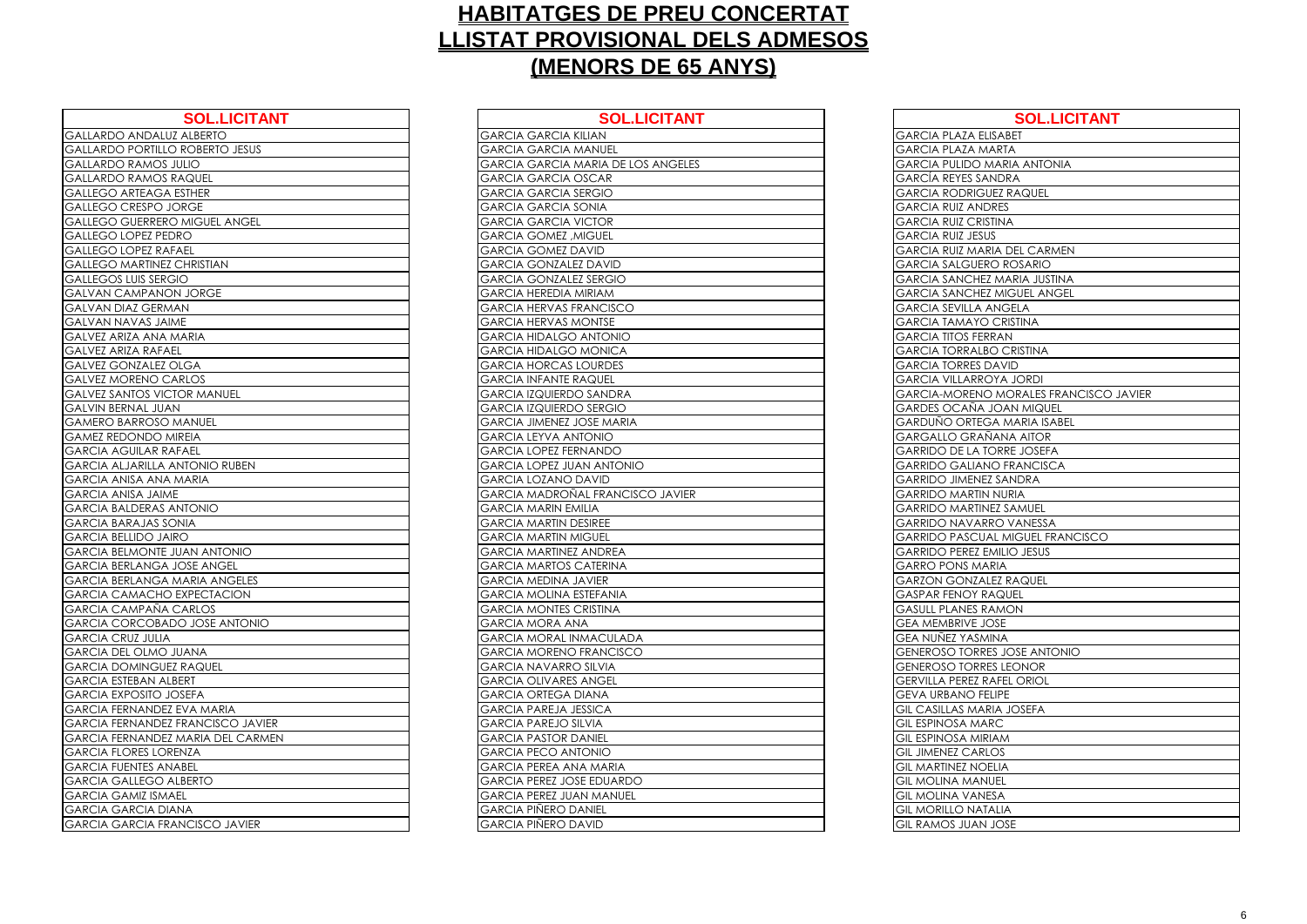| <b>SOL.LICITANT</b>                     | <b>SOL.LICITA</b>                     |
|-----------------------------------------|---------------------------------------|
| <b>GIL TITOS OSCAR</b>                  | <b>GOMEZ RODRIGUEZ LAURA</b>          |
| <b>GILABERT DOPAZO BENJAMIN</b>         | <b>GOMEZ RUIZ VERONICA</b>            |
| <b>GIMENEZ BALLESTER VANESA</b>         | <b>GOMEZ SANCHEZ INMACULADA CONO</b>  |
| <b>GIMENEZ BAÑO RAFAEL</b>              | <b>GOMEZ VADILLO CRISTINA</b>         |
| <b>GIMENEZ LORENTE FRANCISCO JAVIER</b> | <b>GOMEZ VERDEJO CARLOS</b>           |
| <b>GIMENEZ MIOTA THAIS</b>              | <b>GOMEZ VILLANUEVA JAVIER</b>        |
| <b>GIMENEZ PADROS ISABEL</b>            | <b>GONZALEZ AGULLO SANTIAGO</b>       |
| <b>GIMENEZ RODRIGUEZ MARTIN</b>         | <b>GONZALEZ ALISEDA CARLOS</b>        |
| <b>GIMENO ALONSO JORDI</b>              | <b>GONZALEZ BAUSA CHRISTIAN</b>       |
| GIMENO FERRERES MARIA AMPARO            | <b>GONZALEZ CANO GABRIEL</b>          |
| <b>GIMENO MARTIN INMACULADA</b>         | <b>GONZALEZ CANO MIRIAM</b>           |
| <b>GIMENO MARTIN NURIA</b>              | <b>GONZALEZ CAÑIZARES FRANCISCO</b>   |
| <b>GINES DIAZ NATALIA</b>               | <b>GONZALEZ CARDENAS JUAN ANTONIO</b> |
| <b>GINFARRE CEREZO INGRID</b>           | <b>GONZALEZ CASTILLO RUBEN</b>        |
| <b>GIRALT FLETA JUAN RAMON</b>          | <b>GONZALEZ COSTILLO GABRIEL</b>      |
| <b>GIRON LASERNA RUBEN</b>              | <b>GONZALEZ CRESPO MIRIAM</b>         |
| <b>GODINO CLAVIJO ELISABETH</b>         | <b>GONZALEZ CUARTILLA HECTOR</b>      |
| <b>GOMEZ ALCANTARA ANTONIO</b>          | GONZALEZ DE LA RUBIA CARMONA M        |
| <b>GOMEZ ALVAREZ RAMON</b>              | <b>GONZALEZ DEL VAS IVAN</b>          |
| <b>GOMEZ APARICIO EUGENIA</b>           | <b>GONZALEZ DIAZ FAUSTINO</b>         |
| <b>GOMEZ ARROYO MANUEL</b>              | <b>GONZALEZ DURAN OLGA</b>            |
| <b>GOMEZ BARQUERO LAIA</b>              | <b>GONZALEZ GARCIA ANA MARIA</b>      |
| <b>GOMEZ BELMONTE ANTONIO</b>           | <b>GONZALEZ GARCIA CESAR</b>          |
| <b>GOMEZ BERNABEU DAVID</b>             | <b>GONZALEZ GARCIA EVA MARIA</b>      |
| <b>GOMEZ BONAFFINI YOLANDA</b>          | <b>GONZALEZ GASPAR ANABEL</b>         |
| <b>GOMEZ CAMPOS FRANCISCO DANIEL</b>    | <b>GONZALEZ GOMEZ JORGE</b>           |
| <b>GOMEZ CARDENAS CARMEN</b>            | <b>GONZALEZ GOMEZ JOSE ANTONIO</b>    |
| <b>GOMEZ CASADO MONTSERRAT</b>          | <b>GONZALEZ GOMEZ SILVIA</b>          |
| <b>GOMEZ CASILLAS ANTONIO</b>           | <b>GONZALEZ GRANDE MARIA DEL CARM</b> |
| <b>GOMEZ CASTILLEJA MARIA ANTONIA</b>   | <b>GONZALEZ HERNANDEZ ALFONSO</b>     |
| <b>GOMEZ CORTES MANUEL</b>              | <b>GONZALEZ JALON ESTEFANIA</b>       |
| GOMEZ DE LA VEGA MARIA JOSE             | <b>GONZALEZ JOBACHO FRANCISCO JAV</b> |
| <b>GOMEZ FRANCO NURIA</b>               | <b>GONZALEZ LEON FRANCISCO</b>        |
| <b>GOMEZ GARCIA FRANCISCO</b>           | <b>GONZALEZ LUQUE ROSA DEL VALLE</b>  |
| <b>GOMEZ GARCIA TAMARA</b>              | <b>GONZALEZ MANSILLA MARI CARMEN</b>  |
| <b>GOMEZ GUIRADO SERGIO JAVIER</b>      | GONZALEZ MAÑE JOSE IGNACIO            |
| <b>GOMEZ GUTIERREZ ANA ISABEL</b>       | <b>GONZALEZ MARTINEZ CARLOS</b>       |
| <b>GOMEZ JIMENEZ MARIA DEL PILAR</b>    | <b>GONZALEZ MONJO ESTELA</b>          |
| <b>GOMEZ JUHE ANA</b>                   | <b>GONZALEZ MONJO RAUL</b>            |
| <b>GOMEZ MANZANO MIGUEL</b>             | <b>GONZALEZ MORENO OSCAR</b>          |
| <b>GOMEZ MARTINEZ SERGIO</b>            | <b>GONZALEZ MUÑIDO SONIA</b>          |
| <b>GOMEZ OROZCO JOSE MARIA</b>          | <b>GONZALEZ NIEVES MACARENA</b>       |
| <b>GOMEZ PARDO GARRIDO SERGIO</b>       | <b>GONZALEZ OCAÑA JOANA</b>           |
| <b>GOMEZ PIZARRO OSCAR</b>              | <b>GONZALEZ ORTEGA ESPERANZA</b>      |
| <b>GOMEZ POZAS ANGELICA</b>             | <b>GONZALEZ PALOS VANESA</b>          |
| <b>GOMEZ QUIROGA VERONICA</b>           | <b>GONZALEZ RAMOS VERONICA</b>        |
| <b>GOMEZ RABADAN SERGIO</b>             | <b>GONZALEZ RODRIGUEZ FERNANDO</b>    |
| <b>GOMEZ RAMIREZ MARIA ISABEL</b>       | <b>GONZALEZ RODRIGUEZ LAURA</b>       |
| <b>GOMEZ RODRIGUEZ DOLORES</b>          | <b>GONZALEZ RODRIGUEZ RAQUEL</b>      |

| <b>SOL.LICITANT</b>       | <b>SOL.LICITANT</b>                       | <b>SOL.LICITANT</b>                    |
|---------------------------|-------------------------------------------|----------------------------------------|
|                           | <b>GOMEZ RODRIGUEZ LAURA</b>              | <b>GONZALEZ RODRIGUEZ SANDRA</b>       |
| O BENJAMIN                | <b>GOMEZ RUIZ VERONICA</b>                | <b>GONZALEZ RUIZ ANTONIO MANUEL</b>    |
| <b><i>IER VANESA</i></b>  | GOMEZ SANCHEZ INMACULADA CONCEPCIO        | <b>GONZALEZ RUIZ JORDI</b>             |
| <b>RAFAEL</b>             | <b>GOMEZ VADILLO CRISTINA</b>             | <b>GONZALEZ RUIZ MARTA</b>             |
| <b>E FRANCISCO JAVIER</b> | <b>GOMEZ VERDEJO CARLOS</b>               | <b>GONZALEZ SAEZ MIREIA</b>            |
| <b>THAIS</b>              | <b>GOMEZ VILLANUEVA JAVIER</b>            | <b>GONZALEZ TORRES SERGIO</b>          |
| <b>SISABEL</b>            | <b>GONZALEZ AGULLO SANTIAGO</b>           | <b>GONZALEZ VILLALBA SILVIA</b>        |
| <b>GUEZ MARTIN</b>        | <b>GONZALEZ ALISEDA CARLOS</b>            | <b>GONZALEZ VISO GEMA</b>              |
| JORDI                     | <b>GONZALEZ BAUSA CHRISTIAN</b>           | <b>GONZALEZ YAÑEZ ERIC</b>             |
| <b>ES MARIA AMPARO</b>    | <b>GONZALEZ CANO GABRIEL</b>              | <b>GONZALVEZ EXPOSITO ISABEL</b>       |
| <b>INMACULADA</b>         | <b>GONZALEZ CANO MIRIAM</b>               | GORDILLO PAGADOR ALBERTO ALEJANDRO     |
| <b>NURIA</b>              | GONZALEZ CAÑIZARES FRANCISCO              | <b>GORDILLO VERDUGO DANIEL</b>         |
| <b>LIA</b>                | <b>GONZALEZ CARDENAS JUAN ANTONIO</b>     | <b>GORDON JUDEZ DAVID</b>              |
| O INGRID                  | <b>GONZALEZ CASTILLO RUBEN</b>            | <b>GOYA AGUDO ANA MARIA</b>            |
| <b>IN RAMON</b>           | <b>GONZALEZ COSTILLO GABRIEL</b>          | <b>GOZALEZ VILLALBA SONIA</b>          |
| <b>RUBEN</b>              | <b>GONZALEZ CRESPO MIRIAM</b>             | <b>GRACIA HERRUZO IVAN</b>             |
| O ELISABETH               | <b>GONZALEZ CUARTILLA HECTOR</b>          | <b>GRACIA MORALES ANA MARIA</b>        |
| <b>ARA ANTONIO</b>        | GONZALEZ DE LA RUBIA CARMONA MIGUEL ANGEL | <b>GRACIA PARIS JULIO</b>              |
| RAMON                     | <b>GONZALEZ DEL VAS IVAN</b>              | <b>GRACIA ROCA JOSE</b>                |
| O EUGENIA                 | <b>GONZALEZ DIAZ FAUSTINO</b>             | <b>GRACIA ROCA ROBERTO</b>             |
| <b>MANUEL</b>             | <b>GONZALEZ DURAN OLGA</b>                | <b>GRANADOS CANO JOSEFA</b>            |
| RO LAIA                   | <b>GONZALEZ GARCIA ANA MARIA</b>          | <b>GRASSET CAMACHO ALEJANDRO</b>       |
| <b>TE ANTONIO</b>         | <b>GONZALEZ GARCIA CESAR</b>              | <b>GRAU TORRE-MARIN BERNAT</b>         |
| <b>U DAVID</b>            | <b>GONZALEZ GARCIA EVA MARIA</b>          | <b>GUERRA PEREZ MIRIAM</b>             |
| NI YOLANDA                | <b>GONZALEZ GASPAR ANABEL</b>             | <b>GUERRA SEREN Mª SONIA</b>           |
| S FRANCISCO DANIEL        | <b>GONZALEZ GOMEZ JORGE</b>               | <b>GUERRERO CABALLERO MANUEL</b>       |
| <b>AS CARMEN</b>          | <b>GONZALEZ GOMEZ JOSE ANTONIO</b>        | <b>GUERRERO CASTELLS RAUL</b>          |
| MONTSERRAT                | <b>GONZALEZ GOMEZ SILVIA</b>              | <b>GUERRERO GIL PABLO</b>              |
| S ANTONIO                 | GONZALEZ GRANDE MARIA DEL CARMEN          | <b>GUERRERO HUERTAS ALEJANDRO</b>      |
| <b>JA MARIA ANTONIA</b>   | <b>GONZALEZ HERNANDEZ ALFONSO</b>         | <b>GUERRERO LUQUE CARMEN</b>           |
| MANUEL                    | <b>GONZALEZ JALON ESTEFANIA</b>           | <b>GUERRERO VILLAGRASA CRISTINA</b>    |
| <b>GA MARIA JOSE</b>      | <b>GONZALEZ JOBACHO FRANCISCO JAVIER</b>  | <b>GUERRERO VILLARES CARLOS</b>        |
| NURIA                     | <b>GONZALEZ LEON FRANCISCO</b>            | <b>GUIJARRO CARBAJAL ADRIAN</b>        |
| <b>FRANCISCO</b>          | <b>GONZALEZ LUQUE ROSA DEL VALLE</b>      | <b>GUIJO TEJERINA ALEJANDRO</b>        |
| <b>TAMARA</b>             | <b>GONZALEZ MANSILLA MARI CARMEN</b>      | <b>GUILLEN INGLES LAURA</b>            |
| O SERGIO JAVIER           | <b>GONZALEZ MAÑE JOSE IGNACIO</b>         | <b>GUILLEN INGLES RUBEN</b>            |
| EZ ANA ISABEL             | <b>GONZALEZ MARTINEZ CARLOS</b>           | <b>GUSANO MONTERO MARIA DEL CARMEN</b> |
| MARIA DEL PILAR           | <b>GONZALEZ MONJO ESTELA</b>              | <b>GUSANO MONTERO VICENTE</b>          |
| A                         | <b>GONZALEZ MONJO RAUL</b>                | <b>GUTIERREZ ALARCON RICARDO</b>       |
| <b>IO MIGUEL</b>          | <b>GONZALEZ MORENO OSCAR</b>              | <b>GUTIERREZ HIDALGO MANUEL</b>        |
| Z SERGIO                  | <b>GONZALEZ MUÑIDO SONIA</b>              | <b>GUTIERREZ JIMENEZ CHRISTIAN</b>     |
| JOSE MARIA                | <b>GONZALEZ NIEVES MACARENA</b>           | <b>GUTIERREZ PALOMEQUE ALBERTO</b>     |
| GARRIDO SERGIO            | <b>GONZALEZ OCAÑA JOANA</b>               | <b>GUTIERREZ PINO JUAN FELIX</b>       |
| <b>OSCAR</b>              | <b>GONZALEZ ORTEGA ESPERANZA</b>          | <b>GUTIERREZ ROSON JAVIER</b>          |
| <b>NGELICA</b>            | <b>GONZALEZ PALOS VANESA</b>              | <b>GUTIERREZ SANCHEZ ALBA</b>          |
| A VERONICA                | <b>GONZALEZ RAMOS VERONICA</b>            | <b>GUTIERREZ SUÑE MOISES</b>           |
| N SERGIO                  | <b>GONZALEZ RODRIGUEZ FERNANDO</b>        | <b>GUTIERREZ TORRES EVA</b>            |
| <b>MARIA ISABEL</b>       | <b>GONZALEZ RODRIGUEZ LAURA</b>           | <b>GUTIERREZ TORRES NURIA</b>          |
| <b>JEZ DOLORES</b>        | <b>GONZALEZ RODRIGUEZ RAQUEL</b>          | <b>GUZMAN GALIANO DAVID</b>            |
|                           |                                           |                                        |

| <b>GONZALEZ RODF</b>                            |
|-------------------------------------------------|
| <b>GONZALEZ RUIZ /</b>                          |
| <b>GONZALEZ RUIZ.</b>                           |
| <b>GONZALEZ RUIZ N</b>                          |
| <b>GONZALEZ SAEZ</b>                            |
| <b>GONZALEZ TORR</b>                            |
| <b>GONZALEZ VILLA</b>                           |
| <b>GONZALEZ VISO</b>                            |
| <b>GONZALEZ YANE</b>                            |
| <b>GONZALVEZ EXP</b>                            |
| <b>GORDILLO PAGA</b>                            |
| <b>GORDILLO VERD</b>                            |
| <b>GORDON JUDEZ</b>                             |
| GOYA AGUDO A                                    |
| <b>GOZALEZ VILLALI</b>                          |
| <b>GRACIA HERRUZ</b>                            |
| <b>GRACIA MORAL</b>                             |
| <b>GRACIA PARIS JI</b>                          |
| <b>GRACIA ROCA J</b>                            |
| <b>GRACIA ROCA R</b>                            |
| <b>GRANADOS CAN</b>                             |
| <b>GRASSET CAMAO</b>                            |
| <b>GRAU TORRE-MA</b>                            |
| <b>GUERRA PEREZ M</b>                           |
| <b>GUERRA SEREN N</b>                           |
| <b>GUERRERO CAB</b>                             |
| <b>GUERRERO CAST</b>                            |
| <b>GUERRERO GIL P</b>                           |
| <b>GUERRERO HUER</b>                            |
| GUERRERO LUQU                                   |
| <b>GUERRERO VILLA</b>                           |
| <b>GUERRERO VILLA</b>                           |
| <b>GUIJARRO CARB</b>                            |
| <b>GUIJO TEJERINA</b>                           |
| <b>GUILLEN INGLES</b>                           |
| <b>GUILLEN INGLES</b>                           |
| <b>GUSANO MONTE</b>                             |
| <b>GUSANO MONTE</b>                             |
| <b>GUTIERREZ ALAR</b><br><b>GUTIERREZ HIDAL</b> |
| <b>GUTIERREZ JIMEN</b>                          |
| C<br>C                                          |
| SUTIERREZ PALO                                  |
| <b>GUTIERREZ PINO</b><br><b>GUTIERREZ ROSO</b>  |
| <b>GUTIERREZ SANC</b>                           |
| GUTIERREZ SUÑE                                  |
| <b>GUTIERREZ TORRI</b>                          |
| <b>GUTIERREZ TORRI</b>                          |
| <b>GUZMAN GALIAI</b>                            |
|                                                 |

| <b>SOL.LICITANT</b>          |
|------------------------------|
| <b>GUEZ SANDRA</b>           |
| NTONIO MANUEL                |
| <b>CRDI</b>                  |
| ARTA                         |
| <b>IREIA</b>                 |
| S SERGIO                     |
| <b>BA SILVIA</b>             |
| <b>EMA</b>                   |
| <b>ERIC</b>                  |
| <b>SITO ISABEL</b>           |
| <b>DOR ALBERTO ALEJANDRO</b> |
| <b>GO DANIEL</b>             |
| <b>AVID</b>                  |
| JA MARIA                     |
| A SONIA                      |
| <b>IVAN</b>                  |
| S ANA MARIA                  |
| <b>JO</b>                    |
| .<br>DSE                     |
| DBERTO                       |
| o josefa                     |
| HO ALEJANDRO                 |
| IN BERNAT                    |
| RIAM                         |
| SONIA                        |
| <b>LERO MANUEL</b>           |
| LLS RAUL                     |
| <b>BLO</b>                   |
| AS ALEJANDRO                 |
| CARMEN                       |
| GRASA CRISTINA               |
| <b>ES CARLOS</b>             |
| JAL ADRIAN                   |
| LEJANDRO                     |
| AURA                         |
| <b>JBEN</b>                  |
| O MARIA DEL CARMEN           |
| O VICENTE                    |
| ON RICARDO                   |
| <b>GO MANUEL</b>             |
| Z CHRISTIAN                  |
| <b>IEQUE ALBERTO</b>         |
| <b>JAN FELIX</b>             |
| I JAVIER                     |
| EZ ALBA                      |
| <b>IOISES</b>                |
| <b>EVA</b>                   |
| NURIA                        |
| O DAVID                      |
|                              |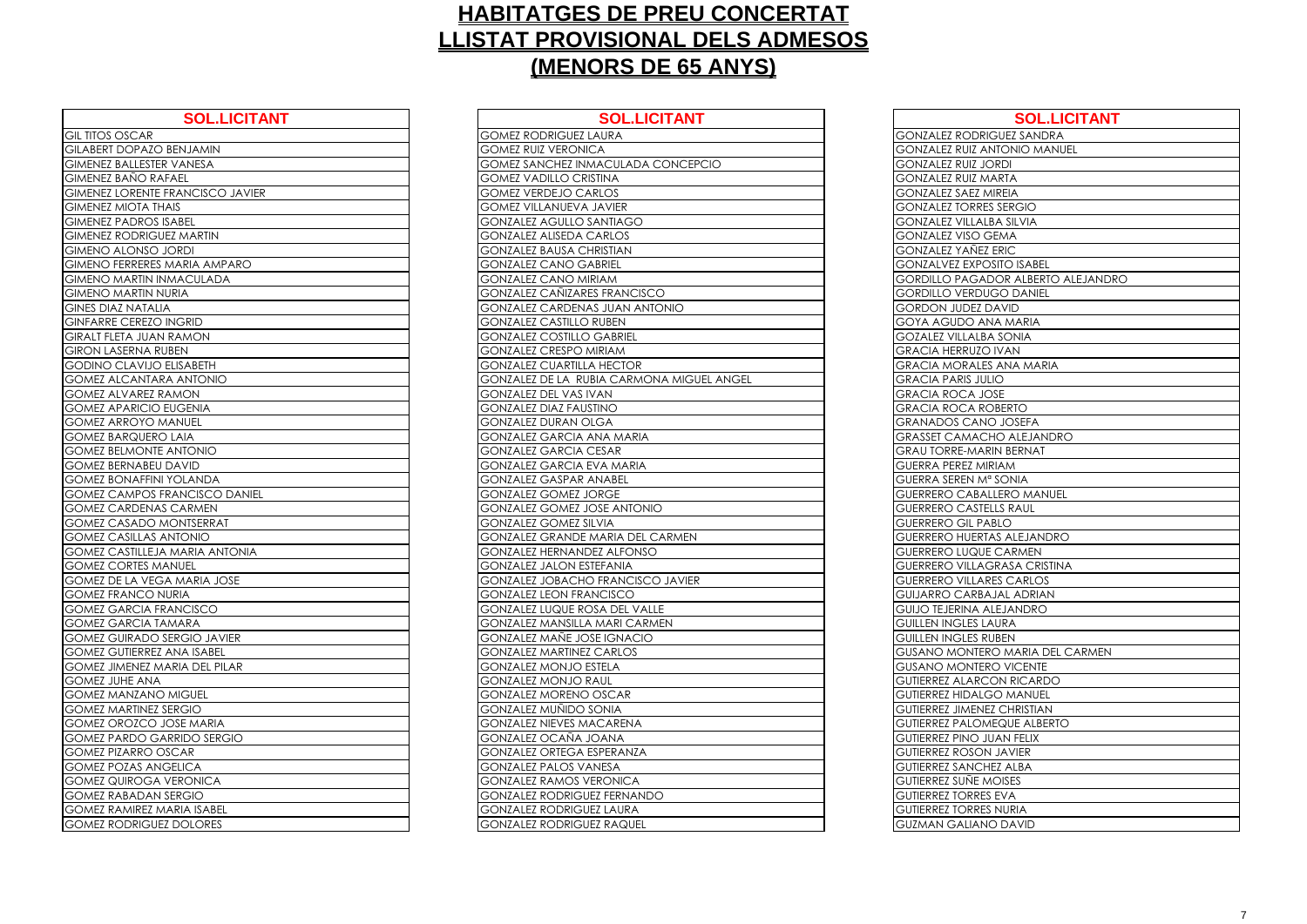| <b>SOL.LICITANT</b>                | <b>SOL.LIC</b>                      |
|------------------------------------|-------------------------------------|
| <b>GUZMAN RIBERA JOSE</b>          | <b>INGLES DEL PINO JORGE</b>        |
| <b>HABAS MARTIN CARLOS</b>         | <b>ISAAC ARCO JARA</b>              |
| <b>HABAS TARTIN ROCIO</b>          | ISAAC ARCO Mª DEL MAR               |
| HAMDOUN CHARIF MOUSTAPHA           | <b>ISLAN CARMONA MONICA</b>         |
| <b>HAMDOUN JAMAL</b>               | <b>ISLAN GARCIA CARLOS</b>          |
| <b>HAMOUCH KHALID</b>              | IZQUIERDO CAMACHO MONTSERR          |
| HELLIN GONZALEZ ADRIA              | IZQUIERDO MORENO MIRIAM             |
| <b>HEREDA TORRES ANATONIA</b>      | IZQUIRDO CAMACHO FRANCISCO          |
| <b>HEREDIA AGUILERA DANIEL</b>     | <b>JABALERA SANCHEZ ESTEFANIA</b>   |
| HERNANADEZ LOZANO CARLOS           | JAEN PRADOS ESMERALDA               |
| HERNANDEZ BERZOSA CRISTIAN         | <b>JARA VALENCIA FERNANDO</b>       |
| HERNANDEZ CORTES CARMEN            | JARA VALENCIA MARIA CARMEN          |
| HERNANDEZ GARCIA JOAQUIN           | <b>JARAICES GOMEZ CRISTIAN</b>      |
| HERNANDEZ LOPEZ JOSE LUIS          | <b>JARAICES GOMEZ RAQUEL</b>        |
| HERNANDEZ MARCHAL MARIA DEL PILAR  | <b>JAREÑO SANCHEZ JAVIER</b>        |
| <b>HERNANDEZ MARTINEZ JORGE</b>    | <b>JAREÑO SIMON ANTONIO</b>         |
| HERNANDEZ PEREA MANUEL             | <b>JEREZ CASTILLO CAROLINA</b>      |
| HERNANDEZ NUÑEZ MARIA JESUS        | <b>JERONIMO ESTEVEZ DELIA</b>       |
| HERNANDEZ PALMA MONICA             | <b>JIDAR AHMED</b>                  |
| HERNANDEZ SANCHEZ JESSICA          | <b>JIMENEZ ANGULO ANA</b>           |
| HERNANDEZ VALERO MARIA ANGELES     | <b>JIMENEZ CAMACHO DOLORES</b>      |
| HERNANDO CRESPO DIDAC              | <b>JIMENEZ CASTILLA VANESA</b>      |
| <b>HERRAIZ LOPEZ SUSANA</b>        | <b>JIMENEZ CONTRERAS MARCOS</b>     |
| HERRANZ ARRANZ ALMUDENA            | <b>JIMENEZ DIAZ JUAN GABRIEL</b>    |
| HERRERA LORENTE ADOLFO JOSE        | <b>JIMENEZ GARCIA JENIFER</b>       |
| HERRERO ALONSO Mª CARMEN           | <b>JIMENEZ GARCIA SOFIA</b>         |
| HERRERO PERNIAS RAQUEL             | <b>JIMENEZ GARRIDO ANA BELEN</b>    |
| HERREROS MERINO MARIA CARMEN       | <b>JIMENEZ GOMEZ MARTA</b>          |
| HERVAS MORENO JUAN                 | <b>JIMENEZ GONZALEZ JUAN CARLOS</b> |
| <b>HIDALGO GARCIA LAURA</b>        | JIMENEZ GONZALEZ JUAN JOSE          |
| <b>HIDALGO GIL GLORIA</b>          | <b>JIMENEZ GUAYERBAS CARLOS</b>     |
| <b>HIDALGO LLORENS LIDIA</b>       | <b>JIMENEZ JIMENEZ CARLOS</b>       |
| <b>HIDALGO MARTI RAFAEL</b>        | <b>JIMENEZ JURADO MARIA ANGELES</b> |
| HIDALGO MINGORANCE JENNIFER        | <b>JIMENEZ LOPEZ ENRIQUE</b>        |
| <b>HIDALGO MORENO ANTONIO</b>      | <b>JIMENEZ LOPEZ MARTA</b>          |
| <b>HIGUERAS ALFEREZ JORGE</b>      | <b>JIMENEZ LOZANO ROBERTO</b>       |
| <b>HIGUERAS ALFEREZ LAURA</b>      | <b>JIMENEZ MALAGON MARIA</b>        |
| <b>HOLGADO GOMEZ NURIA</b>         | <b>JIMENEZ MALAGON MONICA</b>       |
| <b>HORCAJO ALCARAZ ESTEBAN</b>     | <b>JIMENEZ MARMOL NOELIA</b>        |
| HORCAJO ALCARAZ MOISES             | <b>JIMENEZ MARTINEZ SERGIO</b>      |
| <b>HORTELANO ALVAREZ MIGUEL</b>    | <b>JIMENEZ MENDEZ DANIEL</b>        |
| HUNDAMAL LUCENILLA ALEJANDRO       | JIMENEZ OLMEDO MARIA DEL MAI        |
| HUNDAMAL LUCENILLA DAVID           | <b>JIMENEZ PADILLA CARLOS</b>       |
| <b>HURTADO BLANCO PATRICIA</b>     | <b>JIMENEZ PIQUERO ANA</b>          |
| <b>IBAÑEZ DELGADO DANIEL</b>       | JIMENEZ QUIJADA JUAN PEDRO          |
| <b>IBANEZ GONZALEZ JOSE MANUEL</b> | <b>JIMENEZ RAMIREZ JOSE ANTONIO</b> |
| <b>IBAÑEZ IGUAL CRISTINA</b>       | <b>JIMENEZ RAMIREZ SALVADOR</b>     |
| <b>IGLESIAS ADALID MARTA</b>       | <b>JIMENEZ SANCHEZ DANIEL</b>       |
| <b>INFANTE ORTEGA ANA VANESA</b>   | <b>JIMENEZ SANCHEZ JUAN ANTONIC</b> |

| <b>SOL.LICITANT</b>     | <b>SOL.LICITANT</b>                 | <b>SOL.LICITANT</b>                   |
|-------------------------|-------------------------------------|---------------------------------------|
| <b>JOSE</b>             | <b>INGLES DEL PINO JORGE</b>        | JIMENEZ SANTAFE ROSA MARIA            |
| ARLOS                   | <b>ISAAC ARCO JARA</b>              | <b>JIMENEZ SANTIAGO YARA</b>          |
| <b>CIO</b>              | ISAAC ARCO Mª DEL MAR               | <b>JIMENEZ ZAMORA JESSICA</b>         |
| <b>IF MOUSTAPHA</b>     | <b>ISLAN CARMONA MONICA</b>         | <b>JORDAN PULIDO BRIAN</b>            |
|                         | <b>ISLAN GARCIA CARLOS</b>          | <b>JORDAN PULIDO MIREIA</b>           |
| $\overline{\mathsf{D}}$ | IZQUIERDO CAMACHO MONTSERRAT ANABEL | <b>JORGE PARDO CARLOS</b>             |
| <b>ADRIA</b>            | IZQUIERDO MORENO MIRIAM             | <b>JORGE PARDO GUILLERMO</b>          |
| <b>NATONIA</b>          | IZQUIRDO CAMACHO FRANCISCO JAVIER   | <b>JUAREZ UBEDA NURIA</b>             |
| A DANIEL                | <b>JABALERA SANCHEZ ESTEFANIA</b>   | <b>JULI RODRIGUEZ JUAN CARLOS</b>     |
| ZANO CARLOS             | <b>JAEN PRADOS ESMERALDA</b>        | <b>JULIA GOMEZ JESUS</b>              |
| OSA CRISTIAN            | JARA VALENCIA FERNANDO              | <b>JULIA VALCARRERAS MARCOS</b>       |
| <b>TES CARMEN</b>       | JARA VALENCIA MARIA CARMEN          | <b>JURADO ACEITUNO DAVID</b>          |
| CIA JOAQUIN             | <b>JARAICES GOMEZ CRISTIAN</b>      | <b>JURADO REJANO MARIA DEL CARMEN</b> |
| Z JOSE LUIS             | <b>JARAICES GOMEZ RAQUEL</b>        | <b>JURADO SANCHEZ VERONICA</b>        |
| CHAL MARIA DEL PILAR    | JAREÑO SANCHEZ JAVIER               | <b>KAMNANG CARMONA ERNESTO</b>        |
| <b>TINEZ JORGE</b>      | <b>JAREÑO SIMON ANTONIO</b>         | KAOUCHI OUALHAJ MOHAMED               |
| A MANUEL                | <b>JEREZ CASTILLO CAROLINA</b>      | KHADIR EL HALLADI DOUINIA             |
| EZ MARIA JESUS          | <b>JERONIMO ESTEVEZ DELIA</b>       | KHADIR EL HALLAMI RHITA               |
| <b>AA MONICA</b>        | <b>JIDAR AHMED</b>                  | KHADIR LAGTAYE EL HASSANE             |
| CHEZ JESSICA            | <b>JIMENEZ ANGULO ANA</b>           | L'ALAMI BUGHIT EL AYACHI              |
| <b>RO MARIA ANGELES</b> | <b>JIMENEZ CAMACHO DOLORES</b>      | <b>LABRADOR FERNANDEZ IRIS</b>        |
| PO DIDAC                | <b>JIMENEZ CASTILLA VANESA</b>      | LABRADOR ORTIZ JUAN ANTONIO           |
| <b>ISANA</b>            | <b>JIMENEZ CONTRERAS MARCOS</b>     | LAFALLA SOLANILLA MARIA TERESA        |
| <b>ALMUDENA</b>         | <b>JIMENEZ DIAZ JUAN GABRIEL</b>    | LAFUENTE JULIAN JONATAN               |
| E ADOLFO JOSE           | <b>JIMENEZ GARCIA JENIFER</b>       | LAGARES SANCHEZ JOSE MANUEL           |
| O M <sup>a</sup> CARMEN | <b>JIMENEZ GARCIA SOFIA</b>         | LAGOS MATAS FERNANDO                  |
| SRAQUEL                 | <b>JIMENEZ GARRIDO ANA BELEN</b>    | <b>LAMA PORRAS MANUEL</b>             |
| O MARIA CARMEN          | <b>JIMENEZ GOMEZ MARTA</b>          | LAMELA PIQUERAS MERITXEL              |
| <b>HAUL</b>             | <b>JIMENEZ GONZALEZ JUAN CARLOS</b> | LANGA VALENZUELA JOSE ANTONIO         |
| A LAURA                 | JIMENEZ GONZALEZ JUAN JOSE          | LANZAROTE ARBUES JOSE                 |
| <b>ORIA</b>             | <b>JIMENEZ GUAYERBAS CARLOS</b>     | LARA VADILLO ANTONIO JAVIER           |
| IS LIDIA                | <b>JIMENEZ JIMENEZ CARLOS</b>       | LARIOS MARIN ALBERTO                  |
| <b>AFAEL</b>            | JIMENEZ JURADO MARIA ANGELES        | <b>LARIOS MARIN HECTOR</b>            |
| <b>RANCE JENNIFER</b>   | <b>JIMENEZ LOPEZ ENRIQUE</b>        | <b>LARIOS MARIN JESUS</b>             |
| <b>OINOTIA OI</b>       | <b>JIMENEZ LOPEZ MARTA</b>          | LARROYA GORDO EVA                     |
| Z JORGE                 | <b>JIMENEZ LOZANO ROBERTO</b>       | LASECA DELGADO ASTRID                 |
| Z LAURA                 | <b>JIMENEZ MALAGON MARIA</b>        | LAVADO GARRIDO SANDRA                 |
| EZ NURIA                | <b>JIMENEZ MALAGON MONICA</b>       | <b>LAZARO GIMENEZ SERGIO</b>          |
| RAZ ESTEBAN             | <b>JIMENEZ MARMOL NOELIA</b>        | <b>LAZARO REYES MAIRA</b>             |
| RAZ MOISES              | <b>JIMENEZ MARTINEZ SERGIO</b>      | <b>LECUONA PRATS NATALIA</b>          |
| AREZ MIGUEL             | <b>JIMENEZ MENDEZ DANIEL</b>        | LEIVA AMARO JORGE                     |
| NILLA ALEJANDRO         | JIMENEZ OLMEDO MARIA DEL MAR        | LEIVA VELASCO VERONICA                |
| NILLA DAVID             | <b>JIMENEZ PADILLA CARLOS</b>       | <b>LEON TORO ENCARNACION</b>          |
| O PATRICIA              | <b>JIMENEZ PIQUERO ANA</b>          | LERMA PUÑAL JOSE ANTONIO              |
| <b>DANIEL</b>           | JIMENEZ QUIJADA JUAN PEDRO          | LESTA DOMENE CAROLINA                 |
| <b>Z JOSE MANUEL</b>    | <b>JIMENEZ RAMIREZ JOSE ANTONIO</b> | LIN SHENLEI                           |
| <b>STINA</b>            | <b>JIMENEZ RAMIREZ SALVADOR</b>     | LINARES FERNANDEZ SANDRA              |
| MARTA                   | <b>JIMENEZ SANCHEZ DANIEL</b>       | LINIO GUARDADO JUAN LEON              |
| ANA VANESA              | JIMENEZ SANCHEZ JUAN ANTONIO        | LIRIA ORDOÑEZ JESSICA                 |

| <b>JIMENEZ SANTAFI</b>         |
|--------------------------------|
| <b>JIMENEZ SANTIAC</b>         |
| JIMENEZ ZAMOR                  |
| JORDAN PU <u>LIDO</u>          |
| <b>JORDAN PULIDO</b>           |
| <b>JORGE PARDO C</b>           |
| JORGE PARDO C                  |
| JUAREZ UBEDA N                 |
| <b>JULI RODRIGUEZ</b>          |
| <b>JULIA GOMEZ JES</b>         |
| <b>JULIA VALCARRE</b>          |
| <b>JURADO ACEITUI</b>          |
| <b>JURADO REJANO</b>           |
| <b>JURADO SANCHI</b>           |
| <b>KAMNANG CARI</b>            |
| <b>KAOUCHI OUALH</b>           |
| <b>KHADIR EL HALLA</b>         |
| KHADIR EL HALLA                |
| <b>KHADIR LAGTAYE</b>          |
| L'ALAMI BUGHIT                 |
| LABRADOR FERN                  |
| <b>LABRADOR ORTIZ</b>          |
| LAFALLA SOLANI                 |
| LAFUENTE JULIAN                |
| LAGARES SANCH                  |
| <b>LAGOS MATAS FI</b>          |
| LAMA PORRAS M                  |
| LAMELA PIQUERA                 |
| <b>LANGA VALENZU</b>           |
| <b>LANZAROTE ARBI</b>          |
| LARA VADILLO A                 |
| LARIOS MARIN A                 |
| LARIOS MARIN HI                |
| LARIOS MARIN JE                |
| LARROYA GORD                   |
| <b>LASECA DELGAD</b>           |
| <b>LAVADO GARRID</b>           |
| <b>LAZARO GIMENE</b>           |
| AZARO REYES M<br>I             |
| <b>CUONA PRATS</b><br>LE       |
| LEIVA AMARO JO                 |
| IVA VELASCO <sup>'</sup><br>LE |
| <b>TORO ENC</b><br>LE<br>:ON   |
| LERMA PUÑAL JC                 |
| LESTA DOMENE (                 |
| LIN SHENLEI                    |
| <b>LINARES FERNAN</b>          |
| LINIO GUARDAD                  |
| liria ordoñez .                |
|                                |

| <b>SOL.LICITANT</b>  |
|----------------------|
| ROSA MARIA           |
| O YARA               |
| <b>JESSICA</b>       |
| 3RIAN                |
| MIREIA               |
| ARLOS                |
| <b>JILLERMO</b>      |
| <b>RIA</b>           |
| <b>UAN CARLOS</b>    |
| JS                   |
| <b>AS MARCOS</b>     |
| O DAVID              |
| MARIA DEL CARMEN     |
| Z VERONICA           |
| <b>ONA ERNESTO</b>   |
| <b>AJ MOHAMED</b>    |
| <b>AINIUOCIC</b>     |
| AI RHITA             |
| EL HASSANE           |
| L AYACHI             |
| NDEZ IRIS            |
| <b>JUAN ANTONIO</b>  |
| A MARIA TERESA       |
| <b>JONATAN</b>       |
| Z JOSE MANUEL        |
| <b>OUNANS</b>        |
| ANUEL                |
| S MERITXEL           |
| LA JOSE ANTONIO      |
| ES JOSE              |
| <b>ITONIO JAVIER</b> |
| 3ERTO                |
| CTOR                 |
| iUS                  |
| $\overline{D}$ EVA   |
| ) ASTRID             |
| O SANDRA             |
| <b>SERGIO</b>        |
| <b>NRA</b>           |
| <b>JATALIA</b>       |
| RGE                  |
| ERONICA              |
| RNACION              |
| <b>SE ANTONIO</b>    |
| AROLINA              |
|                      |
| EZ SANDRA            |
| JUAN LEON            |
| <b>SSICA</b>         |
|                      |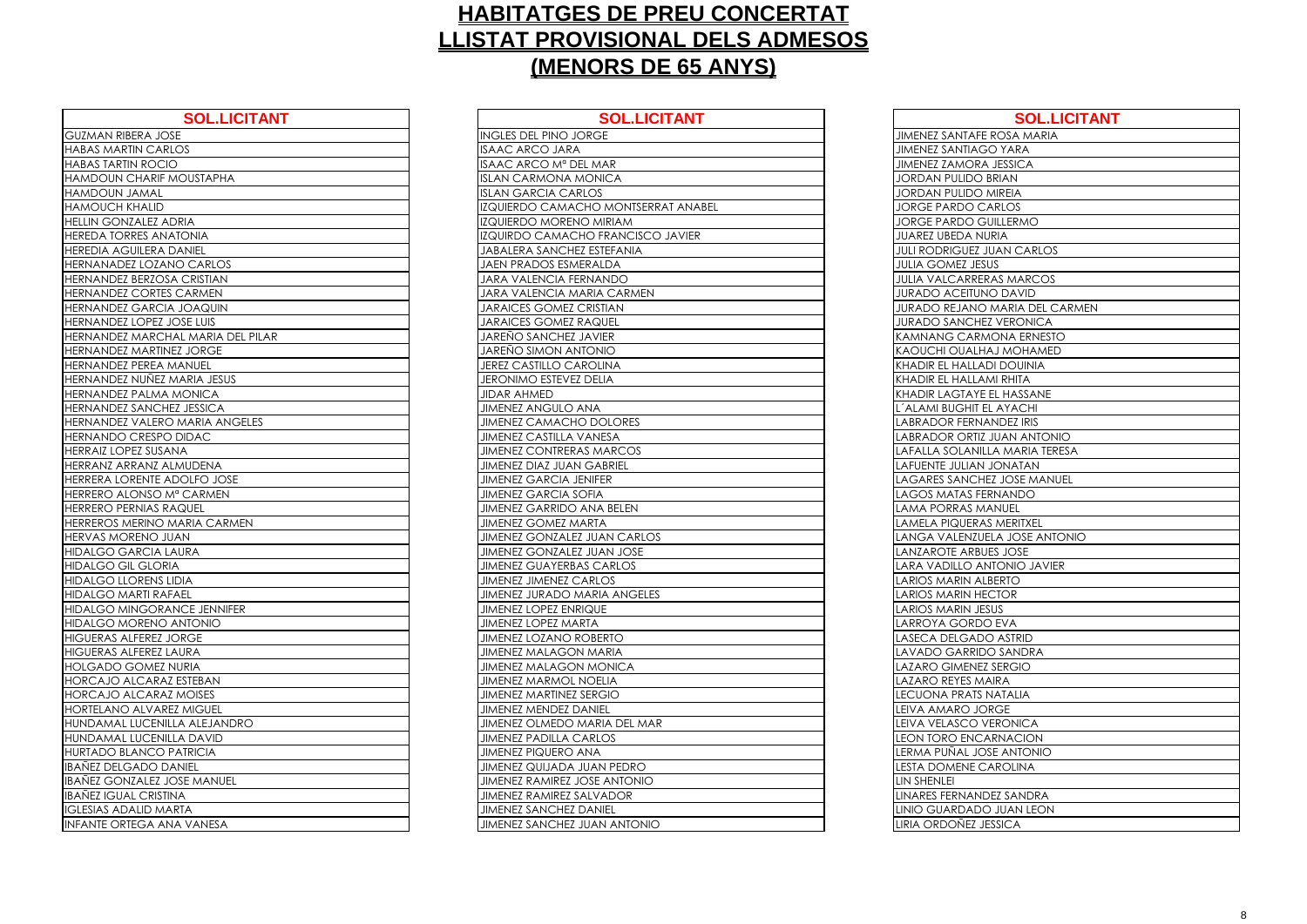| <b>SOL.LICITANT</b>              | <b>SOL.L</b>                     |
|----------------------------------|----------------------------------|
| LIRIA ORDOÑEZ NURIA              | <b>LOPEZ IZAGUIRRE FELISA</b>    |
| LIRIO VALENCIA ISAAC             | <b>LOPEZ LOPEZ LORENA</b>        |
| LIRIO VALENCIA MARTA             | LOPEZ LOPEZ MARI DEL CARME       |
| <b>LLAMAS LUNA MICHAEL</b>       | <b>LOPEZ MARIN ELIA</b>          |
| LLAMAZARES PAYAN INMACULADA      | LOPEZ MARIN MARIA FUENSAN        |
| LLAMAZARES PAYAN JORGE           | LOPEZ MARISCAL FRANCISCO         |
| <b>LLANES CATALAN ALEXIS</b>     | <b>LOPEZ MARTINEZ CRISTIAN</b>   |
| LLANO IZQUIERDO DAVID            | LOPEZ MAS MERCEDES               |
| LLAVERIAS MESTRES OSCAR          | <b>LOPEZ MATEOS SERGIO</b>       |
| <b>LLAVES SINGLA DAVID</b>       | LOPEZ MOLINA SANTIAGO            |
| <b>LLOBET DIAZ DAVID</b>         | LOPEZ MOLTO CHRISTIAN            |
| <b>LLORENTE MORENO DANIEL</b>    | LOPEZ NAVARRO ROSA MARIA         |
| LLORENTE VILLANUEVA ALMUDENA     | LOPEZ NIETO MARIA EUGENIA        |
| LOMBARDO TAMAYO ESTHER           | <b>LOPEZ OLIVA JAVIER</b>        |
| LOPEZ ABELLAN MARIA              | <b>LOPEZ OREA LLUIS</b>          |
| <b>LOPEZ ABREU TAMARA</b>        | LOPEZ PALMA JORDI                |
| LOPEZ ACEITUNO Mº FRANCISCA      | LOPEZ PALMA SUSANA               |
| LOPEZ AMARO FRANCISCO            | <b>LOPEZ PAYAN CARIDAD</b>       |
| LOPEZ AMAT FRANCISCO JAVIER      | LOPEZ PAYAN JUANA                |
| LOPEZ BAÑOS DESIREE              | <b>LOPEZ PAYAN MATEO</b>         |
| LOPEZ BAÑOS SARA                 | <b>LOPEZ PEDRERO SERGIO</b>      |
| LOPEZ BUENO CHRISTIAN            | <b>LOPEZ PEREJIL VANESA</b>      |
| <b>LOPEZ CALDERON MIGUEL</b>     | LOPEZ PEREZ Mª CARMEN            |
| <b>LOPEZ CALLE JUDIT</b>         | <b>LOPEZ POCOSTALES CORAL</b>    |
| <b>LOPEZ CALVO SERGIO</b>        | <b>LOPEZ PRADO PEDRO</b>         |
| LOPEZ CARRILLO DANIEL            | LOPEZ RAMOS JONATHAN             |
| LOPEZ CARRRERO JUAN JOSE         | LOPEZ RIENDA MIGUEL ANGEL        |
| LOPEZ CHAPARRO DIONISIO          | <b>LOPEZ RIENDA PASCUAL</b>      |
| LOPEZ CHAPARRO MANUEL            | LOPEZ ROMAY JOSE ANGEL           |
| LOPEZ DE EGEA VEGAS JOSEP        | LOPEZ ROMO JORGE                 |
| LOPEZ DE EGEA VEGAS MARC         | LOPEZ SAN JUAN IVAN              |
| <b>LOPEZ DELGADO JOSE</b>        | <b>LOPEZ SANCHEZ JORDI</b>       |
| LOPEZ DELGADO MARTA              | <b>LOPEZ SANCHEZ MARIA FLORA</b> |
| <b>LOPEZ DELGADO NURIA</b>       | <b>LOPEZ SANCHEZ SONIA</b>       |
| LOPEZ ESTEVEZ ORIOL              | <b>LOPEZ SARO LLUIS</b>          |
| <b>LOPEZ FELIPE CHRISTIAN</b>    | <b>LOPEZ SORRIBAS GENIS</b>      |
| LOPEZ FELIPE MERITXELL           | <b>LOPEZ SORRIBAS JESSICA</b>    |
| LOPEZ FERNANDEZ JAIME            | <b>LOPEZ SORRIBAS MARC</b>       |
| <b>LOPEZ FERNANDEZ JAVIER</b>    | LOPEZ TOLEDO MARIA DOLORI        |
| <b>LOPEZ FERNANDEZ MIGUEL</b>    | <b>LOPEZ TRIGUERO EVA</b>        |
| LOPEZ FERNANDEZ MIRIAM           | LOPEZ URBANO CARLOS              |
| LOPEZ FRIAS TERESA               | LOPEZ URBANO ELISABET            |
| LOPEZ GALLARDO JORGE             | LOPEZ VALDELVIRA ALBERTO         |
| <b>LOPEZ GALLOSO VICTORINA</b>   | LOPEZ VALDIVIA DAVID             |
| <b>LOPEZ GARCIA ISABEL MARIA</b> | LOPEZ VALERO FRANCISCO           |
| <b>LOPEZ GARCIA SERGIO</b>       | LOPEZ VALERO JUAN CARLOS         |
| <b>LOPEZ GONZALEZ ANTONIO</b>    | LOPEZ VILAR ANA MARIA            |
| LOPEZ GONZALO ALEJANDRO          | <b>LOPEZ VILLEN DAVID</b>        |
| LOPEZ GONZALO ANDRES             | LORA JIMENEZ DAVID               |

| <b>SOL.LICITANT</b>            | <b>SOL.LICITANT</b>                            | <b>SOL.LICITANT</b>                                         |
|--------------------------------|------------------------------------------------|-------------------------------------------------------------|
| URIA                           | LOPEZ IZAGUIRRE FELISA                         | LORENTE DEL BARCO JUAN MANUEL                               |
| <b>AAC</b>                     | LOPEZ LOPEZ LORENA                             | <b>LORENTE GONZALEZ JUAN CARLOS</b>                         |
| <b>ARTA</b>                    | LOPEZ LOPEZ MARI DEL CARMEN                    | LORENTE GONZALEZ SUSANA                                     |
| <b>CHAEL</b>                   | LOPEZ MARIN ELIA                               | LORENTE TITOS ANABEL                                        |
| AN INMACULADA                  | LOPEZ MARIN MARIA FUENSANTA                    | LORENTE TITOS MIRIAM                                        |
| AN JORGE                       | OPEZ MARISCAL FRANCISCO                        | ORENZO ALMENARA LAURA                                       |
| <b>ALEXIS</b>                  | <b>LOPEZ MARTINEZ CRISTIAN</b>                 | ORENZO ALMENARA RICARDO                                     |
| DAVID                          | LOPEZ MAS MERCEDES                             | <b>LORENZO GIMENEZ JORGE</b>                                |
| ES OSCAR                       | LOPEZ MATEOS SERGIO                            | LOZANO CABEZAS Mª DEL CARMEN                                |
| AVID                           | LOPEZ MOLINA SANTIAGO                          | LOZANO GAMEZ RAQUEL                                         |
| D                              | LOPEZ MOLTO CHRISTIAN                          | LOZANO GIRON MONTSERRAT                                     |
| O DANIEL                       | OPEZ NAVARRO ROSA MARIA                        | <b>OZANO SANCHEZ ALEXIS</b>                                 |
| <b>JEVA ALMUDENA</b>           | LOPEZ NIETO MARIA EUGENIA                      | <b>LOZANO SANCHEZ GABRIEL</b>                               |
| <b>AYO ESTHER</b>              | LOPEZ OLIVA JAVIER                             | LUENGO BERMEJO JORGE                                        |
| <b>IARIA</b>                   | <b>LOPEZ OREA LLUIS</b>                        | LUENGO GUARDEÑO JESSICA                                     |
| <b>IARA</b>                    | LOPEZ PALMA JORDI                              | LUENGO LUENGO ALBERTO                                       |
| M <sup>a</sup> FRANCISCA       | OPEZ PALMA SUSANA                              | LUJAN PINTA ELOY                                            |
| ANCISCO                        | LOPEZ PAYAN CARIDAD                            | LUNA MUÑOZ MAXIMO                                           |
| <b>JCISCO JAVIER</b>           | LOPEZ PAYAN JUANA                              | LUQUE LOPERA ALFONSO                                        |
| <b>IREE</b>                    | LOPEZ PAYAN MATEO                              | <b>LUQUE LOPERA CARLOS</b>                                  |
| RЯ                             | LOPEZ PEDRERO SERGIO                           | LUQUE ZUÑIGA MARIA CARMEN                                   |
| RISTIAN                        | LOPEZ PEREJIL VANESA                           | <b>MACHADO AUÑON ELISABET</b>                               |
| <b>I MIGUEL</b>                | OPEZ PEREZ Mª CARMEN                           | MACHADO SAINZ JUAN                                          |
|                                | LOPEZ POCOSTALES CORAL                         | <b>MACIAN GIL VANESA</b>                                    |
| GIO:                           | LOPEZ PRADO PEDRO                              | MADRID ALCARAZ EVA MARIA                                    |
| <b>DANIEL</b>                  | LOPEZ RAMOS JONATHAN                           | MADRID GARCIA FRANCISCO JOSE                                |
| <b>JUAN JOSE</b>               | LOPEZ RIENDA MIGUEL ANGEL                      | <b>MADRID RODRIGUEZ SERGIO</b>                              |
| DIONISIO                       | OPEZ RIENDA PASCUAL                            | MADRIGAL MAS CRISTINA                                       |
| MANUEL                         | LOPEZ ROMAY JOSE ANGEL                         | MADUEÑO NIETO Mª ANGELES                                    |
| <b>EGAS JOSEP</b>              | LOPEZ ROMO JORGE                               | <b>MAGARIÑO GARLITO CONCEPCION</b>                          |
| EGAS MARC                      | LOPEZ SAN JUAN IVAN                            | <b>MAIMOUN ABDELAZIZ</b>                                    |
| JOSE                           | LOPEZ SANCHEZ JORDI                            | MALDONADO BRUFAU ANABEL                                     |
| MARTA                          | LOPEZ SANCHEZ MARIA FLORA                      | <b>MALLAFRE CEJAS ALBERT</b>                                |
| NURIA                          | <b>LOPEZ SANCHEZ SONIA</b>                     | <b>MANJON MORO ANTONIA</b>                                  |
| <b>JOL</b>                     | <b>LOPEZ SARO LLUIS</b>                        | IMANZANARES CANO VANESA                                     |
| <b>ISTIAN</b>                  | <b>LOPEZ SORRIBAS GENIS</b>                    | <b>MANZANARES GAMIZ RAQUEL</b>                              |
| <b>TXELL</b>                   | LOPEZ SORRIBAS JESSICA                         | MANZANARES GONZALEZ ESTEFANIA                               |
| Z JAIME                        | LOPEZ SORRIBAS MARC                            | MANZANARES MESTRE FRANCISCO JAVIER                          |
| <b>Z JAVIER</b>                | OPEZ TOLEDO MARIA DOLORES                      | MANZANO ELVIRA CLAUDIO                                      |
| <b>Z MIGUEL</b>                | LOPEZ TRIGUERO EVA                             | <b>MANZANO GONZALEZ ANA</b>                                 |
| <b>Z MIRIAM</b>                | LOPEZ URBANO CARLOS<br>LOPEZ URBANO ELISABET   | MAQUEDA SAAVEDRA MIRIAM<br>MARCHAL ESTEPA JUANI             |
| iА<br>JORGE                    | LOPEZ VALDELVIRA ALBERTO                       | <b>MARCHAL TOLEDO JOSE</b>                                  |
|                                |                                                |                                                             |
| <b>VICTORINA</b><br>ABEL MARIA | LOPEZ VALDIVIA DAVID<br>LOPEZ VALERO FRANCISCO | <b>MARCOS SANTOS LAURA</b><br>MARIMON OLLE FRANCISCO JAVIER |
| <b>RGIO</b>                    | LOPEZ VALERO JUAN CARLOS                       | <b>MARIN CARRION JESSICA</b>                                |
| <b>ANTONIO</b>                 | LOPEZ VILAR ANA MARIA                          | <b>MARIN LORE ENGRACIA</b>                                  |
| ALEJANDRO                      | <b>LOPEZ VILLEN DAVID</b>                      | <b>MARIN LUELMO FRANCISCO JOSE</b>                          |
|                                | LORA JIMENEZ DAVID                             | <b>MARIN MARTINEZ MARCO</b>                                 |
| ANDRES                         |                                                |                                                             |

| <b>LORENTE DEL BAI</b>              |
|-------------------------------------|
| <b>LORENTE GONZA</b>                |
| LORENTE GONZA                       |
| <b>LORENTE TITOS A</b>              |
| DRENTE TITOS M<br>LC                |
| LORENZO ALMEN                       |
| LORENZO ALMEN                       |
| LORENZO GIMEN                       |
| LOZANO CABEZA                       |
|                                     |
| <b>LOZANO GAMEZ</b><br>LOZANO GIRON |
|                                     |
| LOZANO SANCH                        |
| LOZANO SANCH                        |
| LUENGO BERMEJ                       |
| <b>LUENGO GUARD</b>                 |
| <b>LUENGO LUENGO</b>                |
| LUJAN PINTA ELC                     |
| LUNA MUÑOZ M/                       |
| LUQUE LOPERA A                      |
| LUQUE LOPERA C                      |
| LUQUE ZUÑIGA N                      |
| MACHADO AUÑ                         |
| <b>HADO SAIN</b><br>MAC             |
| MACIAN GIL VAI                      |
| MADRID ALCARA                       |
| <b>MADRID GARCIA</b>                |
| <b>MADRID RODRIG</b>                |
| MADRIGAL MAS                        |
| <u>MADUEÑO NIETC</u>                |
| <b>MAGARINO GAR</b>                 |
| <b>MAIMOUN ABDE</b>                 |
| <b>MALDONADO BF</b>                 |
| <b>MALLAFRE CEJAS</b>               |
| MANJON MORO                         |
| MANZANARES C.                       |
| aanzanares G.                       |
| <b><i>AANZANARES G</i></b>          |
| <b>MANZANARES M</b>                 |
| Λ                                   |
| MANZANO ELVIR                       |
| 1ANZANO GON                         |
| 1AQUEDA SAAV                        |
| MARCHAL ESTEP,                      |
| <b>AARCHAL TOLED</b>                |
| <b>AARCOS SANTO</b>                 |
| MARIMON OLLE                        |
| MARIN CARRION                       |
| <b>MARIN LORE ENC</b>               |
| MARIN LUELMO F                      |
| <b>MARIN MARTINEZ</b>               |
|                                     |

| <b>SOL.LICITANT</b>         |
|-----------------------------|
| CO JUAN MANUEL              |
| <b>EZ JUAN CARLOS</b>       |
| EZ SUSANA                   |
| ABEL                        |
| MAIS                        |
| <b>\RA LAURA</b>            |
| ARA RICARDO                 |
| Z JORGE                     |
| S M <sup>a</sup> DEL CARMEN |
| <b>AQUEL</b>                |
| <b>1ONTSERRAT</b>           |
| Z ALEXIS                    |
| Z GABRIEL                   |
| JORGE                       |
| ÑO JESSICA                  |
| <b>ALBERTO</b>              |
|                             |
| <b>XIMO</b>                 |
| <b>FONSO</b>                |
| ARLOS                       |
| ARIA CARMEN                 |
| <b>N ELISABET</b>           |
| JUAN                        |
| ESA                         |
| <b>EVA MARIA</b>            |
| FRANCISCO JOSE              |
| <b>JEZ SERGIO</b>           |
| <b>RISTINA</b>              |
| M <sup>a</sup> ANGELES      |
| <b>ITO CONCEPCION</b>       |
| AZIZ                        |
| <b>JFAU ANABEL</b>          |
| ALBERT                      |
| ANTONIA                     |
| NO VANESA                   |
| MIZ RAQUEL                  |
| <b>NZALEZ ESTEFANIA</b>     |
| STRE FRANCISCO JAVIER       |
| <b>CLAUDIO</b>              |
| ALEZ ANA                    |
| <b>DRA MIRIAM</b>           |
| <b>JUANI</b>                |
| <b>JOSE</b>                 |
| LAURA                       |
| RANCISCO JAVIER             |
| <b>JESSICA</b>              |
| RACIA                       |
| ANCISCO JOSE                |
| MARCO                       |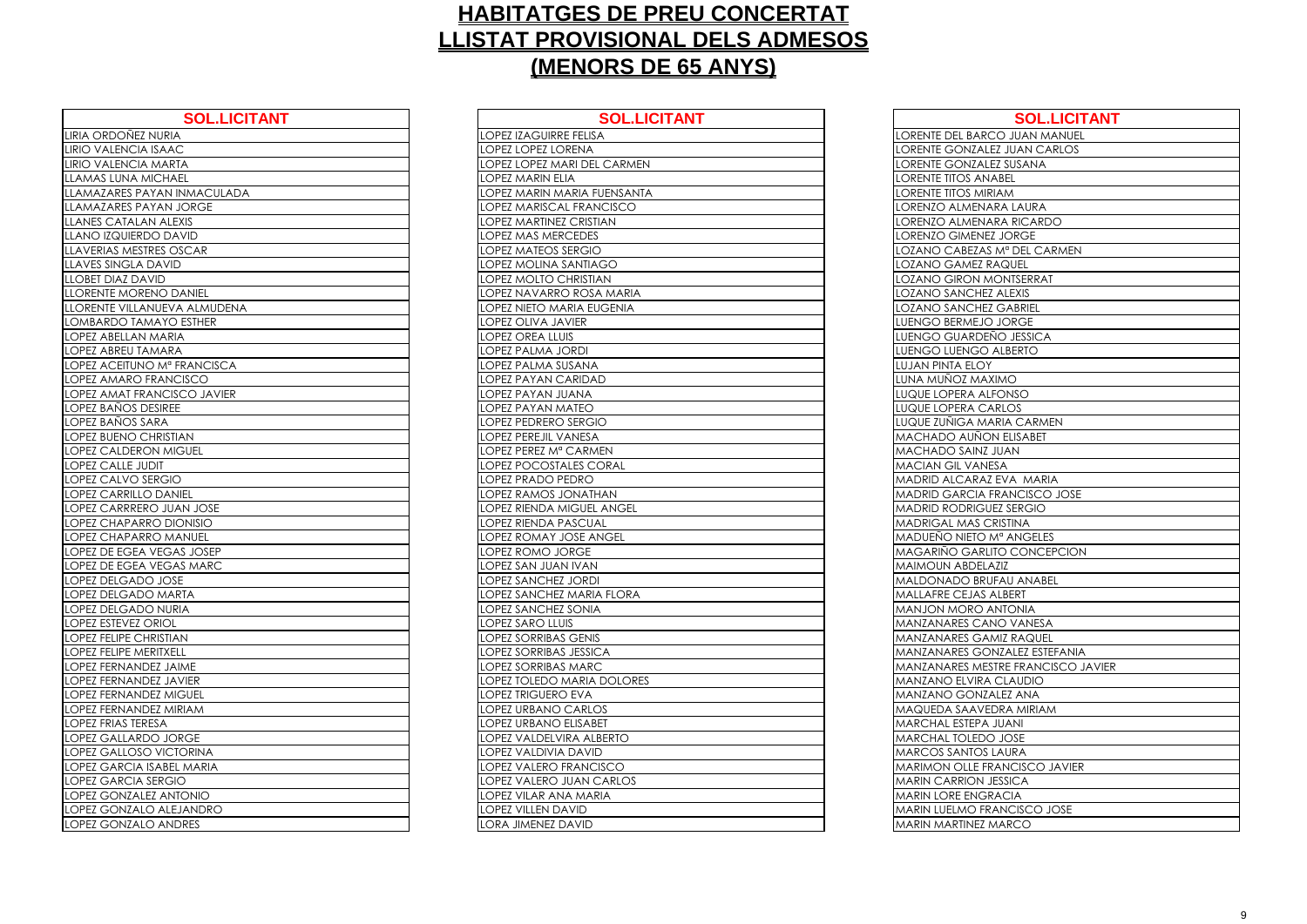| <b>SOL.LICITANT</b>                  | <b>SOL.LICITAN</b>                   |
|--------------------------------------|--------------------------------------|
| MARIN RUIZ MARIA LUISA               | MARTIN TIRADO JUAN JOSE              |
| <b>MARIN TROYA JENNIFER</b>          | <b>MARTIN VALLESPIN ROGER</b>        |
| MARISCAL GONZALEZ FRANCISCO JOSE     | <b>MARTINEZ ACEITUNO JOSE RAFAEL</b> |
| <b>MARISCAL GONZALEZ SERGIO</b>      | <b>MARTINEZ ACEITUNO ROBERTO</b>     |
| MARISCAL SEGOVIA MARIA PILAR         | MARTINEZ ADALID ALBA MARIA           |
| <b>MARMOLEJO ROMERO LORENA</b>       | MARTINEZ ALVAREZ DESIREE             |
| MAROTO ALIAGA ALEJANDRO              | <b>MARTINEZ ANSIAS CARLOS</b>        |
| <b>MAROTO ALIAGA OLGA</b>            | <b>MARTINEZ AREVALO NOEMI</b>        |
| MARQUEZ ARMESTO MARIA DEL CARMEN     | <b>MARTINEZ ARRABAL MARIO</b>        |
| <b>MARQUEZ FERIA FERNANDO</b>        | <b>MARTINEZ BEDMAR JUAN DIEGO</b>    |
| <b>MARQUEZ FERIA SERGIO</b>          | <b>MARTINEZ BERMEJO MANUEL</b>       |
| <b>MARQUEZ GIMENEZ JUAN CARLOS</b>   | <b>MARTINEZ CAMEO EVA</b>            |
| MARQUEZ MORENO GASPAR                | <b>MARTINEZ CAMEO MIREIA</b>         |
| <b>MARTI GARZON ADRIAN</b>           | MARTINEZ CARPINTERO CARLOS ALBERTO   |
| <b>MARTI NARCISO INES</b>            | <b>MARTINEZ CARVAJAL JOSE</b>        |
| <b>MARTIN ALVAREZ ROSALIA</b>        | <b>MARTINEZ CERRO LUCIA</b>          |
| <b>MARTIN ANDRADES FRANCISCO</b>     | <b>MARTINEZ CHUECO CRISTIAN</b>      |
| <b>MARTIN BRAVO FERNANDO</b>         | <b>MARTINEZ COBOS FELIPE</b>         |
| MARTIN CAÑO SARA JOSEFA              | <b>MARTINEZ CORREAS SANTIAGO</b>     |
| <b>MARTIN CASAUCAU MARIA ANGELES</b> | <b>MARTINEZ CORTES PILAR</b>         |
| <b>MARTIN FERNANDEZ JUAN ANTONIO</b> | <b>MARTINEZ CUELLO CRISTIAN</b>      |
| <b>MARTIN GARRIDO JUAN MANUEL</b>    | <b>MARTINEZ DE ANDRES ELENA</b>      |
| <b>MARTIN GONZALEZ ALBERTO</b>       | <b>MARTINEZ FERRER MARIA ROSA</b>    |
| <b>MARTIN GONZALEZ HELENA</b>        | <b>MARTINEZ FRANCISCO MIGUEL</b>     |
| <b>MARTIN GONZALEZ WENCESLAO</b>     | <b>MARTINEZ GALVEZ JAVIER</b>        |
| <b>MARTIN GONZALO ANA</b>            | <b>MARTINEZ GARCIA MIGUEL</b>        |
| <b>MARTIN GONZALO BERNAT</b>         | <b>MARTINEZ GARCIA ROSA</b>          |
| <b>MARTIN GUILLEN EMILIO</b>         | <b>MARTINEZ GIL SIXTA</b>            |
| <b>MARTIN HERNANDEZ CRISTINA</b>     | <b>MARTINEZ GONZALEZ EDUARD</b>      |
| <b>MARTIN LORENTE EVA</b>            | <b>MARTINEZ GUERRERO DAVID</b>       |
| <b>MARTIN MALDONADO ISMAEL</b>       | <b>MARTINEZ GUERRERO NURIA</b>       |
| MARTIN MARIÑO DAVID                  | <b>MARTINEZ HERNANDEZ CARMEN</b>     |
| <b>MARTIN MARIÑO ISRAEL</b>          | MARTINEZ HERNANDEZ JUAN              |
| <b>MARTIN MARTIN IVAN</b>            | <b>MARTINEZ IBARRA JAVIER</b>        |
| <b>MARTIN MARTIN JAIME</b>           | <b>MARTINEZ JIMENEZ QUITERIA</b>     |
| <b>MARTIN MARTIN JONATAN</b>         | <b>MARTINEZ JIMENEZ SANTIAGO</b>     |
| MARTIN MEZCUA JAVIER                 | <b>MARTINEZ LOPEZ FRANCISCO</b>      |
| <b>MARTIN NIETO MARIA ROCIO</b>      | <b>MARTINEZ LOZOYA ROSA</b>          |
| <b>MARTIN ORTEGA LAURA</b>           | <b>MARTINEZ MARIN MANUEL</b>         |
| <b>MARTIN PANIAGUA SUSANA</b>        | <b>MARTINEZ MARTIN MARIA ROSARIO</b> |
| <b>MARTIN PAZ SUSANA</b>             | <b>MARTINEZ MARTINEZ JUAN CARLOS</b> |
| <b>MARTIN PIEDRA SANDRA</b>          | MARTINEZ MARTINEZ MARIA DEL CARMEN   |
| <b>MARTIN RIOS RAUL</b>              | <b>MARTINEZ MEDINA FERNANDO</b>      |
| <b>MARTIN RIOS VANESSA</b>           | <b>MARTINEZ MEJIAS JOSE MANUEL</b>   |
| <b>MARTIN RODRIGUEZ EMILIO</b>       | <b>MARTINEZ MUNOZ JOSE</b>           |
| <b>MARTIN RUBIALES EVA</b>           | <b>MARTINEZ MUÑOZ VICENTA</b>        |
| <b>MARTIN SANCHEZ JOSE ANTONIO</b>   | MARTINEZ NIÑO ADAN                   |
| <b>MARTIN SANCHEZ VERONICA</b>       | <b>MARTINEZ NIÑO JESICA</b>          |
| <b>MARTIN SILVA DIONISIA</b>         | MARTINEZ ORTEGA MONTSERRAT           |
|                                      |                                      |

| <b>SOL.LICITANT</b>       | <b>SOL.LICITANT</b>                  | <b>SOL.LICITANT</b>                       |
|---------------------------|--------------------------------------|-------------------------------------------|
| LUISA                     | <b>MARTIN TIRADO JUAN JOSE</b>       | <b>MARTINEZ PALENCIA DAVID</b>            |
| <b>JIFER</b>              | <b>MARTIN VALLESPIN ROGER</b>        | MARTINEZ PEÑA JOSE MARIA                  |
| LEZ FRANCISCO JOSE        | MARTINEZ ACEITUNO JOSE RAFAEL        | <b>MARTINEZ RAMIREZ ROCIO</b>             |
| LEZ SERGIO                | MARTINEZ ACEITUNO ROBERTO            | <b>MARTINEZ RAMOS TERESA</b>              |
| A MARIA PILAR             | MARTINEZ ADALID ALBA MARIA           | <b>MARTINEZ RODRIGUEZ VERONICA</b>        |
| ERO LORENA                | MARTINEZ ALVAREZ DESIREE             | <b>MARTINEZ ROMERO JENIFER</b>            |
| <b>ILEJANDRO</b>          | <b>MARTINEZ ANSIAS CARLOS</b>        | <b>MARTINEZ ROZAS ANTONIO</b>             |
| <b>DLGA</b>               | MARTINEZ AREVALO NOEMI               | MARTINEZ SALVADOR ARTURO                  |
| <b>D MARIA DEL CARMEN</b> | MARTINEZ ARRABAL MARIO               | <b>MARTINEZ SANCHEZ CRISTINA</b>          |
| RNANDO                    | MARTINEZ BEDMAR JUAN DIEGO           | <b>MARTINEZ SANCHEZ ISABEL</b>            |
| RGIO                      | MARTINEZ BERMEJO MANUEL              | <b>MARTINEZ SANGUINO ALBERTO</b>          |
| <b>JUAN CARLOS</b>        | MARTINEZ CAMEO EVA                   | <b>MARTINEZ TALAVERA FRANCISCO JAVIER</b> |
| CASPAR                    | <b>MARTINEZ CAMEO MIREIA</b>         | <b>MARTINEZ TORRES FRANCISCO</b>          |
| <b>RIAN</b>               | MARTINEZ CARPINTERO CARLOS ALBERTO   | <b>MARTINEZ VALERA SANTIAGO</b>           |
| ES.                       | MARTINEZ CARVAJAL JOSE               | <b>MARTINEZ VARELA JAVIER</b>             |
| <b>OSALIA</b>             | MARTINEZ CERRO LUCIA                 | <b>MARTINEZ VILLENA JOSE MANUEL</b>       |
| FRANCISCO                 | MARTINEZ CHUECO CRISTIAN             | <b>MARTOS BLANCO JESSICA</b>              |
| NANDO!                    | MARTINEZ COBOS FELIPE                | <b>MARTOS FERNANDEZ FRANCISCO JAVIER</b>  |
| A JOSEFA                  | MARTINEZ CORREAS SANTIAGO            | <b>MARTOS GUZMAN JULIO CESAR</b>          |
| <b>J MARIA ANGELES</b>    | MARTINEZ CORTES PILAR                | <b>MARTOS JIMENEZ MILAGROS</b>            |
| <b>CIUAN ANTONIO</b>      | <b>MARTINEZ CUELLO CRISTIAN</b>      | <b>MARTOS PALACIOS JORGE</b>              |
| <b>JUAN MANUEL</b>        | MARTINEZ DE ANDRES ELENA             | <b>MARTOS POUSIBET JOSE LUIS</b>          |
| <b>ALBERTO</b>            | MARTINEZ FERRER MARIA ROSA           | <b>MARTOS RIOS IRENE</b>                  |
| <b>HELENA</b>             | <b>MARTINEZ FRANCISCO MIGUEL</b>     | <b>MARTOS SEGURA MANUEL</b>               |
| WENCESLAO                 | MARTINEZ GALVEZ JAVIER               | MARZO GONZALEZ CARLOS                     |
| <b>ANA</b>                | <b>MARTINEZ GARCIA MIGUEL</b>        | <b>MAS DE XAXARS CATALAN FERNANDO</b>     |
| <b>BERNAT</b>             | <b>MARTINEZ GARCIA ROSA</b>          | <b>MASIP MARTINEZ LIDIA</b>               |
| <b>AILIO</b>              | MARTINEZ GIL SIXTA                   | <b>MATA CLARAMONTE ADORACION</b>          |
| Z CRISTINA                | MARTINEZ GONZALEZ EDUARD             | <b>MATA GODINO IVAN</b>                   |
| VА                        | MARTINEZ GUERRERO DAVID              | MATA GUERRERO JUAN                        |
| <b>DO ISMAEL</b>          | MARTINEZ GUERRERO NURIA              | <b>MATA MARTINEZ MARIA LUISA</b>          |
| AVID                      | MARTINEZ HERNANDEZ CARMEN            | <b>MATA PULIDO ESTHER</b>                 |
| RAEL                      | MARTINEZ HERNANDEZ JUAN              | MATARO MONTERO LAURA                      |
| ИA                        | MARTINEZ IBARRA JAVIER               | <b>MATARO MONTERO MIRIAM</b>              |
| IME                       | <b>MARTINEZ JIMENEZ QUITERIA</b>     | <b>MATAS MEDINA CRISTINA</b>              |
| <b>NATAN</b>              | <b>MARTINEZ JIMENEZ SANTIAGO</b>     | MATEO HERRERO JOSE DANIEL                 |
| <b>AVIER</b>              | <b>MARTINEZ LOPEZ FRANCISCO</b>      | <b>MATEO MAMOLAR FRANCISCO JAVIER</b>     |
| <b>IA ROCIO</b>           | <b>MARTINEZ LOZOYA ROSA</b>          | <b>MATEOS DOMINGUEZ Mª ESTHER</b>         |
| <b>URA</b>                | <b>MARTINEZ MARIN MANUEL</b>         | <b>MATEOS HIDALGO ANA BELEN</b>           |
| <b>SUSANA</b>             | <b>MARTINEZ MARTIN MARIA ROSARIO</b> | <b>MATEOS HIDALGO LUIS GERARDO</b>        |
| A                         | MARTINEZ MARTINEZ JUAN CARLOS        | <b>MATIAS BARQUIEL DAVID</b>              |
| <b>VDRA</b>               | MARTINEZ MARTINEZ MARIA DEL CARMEN   | <b>MATILLA GUTIERREZ MIRIAM</b>           |
|                           | <b>MARTINEZ MEDINA FERNANDO</b>      | <b>MATILLA GUTIERREZ OSCAR</b>            |
| SSA                       | <b>MARTINEZ MEJIAS JOSE MANUEL</b>   | <b>MATOS BATUECAS ANTONIO</b>             |
| Z EMILIO                  | MARTINEZ MUÑOZ JOSE                  | <b>MATURANA CLARAMONTE DAVID</b>          |
| VА                        | <b>MARTINEZ MUÑOZ VICENTA</b>        | <b>MAYA ALONSO ALICIA</b>                 |
| <b>OSE ANTONIO</b>        | MARTINEZ NIÑO ADAN                   | MAYOL MIRO MARIA ANGELA                   |
| <b>ERONICA</b>            | <b>MARTINEZ NIÑO JESICA</b>          | <b>MEDINA BORDALLO WALDO</b>              |
| JISIA                     | <b>MARTINEZ ORTEGA MONTSERRAT</b>    | <b>MEDINA CORREA MIGUEL ANTONIO</b>       |

| <b>MARTINEZ PALEN</b>                             |
|---------------------------------------------------|
| MARTINEZ PEÑA .                                   |
| MARTINEZ RAMIR                                    |
| <u>MARTINEZ RAMO</u>                              |
| <b>MARTINEZ RODRI</b>                             |
| <b>MARTINEZ ROMEI</b>                             |
| <b>MARTINEZ ROZAS</b>                             |
| MARTINEZ SALVA                                    |
| MARTINEZ SANCH                                    |
| <b>MARTINEZ SANCH</b>                             |
| <b>MARTINEZ SANGI</b>                             |
| MARTINEZ TALAV                                    |
| <b>MARTINEZ TORRE</b>                             |
| MARTINEZ VALER<br>MARTINEZ VAREL                  |
|                                                   |
| <b>MARTINEZ VILLEN</b>                            |
| <b>MARTOS BLANCO</b><br><b>MARTOS FERNAN</b>      |
| MARTOS GUZMA                                      |
| <b>MARTOS JIMENEZ</b>                             |
| <u>MARTOS PALACI</u>                              |
| <b>MARTOS POUSIBE</b>                             |
| <b>MARTOS RIOS IRE</b>                            |
| MARTOS SEGURA                                     |
| MARZO GONZAL<br>MAS DE XAXARS                     |
|                                                   |
| MASIP MARTINEZ                                    |
| MATA CLARAMC                                      |
| MATA GODINO I'                                    |
|                                                   |
| MATA GUERRERC                                     |
| MATA MARTINEZ                                     |
| MATA PULIDO ES'                                   |
| <b>MATARO MONTE</b>                               |
| <b>MATARO MONTE</b>                               |
| MATAS MEDINA (                                    |
| <b>MATEO HERRERC</b>                              |
| MATEO MAMOLA<br>Λ                                 |
| <u> MATEOS DOMINO</u><br><b>EOS HIDALG</b><br>ΛAΤ |
| <b>MATEOS HIDALG</b>                              |
| <b>MATIAS BARQUIE</b>                             |
| MATILLA GUTIERR                                   |
| MATILLA GUTIERR                                   |
| MATOS BATUECA<br>Λ                                |
| MATURANA CLAI                                     |
| MAYA ALONSO A                                     |
| <b>MAYOL MIRO MA</b>                              |
| <u>MEDINA BORDAL</u><br>MEDINA CORREA             |

| <b>SOL.LICITANT</b>         |
|-----------------------------|
| <b>IA DAVID</b>             |
| OSE MARIA                   |
| Z ROCIO                     |
| <b>TERESA</b>               |
| <b>GUEZ VERONICA</b>        |
| O JENIFER                   |
| <b>OI</b> NOTAA             |
| <b>OR ARTURO</b>            |
| EZ CRISTINA                 |
| EZ ISABEL                   |
| <b>NO ALBERTO</b>           |
| RA FRANCISCO JAVIER         |
| <b>FRANCISCO</b>            |
| . SANTIAGO                  |
| <b>JAVIER</b>               |
| JOSE MANUEL                 |
| <b>JESSICA</b>              |
| <b>DEZ FRANCISCO JAVIER</b> |
| <b>JULIO CESAR</b>          |
| MILAGROS                    |
| <b>SJORGE</b>               |
| JOSE LUIS                   |
| ١E                          |
| MANUEL                      |
| Z CARLOS                    |
| <b>CATALAN FERNANDO</b>     |
| <b>IDIA</b>                 |
| <b><i>NTE ADORACION</i></b> |
| AN                          |
| <b>JUAN</b>                 |
| 1ARIA LUISA                 |
| <b>HER</b>                  |
| O LAURA                     |
| O MIRIAM                    |
| <b>RISTINA</b>              |
| <b>JOSE DANIEL</b>          |
| R FRANCISCO JAVIER          |
| UEZ M <sup>ª</sup> ESTHER   |
| ) ANA BELEN                 |
| LUIS GERARDO                |
| <b>DAVID</b>                |
| Z MIRIAM                    |
| Z OSCAR                     |
| <b>ANTONIO</b>              |
| AMONTE DAVID                |
| <b>LICIA</b>                |
| <b>RIA ANGELA</b>           |
| O WALDO                     |
| MIGUEL ANTONIO              |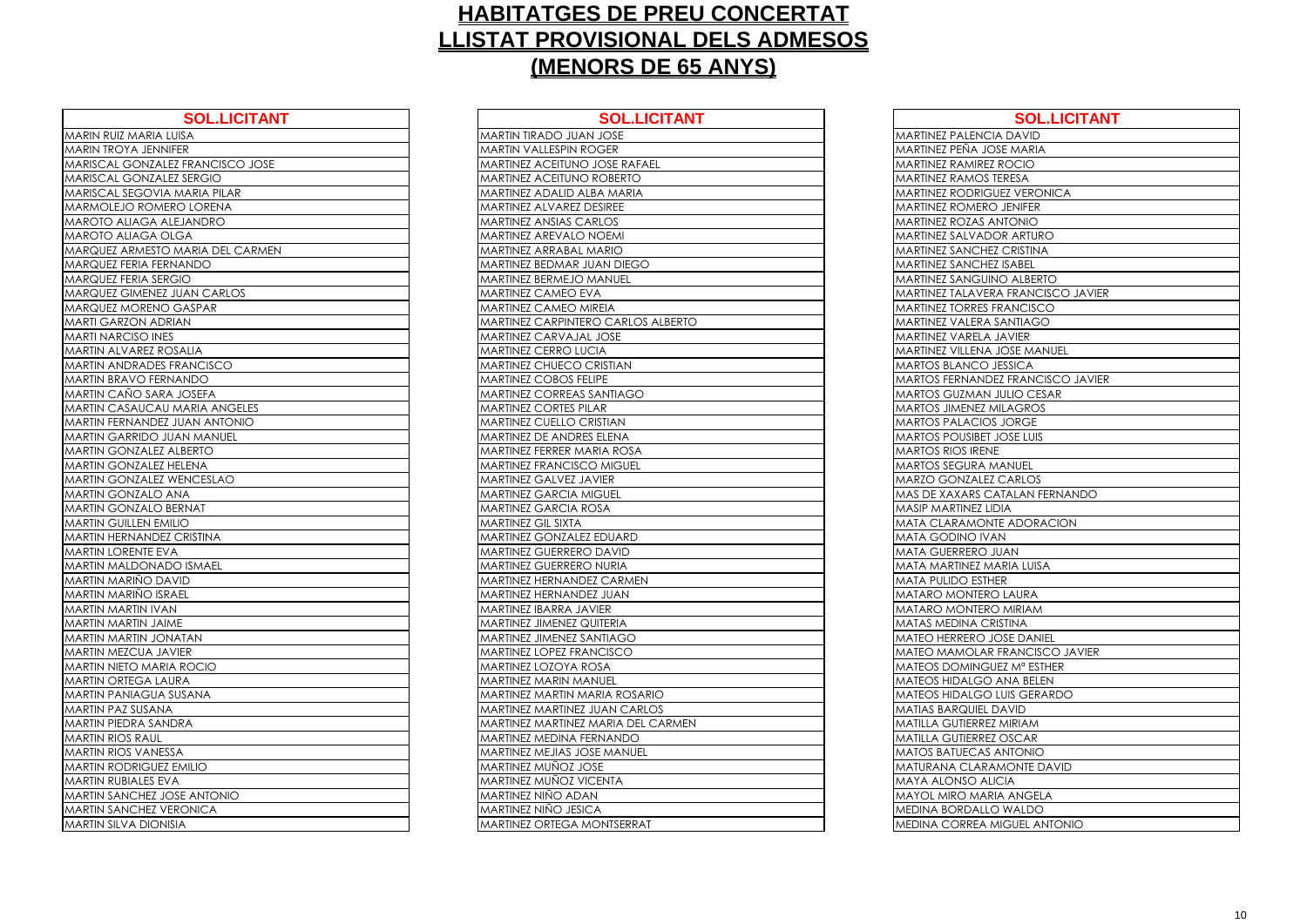| <b>SOL.LICITANT</b>                   | <b>SOL.LICIT</b>                     |
|---------------------------------------|--------------------------------------|
| MEDINA CRUZ ANTONIO JOSE              | MIRANDA NAVARRO MARIA ANGELI         |
| MEDINA GARCIA ENCARNACION             | MIRANDA UCEDA ANTONIO                |
| MEDINA MARTINEZ RAMON                 | <b>MIRAS MONTERO NIEVES</b>          |
| MEDINA MORAN NEREIDA                  | MIRAS REYES FRANCISCO                |
| MEDINA MORENO LORENA                  | MIRO MARTINEZ SANDRA                 |
| MEDINA MUNOZ QUELIAN                  | MODAMIO ALEJO JORDI                  |
| <b>MEDINA MUNOZ SHEILA</b>            | <b>MODINO MONTOLIO SARA</b>          |
| MEDINA NIÑO LAURA                     | MOHEDANO ALVAREZ DANIEL              |
| MEDINA NIÑO SILVIA                    | <b>MOLANO GUTIERREZ JOSE ANTONIO</b> |
| MEDINA PIÑERO RAMON                   | <b>MOLINA AGUSTIN JULIA</b>          |
| <b>MEDINA SANCHEZ JAVIER</b>          | MOLINA CASADO RUTH                   |
| <b>MEDINA YUSTE JOSE</b>              | <b>MOLINA LUQUE MONICA</b>           |
| <b>MEDRAN BLANCO RAQUEL</b>           | <b>MOLINA MARIN AROA</b>             |
| MEDRANO ORDOÑEZ MANUEL                | MOLINA MARISCAL ALVARO               |
| MEGIAS VELA JOSE                      | <b>MOLINA MARISCAL CARLOS</b>        |
| MELCHOR AGUILAR FRANCISCO             | MOLINA MIÑANA CARLOS                 |
| <b>MELECHON BANOS ESTEBAN</b>         | MOLINA RUBIO DULCE NOMBRE DE I       |
| <b>MELERO CARBALLO RAQUEL</b>         | MOLINA SERRANO CLEMENCIA             |
| MENA MONTOLIO MARCOS                  | MOLINA SUAREZ SANDRA                 |
| <b>MENACHO CARDENAS MANUEL</b>        | MOLINERO PALAU MARIA DEL AMOI        |
| MENDEZ DOMINGUEZ MARIA DE LOS ANGELES | <b>MOLINOS COLAS NURIA</b>           |
| <b>MENDEZ GIL IVAN</b>                | MONDEJAR MUELAS RUBEN                |
| <b>MENDOZA LEON VICTORIA</b>          | MONDEJAR MUELAS VERONICA             |
| <b>MENDOZA RAMOS DIANA</b>            | MONSALVE PACHECO VANESA              |
| MENESES DE LAS HERAS JULIAN           | MONTAÑES CANOVACA SILVIA             |
| MENJIBAR GONZALEZ LAURA               | MONTEJANO DOMINGUEZ CARLOS           |
| <b>MENJIBAR RODRIGUEZ ANTONIO</b>     | MONTENEGRO RUBIO JESSICA             |
| <b>MENJIBAR RODRIGUEZ MANUEL</b>      | MONTENEGRO RUBIO RUBEN               |
| <b>MERIDA YESTE MANEL</b>             | MONTERO GONZALVEZ NATIVIDAD          |
| MERINO NAVARRO OLGA                   | MONTERO PELAEZ FRANCISCO JAVII       |
| <b>MERINO ORTIZ ANTONIO</b>           | MONTERO PELAEZ JESUS MARIA           |
| MESA ALCALA RAFAELA                   | MONTERO TORREÑO JONATAN              |
| <b>MESA GARCIA CARLOS</b>             | MONTERRUBIO ALCUÑA JESUS             |
| <b>MESA MARTIN SOLEDAD</b>            | <b>MONTES DUQUE CARLOS</b>           |
| <b>MESAS GARCIA BELEN</b>             | <b>MONTES LAVADO DANIEL</b>          |
| <b>MESNAOUI ALI</b>                   | <b>MONTES MONTES ANTONIO MIGUEL</b>  |
| <b>MESTRES BLANCA EDUARDO</b>         | MONTES MUÑOZ JORDI                   |
| MIAH BEGUN MD GIAS UDDIN              | MONTES PEREZ MONTSERRAT              |
| MIGUEL OLIVA CRISTINA                 | MONTES ROMERO FRANCISCO JAVI         |
| <b>MIGUEL OLIVA MONTSE</b>            | <b>MONTES RUIZ GEMMA</b>             |
| <b>MILAHI AHMED</b>                   | <b>MONTILLA JURADO RAFAEL</b>        |
| MIMBRERAS CAMPOS PEDRO                | <b>MONTILLA MONTILLA LIDIA</b>       |
| MIMBRERAS TORO JUAN ANTONIO           | <b>MONTOLIO PRIEGO LAURA</b>         |
| MINGO GOMEZ FRANCISCO JOSE            | MONTORO MARTINEZ VERONICA            |
| MINGUILLAN CULEBRAS ESPERANZA         | <b>MONZON GARCES MARIA DEL PILAR</b> |
| MIÑANA DIAZ OLGA                      | <b>MORA ANTON MONTSERRAT</b>         |
| MIÑARRO ALQUEZAR ELENA                | <b>MORA RODRIGUEZ RAFAEL</b>         |
| MIÑARRO ALQUEZAR NURIA                | <b>MORADELA CAMPAYO ANTONIO</b>      |
| MIRANDA BUENO ALBERTO                 | <b>MORAIS RUBIO RAUL</b>             |
|                                       |                                      |

| <b>SOL.LICITANT</b>                   | <b>SOL.LICITANT</b>                  | <b>SOL.LICITANT</b>                |
|---------------------------------------|--------------------------------------|------------------------------------|
| MEDINA CRUZ ANTONIO JOSE              | MIRANDA NAVARRO MARIA ANGELES        | MORALES ALVAREZ OSCAR              |
| MEDINA GARCIA ENCARNACION             | MIRANDA UCEDA ANTONIO                | <b>MORALES BOSCH JAVIER</b>        |
| MEDINA MARTINEZ RAMON                 | MIRAS MONTERO NIEVES                 | <b>MORALES CAMBIL FRANCISCA</b>    |
| MEDINA MORAN NEREIDA                  | MIRAS REYES FRANCISCO                | MORALES CRESPO MARIA TERESA        |
| MEDINA MORENO LORENA                  | MIRO MARTINEZ SANDRA                 | MORALES DELGADO MARGARITA          |
| MEDINA MUÑOZ QUELIAN                  | MODAMIO ALEJO JORDI                  | MORALES DELGADO ROSA MARIA         |
| MEDINA MUÑOZ SHEILA                   | <b>MODINO MONTOLIO SARA</b>          | MORALES DOMINGUEZ JOSE MANUEL      |
| MEDINA NIÑO LAURA                     | MOHEDANO ALVAREZ DANIEL              | MORALES FERNANDEZ OLGA             |
| MEDINA NIÑO SILVIA                    | MOLANO GUTIERREZ JOSE ANTONIO        | <b>MORALES MARTINEZ ROBERTO</b>    |
| MEDINA PIÑERO RAMON                   | MOLINA AGUSTIN JULIA                 | MORALES MUÑOZ JAVIER               |
| MEDINA SANCHEZ JAVIER                 | MOLINA CASADO RUTH                   | MORALES QUINTANILLA JESSICA        |
| MEDINA YUSTE JOSE                     | MOLINA LUQUE MONICA                  | MORALES VILLALOBOS LORENA          |
| MEDRAN BLANCO RAQUEL                  | MOLINA MARIN AROA                    | <b>MORALES VILLALOBOS RAUL</b>     |
| MEDRANO ORDOÑEZ MANUEL                | MOLINA MARISCAL ALVARO               | <b>MORAN SANCHEZ MIREIA</b>        |
| MEGIAS VELA JOSE                      | <b>MOLINA MARISCAL CARLOS</b>        | MORCILLO GARCIA JAIME              |
| MELCHOR AGUILAR FRANCISCO             | <b>MOLINA MIÑANA CARLOS</b>          | MORCILLO GARCIA JOSUE              |
| MELECHON BAÑOS ESTEBAN                | MOLINA RUBIO DULCE NOMBRE DE MARI    | MORCILLO TABOADA MANUEL JULIAN     |
| MELERO CARBALLO RAQUEL                | MOLINA SERRANO CLEMENCIA             | <b>MORENO BARRANCO ANTONIA</b>     |
| MENA MONTOLIO MARCOS                  | MOLINA SUAREZ SANDRA                 | MORENO BETES JORGE                 |
| MENACHO CARDENAS MANUEL               | MOLINERO PALAU MARIA DEL AMOR        | MORENO CARRIEDO DAVID              |
| MENDEZ DOMINGUEZ MARIA DE LOS ANGELES | MOLINOS COLAS NURIA                  | MORENO CORDERO FRANCISCO           |
| MENDEZ GIL IVAN                       | MONDEJAR MUELAS RUBEN                | MORENO DIAZ ADAM                   |
| MENDOZA LEON VICTORIA                 | MONDEJAR MUELAS VERONICA             | <b>MORENO GALEOTE ALBA</b>         |
| MENDOZA RAMOS DIANA                   | MONSALVE PACHECO VANESA              | <b>MORENO GIRONES JUAN ANTONIO</b> |
| MENESES DE LAS HERAS JULIAN           | MONTAÑES CANOVACA SILVIA             | <b>MORENO GOMEZ LAIA</b>           |
| MENJIBAR GONZALEZ LAURA               | MONTEJANO DOMINGUEZ CARLOS           | MORENO GUTIERREZ ELISABET          |
| <b>MENJIBAR RODRIGUEZ ANTONIO</b>     | MONTENEGRO RUBIO JESSICA             | MORENO LOZANO JAIME                |
| MENJIBAR RODRIGUEZ MANUEL             | MONTENEGRO RUBIO RUBEN               | MORENO LOZANO WIFREDO              |
| MERIDA YESTE MANEL                    | MONTERO GONZALVEZ NATIVIDAD          | MORENO MENDEZ DAVID                |
| MERINO NAVARRO OLGA                   | MONTERO PELAEZ FRANCISCO JAVIER      | <b>MORENO MENDEZ ERIKA</b>         |
| MERINO ORTIZ ANTONIO                  | MONTERO PELAEZ JESUS MARIA           | MORENO MENDEZ FRANCISCO JAVIER     |
| MESA ALCALA RAFAELA                   | MONTERO TORREÑO JONATAN              | <b>MORENO MENDIETA DOLORES</b>     |
| MESA GARCIA CARLOS                    | MONTERRUBIO ALCUÑA JESUS             | MORENO MOLES SONIA                 |
| MESA MARTIN SOLEDAD                   | <b>MONTES DUQUE CARLOS</b>           | MORENO MONTAÑO YOLANDA             |
| MESAS GARCIA BELEN                    | <b>MONTES LAVADO DANIEL</b>          | MORENO MORA FERNANDO               |
| <b>MESNAOUI ALI</b>                   | <b>MONTES MONTES ANTONIO MIGUEL</b>  | <b>MORENO PEREZ BEATRIZ CARMEN</b> |
| MESTRES BLANCA EDUARDO                | MONTES MUÑOZ JORDI                   | <b>MORENO RODENAS MANUEL</b>       |
| MIAH BEGUN MD GIAS UDDIN              | <b>MONTES PEREZ MONTSERRAT</b>       | <b>MORENO ROMERA PASCUAL</b>       |
| MIGUEL OLIVA CRISTINA                 | MONTES ROMERO FRANCISCO JAVIER       | <b>MORENO YSLAN SONIA</b>          |
| MIGUEL OLIVA MONTSE                   | <b>MONTES RUIZ GEMMA</b>             | MORILLA BARRERA FERNANDO           |
| MILAHI AHMED                          | MONTILLA JURADO RAFAEL               | <b>MORILLAS CARMONA CARMEN</b>     |
| MIMBRERAS CAMPOS PEDRO                | <b>MONTILLA MONTILLA LIDIA</b>       | MORILLAS PEREZ JOSE                |
| MIMBRERAS TORO JUAN ANTONIO           | MONTOLIO PRIEGO LAURA                | MORILLAS PEREZ PEDRO               |
| MINGO GOMEZ FRANCISCO JOSE            | MONTORO MARTINEZ VERONICA            | MORILLO RAMIREZ MARIA GRACIA       |
| MINGUILLAN CULEBRAS ESPERANZA         | <b>MONZON GARCES MARIA DEL PILAR</b> | <b>MORON SANCHEZ ISRAEL</b>        |
| MIÑANA DIAZ OLGA                      | <b>MORA ANTON MONTSERRAT</b>         | MORRAJA AGUILAR CARLOS             |
| MIÑARRO ALQUEZAR ELENA                | <b>MORA RODRIGUEZ RAFAEL</b>         | <b>MORRON LOPEZ LUIS</b>           |
| MIÑARRO ALQUEZAR NURIA                | MORADELA CAMPAYO ANTONIO             | <b>MORTE GASPAR SONIA</b>          |
| MIRANDA BUENO ALBERTO                 | <b>MORAIS RUBIO RAUL</b>             | MORTE LAJARA RAUL JOSEP            |
|                                       |                                      |                                    |

| <b>MORALES ALVAR</b>      |
|---------------------------|
| MORALES BOSCH             |
| MORALES CAMB              |
| <b>MORALES CRESP</b>      |
| MORALES DELGA             |
| MORALES DELGA             |
| <b>MORALES DOMIN</b>      |
| <b>MORALES FERNA</b>      |
| <b>MORALES MARTII</b>     |
| MORALES MUÑO              |
| <b>MORALES QUINT/</b>     |
| MORALES VILLAL            |
| <b>MORALES VILLAL</b>     |
| MORAN SANCHE              |
| MORCILLO GARO             |
| MORCILLO GARO             |
| MORCILLO TABO             |
| MORENO BARRA              |
| <b>MORENO BETES J</b>     |
| <b>MORENO CARRIE</b>      |
| MORENO CORDI              |
| MORENO DIAZ A             |
| MORENO GALEC              |
| <b>MORENO GIRON</b>       |
| MORENO GOME               |
| MORENO GUTIER             |
| <b>MORENO LOZAN</b>       |
| MORENO LOZAN              |
| MORENO MENDE              |
| MORENO MENDE              |
| <b>MORENO MENDE</b>       |
| MORENO MENDI              |
| MORENO MOLES              |
| <b>MORENO MONT</b>        |
| MORENO MORA               |
| REZ I<br><b>MORENO PE</b> |
| MORENO RODEN              |
| <b>MORENO ROMEF</b>       |
| <b>MORENO YSLAN</b>       |
| <b>MORILLA BARRER</b>     |
| MORILLAS CARM             |
| MORILLAS PEREZ            |
| MORILLAS PEREZ            |
| MORILLO RAMIRE            |
| <b>MORON SANCHE</b>       |
| MORRAJA AGUIL             |
| ON LOPEZ<br>MORRC         |
| MORTE GASPAR              |
| MORTE LAJARA F            |
|                           |

| <b>SOL.LICITANT</b>                |
|------------------------------------|
| Z OSCAR                            |
| <b>JAVIER</b>                      |
| <b>FRANCISCA</b>                   |
| ) MARIA TERESA                     |
| <b>DO MARGARITA</b>                |
| <b>DO ROSA MARIA</b>               |
| <b>GUEZ JOSE MANUEL</b>            |
| IDEZ OLGA                          |
| <b>EZ ROBERTO</b>                  |
| <b>JAVIER</b>                      |
| NILLA JESSICA                      |
| <b>BOS LORENA</b>                  |
| <b>BOS RAUL</b>                    |
| MIREIA                             |
| IA JAIME                           |
| IA JOSUE                           |
| DA MANUEL JULIAN                   |
| <b>ICO ANTONIA</b>                 |
| <b>DRGE</b>                        |
|                                    |
| <b>DO DAVID</b>                    |
| RO FRANCISCO                       |
| )AM                                |
| E ALBA                             |
| $\overline{\text{S}}$ JUAN ANTONIO |
| LAIA                               |
| <b>EZ ELISABET</b>                 |
| JAIME                              |
| WIFREDO                            |
| <b>DAVID</b>                       |
| <b>ERIKA</b>                       |
| <b>FRANCISCO JAVIER</b>            |
| TA DOLORES                         |
| SONIA                              |
| ÑO YOLANDA                         |
| <b>ERNANDO</b>                     |
| EATRIZ CARMEN                      |
| AS MANUEL                          |
| A PASCUAL                          |
| <b>ONIA</b>                        |
| A FERNANDO                         |
| <b>DNA CARMEN</b>                  |
| <b>OSE</b>                         |
| <b>EDRO</b>                        |
| <b>MARIA GRACIA</b>                |
| ISRAEL                             |
| <b>AR CARLOS</b>                   |
| UIS                                |
| <b>ONIA</b>                        |
| AUL JOSEP                          |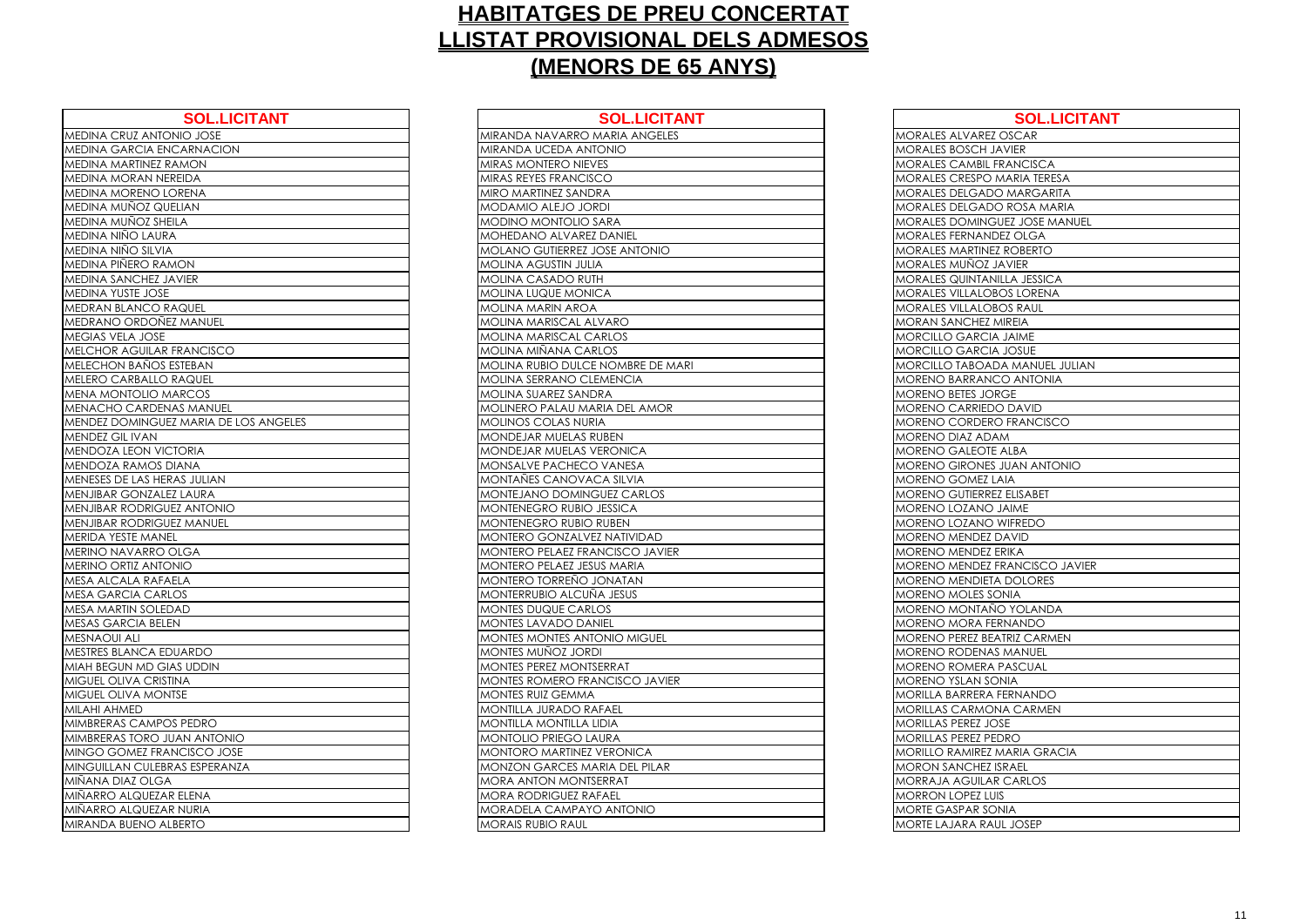| <b>SOL.LICITANT</b>                 | <b>SOL.LICITA</b>                |
|-------------------------------------|----------------------------------|
| <b>MOSTAZO RODRIGUEZ JAVIER</b>     | NAVARRO GARCIA RUBEN             |
| <b>MOTA SANTOS VERONICA</b>         | NAVARRO GARRIGO NURIA            |
| <b>MOYA DOMINGO FRANCISCA</b>       | NAVARRO GOMEZ FRANCISCO          |
| <b>MOYA DOMINGO MARIA DEL PILAR</b> | NAVARRO GOMEZ ISAAC              |
| MOYA FERNANDEZ DIEGO                | NAVARRO MARTIN MARIA CARMEN      |
| <b>MOYA MARIMON VANESA</b>          | NAVARRO REINOSO RAUL             |
| <b>MOYA SALAS PABLO</b>             | NAVARRO REINOSO SILVIA           |
| MOYANO JIMENEZ PEDRO                | NAVARRO RIO MIGUEL ANGEL         |
| <b>MOYANO PARES MARGARITA</b>       | NAVARRO RIUS EVA                 |
| <b>MOZO SANZ RICARDO</b>            | NAVARRO RUZAFA SERGIO            |
| <b>MUDARRAS GIL ISMAEL</b>          | NAVARRO SALAZAR VERONICA         |
| MUELAS SIMARRO CRISPULO             | NAVARRO TOBAJAS JORGE            |
| MÜLER SAEZ WILHERM FRANCISCO        | NAVARRO VEGAS LORENA             |
| MUNDO VERA MONTSERRAT               | NAVAS BERMEJO SANDRA             |
| <b>MUÑIZ VILLALBA DANIEL</b>        | <b>NAVAS MORALES DANIEL</b>      |
| MUÑOZ ALVAREZ ENRIQUE               | NEVADO LINDE SANDRA              |
| MUÑOZ ALVAREZ MARIA SACRAMENTOS     | NIETO POU ESTHER                 |
| MUÑOZ ALVAREZ MARIA TERESA          | NIETO RIVERA JAVIER              |
| MUÑOZ ALVAREZ MONICA                | NIEVES ESCUDERO ALBERTO          |
| <b>MUÑOZ BLAZQUEZ SONIA</b>         | NIEVES GARCIA ANTONIA            |
| MUÑOZ CALVO CRISTINA                | NIEVES GARCIA JUAN MANUEL        |
| MUÑOZ FERNANDEZ FRANCISCA           | NIGL HERMANN                     |
| MUÑOZ GOMEZ CRISTINA                | NOGALES GONZALEZ MARIA ISABEL    |
| MUÑOZ GUMIEL DAVID                  | NOGALES GONZALEZ MONICA          |
| MUÑOZ HABAS ARANTZAZU               | NOGALES MARTINEZ MARIA JARA      |
| MUÑOZ JALDO MONICA                  | <b>NOGALES ROJAS MIGUEL</b>      |
| MUÑOZ MAYORAL JOAQUIN               | NOMDEDEU ISAAC ANA BELEN         |
| MUÑOZ MORENO EVA                    | NOVA RUIZ LORENA                 |
| MUÑOZ MORENO VICTOR                 | NOVELLE GONZALEZ MARIA DEL ROCIO |
| MUÑOZ PIZARRO ESTEBAN               | NUNCIO VIEJO SONIA               |
| MUÑOZ REYES MERCEDES                | NUÑEZ DIAZ MIREIA                |
| MUÑOZ ROMERO JORGE                  | NUÑEZ JIMENEZ VICTOR MANUEL      |
| MUÑOZ ROMERO JUAN DIEGO             | NUÑEZ JULIA JAVIER               |
| MUÑOZ TREJO LEONARDA                | NUÑEZ MORENO ISIDRO              |
| MURIEL BESONIA JOSE PEDRO           | NUÑEZ TOVAR ANTONIO              |
| MURIEL BESONIA OSCAR                | NUNEZ URBANO ANTONIO             |
| MURIEL MERCHAN MARIA JOSE           | NUNEZ URBANO FELIPE              |
| <b>MURILLO GONZALEZ JESUS</b>       | NUÑEZ URBANO JACINTO             |
| MURILLO MANTAS MARTA                | OCAÑA MURILLO SILVIA             |
| <b>MURILLO ORTA ANA</b>             | OCHOA SERRANO ANTONIO JESUS      |
| MURILLO SORIA SONIA                 | OJEDA NACHES MONICA              |
| NACHES OLARIA CRISTINA              | OJEDA OJEDA RAUL                 |
| NAHARRO NUNEZ JULIAN                | OLIVARES FORONDA JUAN MANUEL     |
| NAHARRO NUNEZ MARIA DEL CARMEN      | <b>OLIVARES RAMIREZ LUCIA</b>    |
| NAJERA GARCIA OSCAR                 | OLIVER JIMENEZ ANA MARIA         |
| NARCISO PARIENTE FRANCISCO          | <b>OLIVES JUANOLA AGNES</b>      |
| NAVARRETE NAVAS SERGIO              | OLIVES JUANOLA MARTA             |
| NAVARRO CASTILLO JOSE GABRIEL       | <b>OLLER ROIG MARTA</b>          |
| NAVARRO FERNANDEZ GABRIEL           | <b>OLMEDO RUIZ CRISTINA</b>      |

| <b>SOL.LICITANT</b>             | <b>SOL.LICITANT</b>              | <b>SOL.LICITANT</b>                  |
|---------------------------------|----------------------------------|--------------------------------------|
| <b>UEZ JAVIER</b>               | <b>NAVARRO GARCIA RUBEN</b>      | OLMO DIAZ Mª ELENA                   |
| <b>CONICA</b>                   | NAVARRO GARRIGO NURIA            | OLMO JURADO AZAHARA                  |
| <b>FRANCISCA</b>                | NAVARRO GOMEZ FRANCISCO          | <b>OLMO MOYA JUAN</b>                |
| MARIA DEL PILAR                 | NAVARRO GOMEZ ISAAC              | OLMO VIZCAINO MERCEDES               |
| DIEGO                           | NAVARRO MARTIN MARIA CARMEN      | OÑATE MUÑOZ EDUARDO                  |
| VANESA                          | NAVARRO REINOSO RAUL             | ORDOÑEZ CONCEPCION FRANCISCO JAVIER  |
| O.                              | NAVARRO REINOSO SILVIA           | ORDOÑEZ LOPEZ FRANCISCO JAVIER       |
| PEDRO                           | NAVARRO RIO MIGUEL ANGEL         | ORELLANA GARCIA JORDI                |
| <b>IARGARITA</b>                | NAVARRO RIUS EVA                 | <b>ORTEGA CESAR JAIME</b>            |
| OC!                             | NAVARRO RUZAFA SERGIO            | ORTEGA GARDUÑO SUSANA                |
| <b>AAEL</b>                     | NAVARRO SALAZAR VERONICA         | ORTEGA IZQUIERDO JOSE LUIS           |
| CRISPULO                        | NAVARRO TOBAJAS JORGE            | ORTEGA LARRIBA JUDIT                 |
| RM FRANCISCO                    | NAVARRO VEGAS LORENA             | ORTEGA ROA MARIA DEL ROSARIO         |
| NTSERRAT                        | NAVAS BERMEJO SANDRA             | <b>ORTEGA SORIANO DAVID</b>          |
| ANIEL                           | <b>NAVAS MORALES DANIEL</b>      | ORTILLES RUIZ MONICA                 |
| <b>NRIQUE</b>                   | NEVADO LINDE SANDRA              | ORTIZ CORONADO ESTHER                |
| <b><i>AARIA SACRAMENTOS</i></b> | NIETO POU ESTHER                 | <b>ORTIZ GALLARDO MICHAEL</b>        |
| <b>AARIA TERESA</b>             | NIETO RIVERA JAVIER              | ORTIZ GRASET JOSE MARIA              |
| <b>AONICA</b>                   | NIEVES ESCUDERO ALBERTO          | ORTIZ LOPEZ JOSE ANTONIO             |
| SONIA                           | NIEVES GARCIA ANTONIA            | <b>ORTIZ MEDINA DANIEL</b>           |
| <b>AVITZIS</b>                  | NIEVES GARCIA JUAN MANUEL        | <b>ORTIZ MIQUEL ANTONIO</b>          |
| Z FRANCISCA                     | <b>NIGL HERMANN</b>              | <b>ORTIZ TORREJON PATRICIA</b>       |
| RISTINA                         | NOGALES GONZALEZ MARIA ISABEL    | <b>ORTIZ TORREJON SARAI</b>          |
| AVID                            | NOGALES GONZALEZ MONICA          | <b>ORTIZ VACA JESICA</b>             |
| ANTZAZU                         | NOGALES MARTINEZ MARIA JARA      | ORTUÑO MONTAÑES CHRISTIAN            |
| <b>NICA</b>                     | NOGALES ROJAS MIGUEL             | OSUNA MORENO JAVIER                  |
| <b>JOAQUIN</b>                  | NOMDEDEU ISAAC ANA BELEN         | OSUNA ROMERO MIGUEL ANGEL            |
| EVA                             | <b>NOVA RUIZ LORENA</b>          | <b>OULDHAJJA OULEDHSSISSOU RABIA</b> |
| <b>VICTOR</b>                   | NOVELLE GONZALEZ MARIA DEL ROCIO | PACHECO LIRIO ADRIAN                 |
| STEBAN                          | NUNCIO VIEJO SONIA               | PACHECO RODRIGUEZ ANA MARIA          |
| CEDES                           | NUÑEZ DIAZ MIREIA                | PACO GONZALEZ MARIA SERENA           |
| <b>JORGE</b>                    | NUÑEZ JIMENEZ VICTOR MANUEL      | PADILLA CHICANO AMALIA VANESA        |
| <b>JUAN DIEGO</b>               | NUÑEZ JULIA JAVIER               | PADILLA JORDAN JUDIT                 |
| NARDA                           | NUÑEZ MORENO ISIDRO              | <b>PADILLA MARTIN MIGUEL</b>         |
| OSE PEDRO                       | NUÑEZ TOVAR ANTONIO              | PADILLA PEREZ NADIA MARIA            |
| SCAR                            | NUÑEZ URBANO ANTONIO             | PAHISA TOMAS JORGE                   |
| MARIA JOSE                      | NUÑEZ URBANO FELIPE              | PAIZEE FREDERIQUE MARIE              |
| EZ JESUS                        | NUÑEZ URBANO JACINTO             | PAJA MARTINEZ MARIA BEGOÑA           |
| MARTA                           | OCAÑA MURILLO SILVIA             | <b>PALACIOS ASID JOSE ISAMAEL</b>    |
| A                               | OCHOA SERRANO ANTONIO JESUS      | PALACIOS PULIDO SERGIO               |
| NIA                             | <b>OJEDA NACHES MONICA</b>       | PALAU PEREZ JOSHUA                   |
| <b>RISTINA</b>                  | OJEDA OJEDA RAUL                 | PALMA ESCALERA ANTONIO               |
| JULIAN                          | OLIVARES FORONDA JUAN MANUEL     | PALOLMARES LOPEZ ADOLFO              |
| <b>VARIA DEL CARMEN</b>         | <b>OLIVARES RAMIREZ LUCIA</b>    | PALOMA FREIRE SILVIA                 |
| <b>SCAR</b>                     | OLIVER JIMENEZ ANA MARIA         | PALOMARES LOPEZ JUAN CARLOS          |
| <b>E FRANCISCO</b>              | <b>OLIVES JUANOLA AGNES</b>      | PALOMO DELGADO MARIA DEL MAR         |
| S SERGIO                        | OLIVES JUANOLA MARTA             | PALOMO MORENO JOSE                   |
| O JOSE GABRIEL                  | <b>OLLER ROIG MARTA</b>          | PALOMO MOYA FRANCISCO                |
| <b>IDEZ GABRIEL</b>             | <b>OLMEDO RUIZ CRISTINA</b>      | PALOMO MOYA JULIAN                   |
|                                 |                                  |                                      |

| OLMO DIAZ Mª E                 |
|--------------------------------|
| OLMO JURADO /                  |
| OLMO MOYA JU                   |
| <b>OLMO VIZCAINC</b>           |
| OÑATE MU <u>ÑOZ E</u>          |
| ORDOÑEZ CONC                   |
| ORDOÑEZ LOPEZ                  |
| <b>ORELLANA GARO</b>           |
| DRTEGA CESAR.<br>C             |
| ORTEGA GARDU                   |
| ORTEGA IZQUIER                 |
| <b>ORTEGA LARRIBA</b>          |
| ORTEGA ROA M/                  |
| <b>ORTEGA SORIAN</b>           |
| DRTILLES RUIZ MC<br>C          |
| ORTIZ CORONAD                  |
| <b>ORTIZ GALLARDO</b>          |
| ORTIZ GRASET JC                |
| ORTIZ LOPEZ JOS                |
| ORTIZ MEDINA D<br>(            |
| ORTIZ MIQUEL AN                |
| ORTIZ TORREJON                 |
| ORTIZ TORREJON                 |
| <b>ORTIZ VACA JESI</b>         |
| ORTUÑO MONTA                   |
| <mark>DSUNA MORENC</mark><br>C |
| OSUNA ROMERC                   |
| <b>OULDHAJJA OUL</b>           |
| PACHECO LIRIO                  |
| <b>PACHECO RODR</b>            |
| <b>PACO GONZALE</b>            |
| PADILLA CHICAN                 |
| PADILLA JORDAN                 |
| PADILLA MARTIN                 |
| PADILLA PEREZ N                |
| <b>PAHISA TOMAS J</b>          |
| PAIZEE FREDERIQ                |
| PAJA MARTINEZ I                |
| PALACIOS ASID.                 |
| PALACIOS PULID                 |
| PALAU PEREZ JO:                |
| PALMA ESCALER                  |
| PALOLMARES <sub>LO</sub>       |
| PALOMA FREIRE :                |
| PALOMARES LOF                  |
| PALOMO DELGA                   |
| <b>DMO MOREN</b><br>PALC       |
| PALOMO MOYA                    |
| PALOMO MOYA                    |

| <b>SOL.LICITANT</b>            |
|--------------------------------|
| ENA                            |
| ZAHARA                         |
| N                              |
| <b>MERCEDES</b>                |
| <b>UARDO</b>                   |
| <b>EPCION FRANCISCO JAVIER</b> |
| <b>RANCISCO JAVIER</b>         |
| A JORDI                        |
| <b>NME</b>                     |
| O SUSANA                       |
| O JOSE LUIS                    |
| <b>TICUL</b>                   |
| ria del Rosario                |
| DAVID                          |
| <b>VICA</b>                    |
| <b>D ESTHER</b>                |
| <b>MICHAEL</b>                 |
| E MARIA                        |
| <b>ANTONIO</b>                 |
| NIEL                           |
| <b>ONIO</b>                    |
| <b>ATRICIA</b>                 |
| <b>ARAI</b>                    |
| Ά                              |
| <b>IES CHRISTIAN</b>           |
| <b>JAVIER</b>                  |
| MIGUEL ANGEL                   |
| <b>DHSSISSOU RABIA</b>         |
| DRIAN                          |
| GUEZ ANA MARIA                 |
| MARIA SERENA                   |
| <b>D AMALIA VANESA</b>         |
| <b>JUDIT</b>                   |
| <b>AIGUEL</b>                  |
| DIA MARIA                      |
| <b>RGE</b>                     |
| E MARIE                        |
| ARIA BEGOÑA                    |
| <b>OSE ISAMAEL</b>             |
| SERGIO                         |
| HUA                            |
| <b>ANTONIO</b>                 |
| <b>EZ ADOLFO</b>               |
| LVIA                           |
| Z JUAN CARLOS                  |
| O MARIA DEL MAR                |
| <b>JOSE</b>                    |
| RANCISCO                       |
| <b>ULIAN</b>                   |
|                                |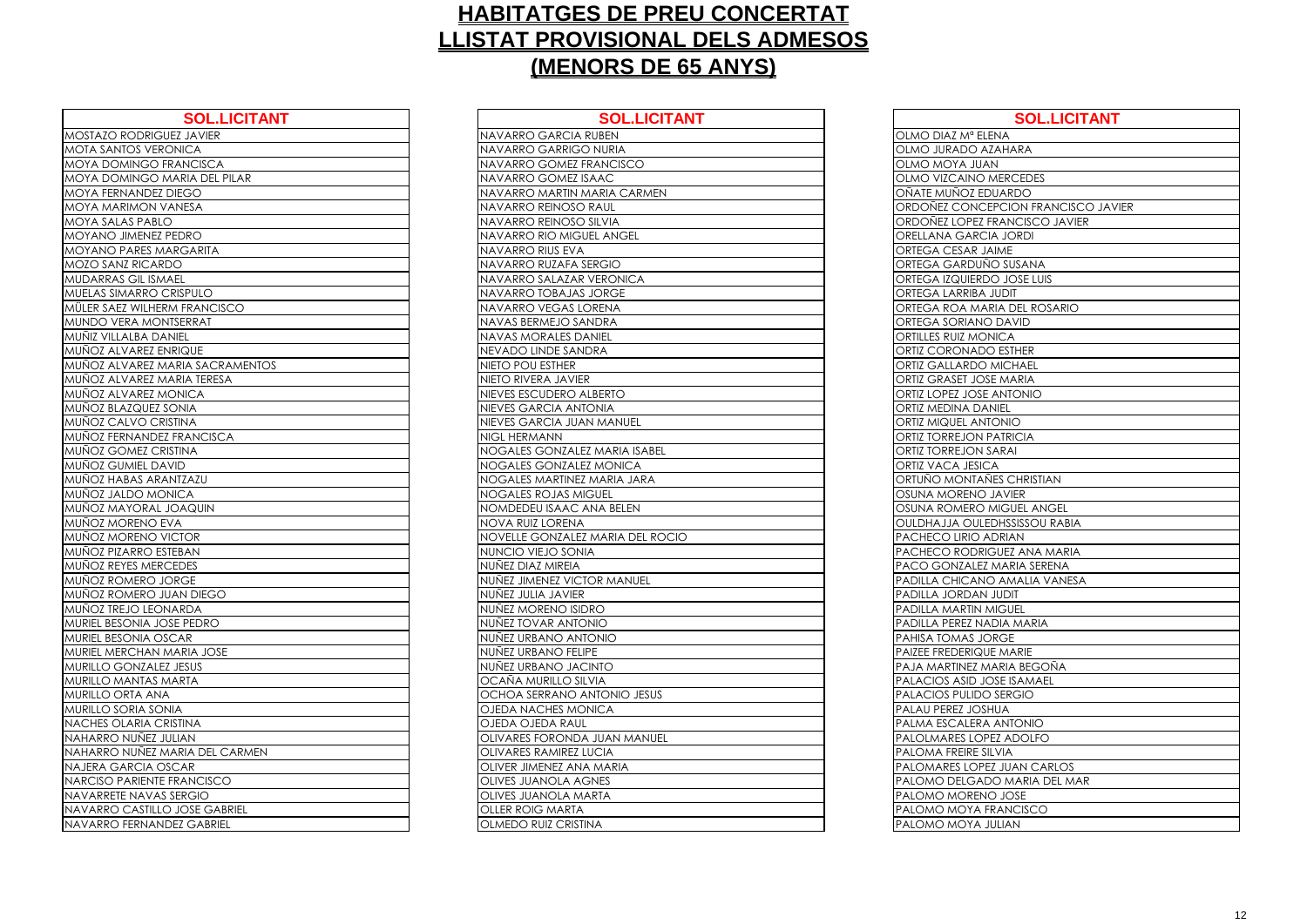| <b>SOL.LICITANT</b>              | <b>SOL.LICIT</b>                 |
|----------------------------------|----------------------------------|
| PALOMO MOYA MARIA VALLE          | PEREZ CARRILLO JORGE             |
| PANCORBO MARTIN JONATAN          | PEREZ CASTELLS MARC              |
| PARADELO IGLESIAS LAURA          | PEREZ CASTILLO FRANCISCO JAVIER  |
| PARDO AMIL MIREIA                | PEREZ CASTILLO SERGIO            |
| PARDO MEDINA ALEJANDRO           | PEREZ CORTES FRANCISCO           |
| PARDO MOLINA ONOFRE              | PEREZ CREUS M <sup>ª</sup> ROSER |
| PAREDES FELIX BEATRIZ            | PEREZ CREVILLEN JOSEFA           |
| PAREDES PEREZ MONTSERRAT         | PEREZ CUESTA ANTONIO             |
| PAREDES VEGA ANTONIO             | PEREZ DOMENE JESUS               |
| PAREJA LERIN PILAR               | PEREZ EXPOSITO MARIA JOSE        |
| PAREJA NIETO MARIO               | PEREZ FONTAN SERGIO JAVIER       |
| PARERA SALVADOR PEDRO            | PEREZ GARCIA MARIA JOSEFA        |
| PARIENTE FLORES FRANCISCO JAVIER | PEREZ GARRIDO ANA ISABEL         |
| PARRA ARNAU DAVID                | PEREZ GARRIDO MARIA ELENA        |
| PARRA ARNAU XAVIER               | PEREZ GIL SUSANA                 |
| PARRA CORNELLA JUAN              | PEREZ GOMEZ FRANCISCO JOSE       |
| PARRAGA GOMEZ DAVID              | PEREZ GUARDEÑO DAVID             |
| PARRAGA PEÑAS CRISTINA           | PEREZ LOPEZ JAIME                |
| PARRAS GUERRERO CRISTINA         | PEREZ LUIS EDITA                 |
| PARRAS GUERRERO VANESSA          | PEREZ MARTIN OSCAR               |
| PASCUAL CARMONA DENIS            | PEREZ MARTIN SILVIA              |
| PASCUAL OCHOA JOSEFA             | PEREZ MARTINEZ JOSE VALERIANO    |
| <b>PASTOR BENITEZ IVAN</b>       | PEREZ MATAS MARIA BELEN          |
| PATIÑO PEREZ DAVID               | PEREZ MORENO PEDRO CARLOS        |
| PATIÑO PEREZ ESTHER              | PEREZ PEREZ MIGUEL ANGEL         |
| PATRICIO NUÑEZ DAVID             | PEREZ PORRAS MARIA DOLORES       |
| <b>PAVON ORTIZ ESTER</b>         | PEREZ POZO ANA MARIA             |
| <b>PAZ VALIENTE ALBERT</b>       | PEREZ PRADO MONTSERRAT           |
| <b>PAZ VALIENTE DAVID</b>        | PEREZ RODRIGUEZ FRANCISCO JAVIE  |
| PECO PRIETO OSCAR                | PEREZ ROMERO FRANCISCO JAVIER    |
| PEDRAZA GARCIA ALEJANDRO         | PEREZ RUBIO JONATAN              |
| PEDRAZA GARCIA ALFONSO           | PEREZ SANCHEZ MARTA              |
| PEDROSA ARIAS IVAN               | PEREZ SANMAMED VICTOR            |
| PEDROSA ARIAS MARIA JOSE         | PEREZ SAURA JOSE                 |
| PELAZ OLIVENCIA FLORENCIO AARON  | PEREZ SILVENTE VICTOR            |
| PELEGRIN ALONSO JUAN             | PEREZ SOLANES DANIEL             |
| PELEGRIN AMORES JUAN CARLOS      | PEREZ SORIANO CRISTINA           |
| PENA BERTRAN ROCIO               | PEREZ VADILLO ANTONIA            |
| PEÑA PEREZ VANIA                 | PERIANES MARTINEZ MARIA SOLEDAD  |
| PEÑA PRIETO YASMINA              | PERIAÑEZ DUARTE GLORIA           |
| PEÑA VARGAS AGUSTINA             | PIMENTEL HUNGRIA RAUL            |
| PERAMO FERNANDEZ CARMEN          | PIN PORTELA CRISTINA             |
| PERAMOS DOSSANTOS CARLOS         | PINEDA TOJERO MARC               |
| PEREJIL RODRIGUEZ RUBEN          | PINO DIAZ JOSE                   |
| PEREZ ALVAREZ ENRIQUE            | PINO MORON JAIME                 |
| PEREZ ALVAREZ LAURA              | PINO MORON MIREIA                |
| PEREZ ARENAS JUAN                | PINO UBEDA PABLO                 |
| PEREZ CARMONA JAVIER             | PINTOR QUESADA FERRAN            |
| PEREZ CARMONA JOAQUIN            | PIÑERO RAMON ELENA               |

| PEREZ CARRILLO JORGE<br>PIÑERO SANCHEZ IVAN<br>PEREZ CASTELLS MARC<br>PIÑERO SIERRA ANA MARIA<br>PEREZ CASTILLO FRANCISCO JAVIER<br><b>PIQUER GOMEZ DAVID</b><br>PEREZ CASTILLO SERGIO<br>PIQUERAS GONZALEZ JUAN FRANCISCO<br>PEREZ CORTES FRANCISCO<br>PIQUERAS GONZALEZ MARI CARMEN<br>PEREZ CREUS Mª ROSER<br>PIZARRO VILLAVERDE OLGA<br>PLATA RODRIGUEZ DANIEL<br>PEREZ CREVILLEN JOSEFA<br>PEREZ CUESTA ANTONIO<br>PLATERO FLORO IVAN<br>PEREZ DOMENE JESUS<br>PLAZA GARCIA JAVIER<br>PEREZ EXPOSITO MARIA JOSE<br>PLAZA GUTIERREZ MARI CARMEN<br>PEREZ FONTAN SERGIO JAVIER<br>PLAZA SERRANO DANIEL<br>PEREZ GARCIA MARIA JOSEFA<br>PLIEGO MARTINEZ TOMAS<br>PEREZ GARRIDO ANA ISABEL<br>POBO SANCHEZ SANTIAGO<br>POCH FUSTE JUAN<br>PEREZ GARRIDO MARIA ELENA<br>PEREZ GIL SUSANA<br>PORRAS CIPRIAN IVAN<br>PEREZ GOMEZ FRANCISCO JOSE<br>PORRAS MUÑOZ MARIA DEL MAR<br>PEREZ GUARDEÑO DAVID<br>PORRAS TORRES DULCENOMBRE DE MARIA<br>PEREZ LOPEZ JAIME<br>POSTIGO CHICA JONATAN<br>PEREZ LUIS EDITA<br>POTRERO PALMA ISRAEL<br>PEREZ MARTIN OSCAR<br>POTRERO ROSA SALVADOR<br>PEREZ MARTIN SILVIA<br>POVEDA GUIRAO JOSEP<br>PEREZ MARTINEZ JOSE VALERIANO<br>POYATO GARCIA MARIA DEL CARMEN<br>PEREZ MATAS MARIA BELEN<br>POYATOS NOVELLA MARIA JOSE<br>PEREZ MORENO PEDRO CARLOS<br>POYATOS NOVELLA MARTA<br>PEREZ PEREZ MIGUEL ANGEL<br>POZO CARMONA NOELIA<br>PEREZ PORRAS MARIA DOLORES<br>POZO SERRA MARIA<br>PEREZ POZO ANA MARIA<br>POZO TIRADO ALEJANDRO<br>ERT<br>PEREZ PRADO MONTSERRAT<br>PRADA PEREZ ALEXANDER<br>PEREZ RODRIGUEZ FRANCISCO JAVIER<br><b>PRADO MARTIN RAUL</b><br>PEREZ ROMERO FRANCISCO JAVIER<br><b>PRADO MARTINEZ CRISTIAN</b><br>PEREZ RUBIO JONATAN<br><b>PRAT EXTREMERA MIRIAM</b><br><b>ALFONSO</b><br>PEREZ SANCHEZ MARTA<br>PRECIADO COLLAZOS ANTONIO<br><b>PRESAS RODRIGUEZ SUSANA</b><br>PEREZ SANMAMED VICTOR<br><b>ARIA JOSE</b><br>PEREZ SAURA JOSE<br><b>PRESUMIDO PASCUAL AGUSTIN</b><br><b>FLORENCIO AARON</b><br>PEREZ SILVENTE VICTOR<br><b>PRESUMIDO PASCUAL MIRIAM</b><br>PEREZ SOLANES DANIEL<br><b>PRIETO ALONSO LUIS</b><br><b>PRIETO COCA SALVADORA</b><br><b>JUAN CARLOS</b><br>PEREZ SORIANO CRISTINA<br><b>CIO</b><br>PEREZ VADILLO ANTONIA<br>PRIETO ESPADA ANTONIO JOSE<br>PERIANES MARTINEZ MARIA SOLEDAD<br>PRIETO ESPADA JAVIER<br><b>AINN</b><br>PERIAÑEZ DUARTE GLORIA<br><b>PRIETO JUAN MIGUEL</b><br><b>USTINA</b><br>PIMENTEL HUNGRIA RAUL<br><b>PRIETO PAJA SANDRA</b><br><b>DEZ CARMEN</b><br>PIN PORTELA CRISTINA<br><b>PRIETO RODRIGUEZ NATALIA</b><br><b>ITOS CARLOS</b><br>PINEDA TOJERO MARC<br><b>PRIETO SANCHEZ MIGUEL ANGEL</b><br>Z RUBEN<br>PINO DIAZ JOSE<br>PUERTA PALACIOS MARTA<br>RIQUE<br>PINO MORON JAIME<br><b>PUERTA PALACIOS SERGIO</b><br>PINO MORON MIREIA<br><b>PUIG PUJADAS MARTA</b><br>PINO UBEDA PABLO<br>PUJADAS POZO VANESSA<br>PINTOR QUESADA FERRAN<br><b>PULIDO CASTRO FRANACISCA</b><br>PIÑERO RAMON ELENA<br>PULIDO LEON JUANA | <b>SOL.LICITANT</b>    | <b>SOL.LICITANT</b> | <b>SOL.LICITANT</b> |
|----------------------------------------------------------------------------------------------------------------------------------------------------------------------------------------------------------------------------------------------------------------------------------------------------------------------------------------------------------------------------------------------------------------------------------------------------------------------------------------------------------------------------------------------------------------------------------------------------------------------------------------------------------------------------------------------------------------------------------------------------------------------------------------------------------------------------------------------------------------------------------------------------------------------------------------------------------------------------------------------------------------------------------------------------------------------------------------------------------------------------------------------------------------------------------------------------------------------------------------------------------------------------------------------------------------------------------------------------------------------------------------------------------------------------------------------------------------------------------------------------------------------------------------------------------------------------------------------------------------------------------------------------------------------------------------------------------------------------------------------------------------------------------------------------------------------------------------------------------------------------------------------------------------------------------------------------------------------------------------------------------------------------------------------------------------------------------------------------------------------------------------------------------------------------------------------------------------------------------------------------------------------------------------------------------------------------------------------------------------------------------------------------------------------------------------------------------------------------------------------------------------------------------------------------------------------------------------------------------------------------------------------------------------------------------------------------------------------------------------------------------------------------------------------------------------------------------------------------------------------------------------------------------------------------------------------|------------------------|---------------------|---------------------|
|                                                                                                                                                                                                                                                                                                                                                                                                                                                                                                                                                                                                                                                                                                                                                                                                                                                                                                                                                                                                                                                                                                                                                                                                                                                                                                                                                                                                                                                                                                                                                                                                                                                                                                                                                                                                                                                                                                                                                                                                                                                                                                                                                                                                                                                                                                                                                                                                                                                                                                                                                                                                                                                                                                                                                                                                                                                                                                                                              | <b>ARIA VALLE</b>      |                     |                     |
|                                                                                                                                                                                                                                                                                                                                                                                                                                                                                                                                                                                                                                                                                                                                                                                                                                                                                                                                                                                                                                                                                                                                                                                                                                                                                                                                                                                                                                                                                                                                                                                                                                                                                                                                                                                                                                                                                                                                                                                                                                                                                                                                                                                                                                                                                                                                                                                                                                                                                                                                                                                                                                                                                                                                                                                                                                                                                                                                              | IN JONATAN             |                     |                     |
|                                                                                                                                                                                                                                                                                                                                                                                                                                                                                                                                                                                                                                                                                                                                                                                                                                                                                                                                                                                                                                                                                                                                                                                                                                                                                                                                                                                                                                                                                                                                                                                                                                                                                                                                                                                                                                                                                                                                                                                                                                                                                                                                                                                                                                                                                                                                                                                                                                                                                                                                                                                                                                                                                                                                                                                                                                                                                                                                              | <b>SLAURA</b>          |                     |                     |
|                                                                                                                                                                                                                                                                                                                                                                                                                                                                                                                                                                                                                                                                                                                                                                                                                                                                                                                                                                                                                                                                                                                                                                                                                                                                                                                                                                                                                                                                                                                                                                                                                                                                                                                                                                                                                                                                                                                                                                                                                                                                                                                                                                                                                                                                                                                                                                                                                                                                                                                                                                                                                                                                                                                                                                                                                                                                                                                                              | ΙA                     |                     |                     |
|                                                                                                                                                                                                                                                                                                                                                                                                                                                                                                                                                                                                                                                                                                                                                                                                                                                                                                                                                                                                                                                                                                                                                                                                                                                                                                                                                                                                                                                                                                                                                                                                                                                                                                                                                                                                                                                                                                                                                                                                                                                                                                                                                                                                                                                                                                                                                                                                                                                                                                                                                                                                                                                                                                                                                                                                                                                                                                                                              | LEJANDRO               |                     |                     |
|                                                                                                                                                                                                                                                                                                                                                                                                                                                                                                                                                                                                                                                                                                                                                                                                                                                                                                                                                                                                                                                                                                                                                                                                                                                                                                                                                                                                                                                                                                                                                                                                                                                                                                                                                                                                                                                                                                                                                                                                                                                                                                                                                                                                                                                                                                                                                                                                                                                                                                                                                                                                                                                                                                                                                                                                                                                                                                                                              | <b>NOFRE</b>           |                     |                     |
|                                                                                                                                                                                                                                                                                                                                                                                                                                                                                                                                                                                                                                                                                                                                                                                                                                                                                                                                                                                                                                                                                                                                                                                                                                                                                                                                                                                                                                                                                                                                                                                                                                                                                                                                                                                                                                                                                                                                                                                                                                                                                                                                                                                                                                                                                                                                                                                                                                                                                                                                                                                                                                                                                                                                                                                                                                                                                                                                              | TRIZ                   |                     |                     |
|                                                                                                                                                                                                                                                                                                                                                                                                                                                                                                                                                                                                                                                                                                                                                                                                                                                                                                                                                                                                                                                                                                                                                                                                                                                                                                                                                                                                                                                                                                                                                                                                                                                                                                                                                                                                                                                                                                                                                                                                                                                                                                                                                                                                                                                                                                                                                                                                                                                                                                                                                                                                                                                                                                                                                                                                                                                                                                                                              | <b>DNTSERRAT</b>       |                     |                     |
|                                                                                                                                                                                                                                                                                                                                                                                                                                                                                                                                                                                                                                                                                                                                                                                                                                                                                                                                                                                                                                                                                                                                                                                                                                                                                                                                                                                                                                                                                                                                                                                                                                                                                                                                                                                                                                                                                                                                                                                                                                                                                                                                                                                                                                                                                                                                                                                                                                                                                                                                                                                                                                                                                                                                                                                                                                                                                                                                              | <b>OI</b> NOTI         |                     |                     |
|                                                                                                                                                                                                                                                                                                                                                                                                                                                                                                                                                                                                                                                                                                                                                                                                                                                                                                                                                                                                                                                                                                                                                                                                                                                                                                                                                                                                                                                                                                                                                                                                                                                                                                                                                                                                                                                                                                                                                                                                                                                                                                                                                                                                                                                                                                                                                                                                                                                                                                                                                                                                                                                                                                                                                                                                                                                                                                                                              |                        |                     |                     |
|                                                                                                                                                                                                                                                                                                                                                                                                                                                                                                                                                                                                                                                                                                                                                                                                                                                                                                                                                                                                                                                                                                                                                                                                                                                                                                                                                                                                                                                                                                                                                                                                                                                                                                                                                                                                                                                                                                                                                                                                                                                                                                                                                                                                                                                                                                                                                                                                                                                                                                                                                                                                                                                                                                                                                                                                                                                                                                                                              | <b>RIO</b>             |                     |                     |
|                                                                                                                                                                                                                                                                                                                                                                                                                                                                                                                                                                                                                                                                                                                                                                                                                                                                                                                                                                                                                                                                                                                                                                                                                                                                                                                                                                                                                                                                                                                                                                                                                                                                                                                                                                                                                                                                                                                                                                                                                                                                                                                                                                                                                                                                                                                                                                                                                                                                                                                                                                                                                                                                                                                                                                                                                                                                                                                                              | R PEDRO                |                     |                     |
|                                                                                                                                                                                                                                                                                                                                                                                                                                                                                                                                                                                                                                                                                                                                                                                                                                                                                                                                                                                                                                                                                                                                                                                                                                                                                                                                                                                                                                                                                                                                                                                                                                                                                                                                                                                                                                                                                                                                                                                                                                                                                                                                                                                                                                                                                                                                                                                                                                                                                                                                                                                                                                                                                                                                                                                                                                                                                                                                              | <b>RANCISCO JAVIER</b> |                     |                     |
|                                                                                                                                                                                                                                                                                                                                                                                                                                                                                                                                                                                                                                                                                                                                                                                                                                                                                                                                                                                                                                                                                                                                                                                                                                                                                                                                                                                                                                                                                                                                                                                                                                                                                                                                                                                                                                                                                                                                                                                                                                                                                                                                                                                                                                                                                                                                                                                                                                                                                                                                                                                                                                                                                                                                                                                                                                                                                                                                              | VID                    |                     |                     |
|                                                                                                                                                                                                                                                                                                                                                                                                                                                                                                                                                                                                                                                                                                                                                                                                                                                                                                                                                                                                                                                                                                                                                                                                                                                                                                                                                                                                                                                                                                                                                                                                                                                                                                                                                                                                                                                                                                                                                                                                                                                                                                                                                                                                                                                                                                                                                                                                                                                                                                                                                                                                                                                                                                                                                                                                                                                                                                                                              | vier                   |                     |                     |
|                                                                                                                                                                                                                                                                                                                                                                                                                                                                                                                                                                                                                                                                                                                                                                                                                                                                                                                                                                                                                                                                                                                                                                                                                                                                                                                                                                                                                                                                                                                                                                                                                                                                                                                                                                                                                                                                                                                                                                                                                                                                                                                                                                                                                                                                                                                                                                                                                                                                                                                                                                                                                                                                                                                                                                                                                                                                                                                                              | JUAN                   |                     |                     |
|                                                                                                                                                                                                                                                                                                                                                                                                                                                                                                                                                                                                                                                                                                                                                                                                                                                                                                                                                                                                                                                                                                                                                                                                                                                                                                                                                                                                                                                                                                                                                                                                                                                                                                                                                                                                                                                                                                                                                                                                                                                                                                                                                                                                                                                                                                                                                                                                                                                                                                                                                                                                                                                                                                                                                                                                                                                                                                                                              | <b>DAVID</b>           |                     |                     |
|                                                                                                                                                                                                                                                                                                                                                                                                                                                                                                                                                                                                                                                                                                                                                                                                                                                                                                                                                                                                                                                                                                                                                                                                                                                                                                                                                                                                                                                                                                                                                                                                                                                                                                                                                                                                                                                                                                                                                                                                                                                                                                                                                                                                                                                                                                                                                                                                                                                                                                                                                                                                                                                                                                                                                                                                                                                                                                                                              | CRISTINA               |                     |                     |
|                                                                                                                                                                                                                                                                                                                                                                                                                                                                                                                                                                                                                                                                                                                                                                                                                                                                                                                                                                                                                                                                                                                                                                                                                                                                                                                                                                                                                                                                                                                                                                                                                                                                                                                                                                                                                                                                                                                                                                                                                                                                                                                                                                                                                                                                                                                                                                                                                                                                                                                                                                                                                                                                                                                                                                                                                                                                                                                                              | <b>D CRISTINA</b>      |                     |                     |
|                                                                                                                                                                                                                                                                                                                                                                                                                                                                                                                                                                                                                                                                                                                                                                                                                                                                                                                                                                                                                                                                                                                                                                                                                                                                                                                                                                                                                                                                                                                                                                                                                                                                                                                                                                                                                                                                                                                                                                                                                                                                                                                                                                                                                                                                                                                                                                                                                                                                                                                                                                                                                                                                                                                                                                                                                                                                                                                                              | <b>OVANESSA</b>        |                     |                     |
|                                                                                                                                                                                                                                                                                                                                                                                                                                                                                                                                                                                                                                                                                                                                                                                                                                                                                                                                                                                                                                                                                                                                                                                                                                                                                                                                                                                                                                                                                                                                                                                                                                                                                                                                                                                                                                                                                                                                                                                                                                                                                                                                                                                                                                                                                                                                                                                                                                                                                                                                                                                                                                                                                                                                                                                                                                                                                                                                              | NA DENIS               |                     |                     |
|                                                                                                                                                                                                                                                                                                                                                                                                                                                                                                                                                                                                                                                                                                                                                                                                                                                                                                                                                                                                                                                                                                                                                                                                                                                                                                                                                                                                                                                                                                                                                                                                                                                                                                                                                                                                                                                                                                                                                                                                                                                                                                                                                                                                                                                                                                                                                                                                                                                                                                                                                                                                                                                                                                                                                                                                                                                                                                                                              | <b>JOSEFA</b>          |                     |                     |
|                                                                                                                                                                                                                                                                                                                                                                                                                                                                                                                                                                                                                                                                                                                                                                                                                                                                                                                                                                                                                                                                                                                                                                                                                                                                                                                                                                                                                                                                                                                                                                                                                                                                                                                                                                                                                                                                                                                                                                                                                                                                                                                                                                                                                                                                                                                                                                                                                                                                                                                                                                                                                                                                                                                                                                                                                                                                                                                                              | AΝ                     |                     |                     |
|                                                                                                                                                                                                                                                                                                                                                                                                                                                                                                                                                                                                                                                                                                                                                                                                                                                                                                                                                                                                                                                                                                                                                                                                                                                                                                                                                                                                                                                                                                                                                                                                                                                                                                                                                                                                                                                                                                                                                                                                                                                                                                                                                                                                                                                                                                                                                                                                                                                                                                                                                                                                                                                                                                                                                                                                                                                                                                                                              | ⁄ID                    |                     |                     |
|                                                                                                                                                                                                                                                                                                                                                                                                                                                                                                                                                                                                                                                                                                                                                                                                                                                                                                                                                                                                                                                                                                                                                                                                                                                                                                                                                                                                                                                                                                                                                                                                                                                                                                                                                                                                                                                                                                                                                                                                                                                                                                                                                                                                                                                                                                                                                                                                                                                                                                                                                                                                                                                                                                                                                                                                                                                                                                                                              | IER                    |                     |                     |
|                                                                                                                                                                                                                                                                                                                                                                                                                                                                                                                                                                                                                                                                                                                                                                                                                                                                                                                                                                                                                                                                                                                                                                                                                                                                                                                                                                                                                                                                                                                                                                                                                                                                                                                                                                                                                                                                                                                                                                                                                                                                                                                                                                                                                                                                                                                                                                                                                                                                                                                                                                                                                                                                                                                                                                                                                                                                                                                                              | AVID                   |                     |                     |
|                                                                                                                                                                                                                                                                                                                                                                                                                                                                                                                                                                                                                                                                                                                                                                                                                                                                                                                                                                                                                                                                                                                                                                                                                                                                                                                                                                                                                                                                                                                                                                                                                                                                                                                                                                                                                                                                                                                                                                                                                                                                                                                                                                                                                                                                                                                                                                                                                                                                                                                                                                                                                                                                                                                                                                                                                                                                                                                                              | R                      |                     |                     |
|                                                                                                                                                                                                                                                                                                                                                                                                                                                                                                                                                                                                                                                                                                                                                                                                                                                                                                                                                                                                                                                                                                                                                                                                                                                                                                                                                                                                                                                                                                                                                                                                                                                                                                                                                                                                                                                                                                                                                                                                                                                                                                                                                                                                                                                                                                                                                                                                                                                                                                                                                                                                                                                                                                                                                                                                                                                                                                                                              |                        |                     |                     |
|                                                                                                                                                                                                                                                                                                                                                                                                                                                                                                                                                                                                                                                                                                                                                                                                                                                                                                                                                                                                                                                                                                                                                                                                                                                                                                                                                                                                                                                                                                                                                                                                                                                                                                                                                                                                                                                                                                                                                                                                                                                                                                                                                                                                                                                                                                                                                                                                                                                                                                                                                                                                                                                                                                                                                                                                                                                                                                                                              | ÏD                     |                     |                     |
|                                                                                                                                                                                                                                                                                                                                                                                                                                                                                                                                                                                                                                                                                                                                                                                                                                                                                                                                                                                                                                                                                                                                                                                                                                                                                                                                                                                                                                                                                                                                                                                                                                                                                                                                                                                                                                                                                                                                                                                                                                                                                                                                                                                                                                                                                                                                                                                                                                                                                                                                                                                                                                                                                                                                                                                                                                                                                                                                              | AR                     |                     |                     |
|                                                                                                                                                                                                                                                                                                                                                                                                                                                                                                                                                                                                                                                                                                                                                                                                                                                                                                                                                                                                                                                                                                                                                                                                                                                                                                                                                                                                                                                                                                                                                                                                                                                                                                                                                                                                                                                                                                                                                                                                                                                                                                                                                                                                                                                                                                                                                                                                                                                                                                                                                                                                                                                                                                                                                                                                                                                                                                                                              | ALEJANDRO              |                     |                     |
|                                                                                                                                                                                                                                                                                                                                                                                                                                                                                                                                                                                                                                                                                                                                                                                                                                                                                                                                                                                                                                                                                                                                                                                                                                                                                                                                                                                                                                                                                                                                                                                                                                                                                                                                                                                                                                                                                                                                                                                                                                                                                                                                                                                                                                                                                                                                                                                                                                                                                                                                                                                                                                                                                                                                                                                                                                                                                                                                              |                        |                     |                     |
|                                                                                                                                                                                                                                                                                                                                                                                                                                                                                                                                                                                                                                                                                                                                                                                                                                                                                                                                                                                                                                                                                                                                                                                                                                                                                                                                                                                                                                                                                                                                                                                                                                                                                                                                                                                                                                                                                                                                                                                                                                                                                                                                                                                                                                                                                                                                                                                                                                                                                                                                                                                                                                                                                                                                                                                                                                                                                                                                              | AN                     |                     |                     |
|                                                                                                                                                                                                                                                                                                                                                                                                                                                                                                                                                                                                                                                                                                                                                                                                                                                                                                                                                                                                                                                                                                                                                                                                                                                                                                                                                                                                                                                                                                                                                                                                                                                                                                                                                                                                                                                                                                                                                                                                                                                                                                                                                                                                                                                                                                                                                                                                                                                                                                                                                                                                                                                                                                                                                                                                                                                                                                                                              |                        |                     |                     |
|                                                                                                                                                                                                                                                                                                                                                                                                                                                                                                                                                                                                                                                                                                                                                                                                                                                                                                                                                                                                                                                                                                                                                                                                                                                                                                                                                                                                                                                                                                                                                                                                                                                                                                                                                                                                                                                                                                                                                                                                                                                                                                                                                                                                                                                                                                                                                                                                                                                                                                                                                                                                                                                                                                                                                                                                                                                                                                                                              |                        |                     |                     |
|                                                                                                                                                                                                                                                                                                                                                                                                                                                                                                                                                                                                                                                                                                                                                                                                                                                                                                                                                                                                                                                                                                                                                                                                                                                                                                                                                                                                                                                                                                                                                                                                                                                                                                                                                                                                                                                                                                                                                                                                                                                                                                                                                                                                                                                                                                                                                                                                                                                                                                                                                                                                                                                                                                                                                                                                                                                                                                                                              | JUAN                   |                     |                     |
|                                                                                                                                                                                                                                                                                                                                                                                                                                                                                                                                                                                                                                                                                                                                                                                                                                                                                                                                                                                                                                                                                                                                                                                                                                                                                                                                                                                                                                                                                                                                                                                                                                                                                                                                                                                                                                                                                                                                                                                                                                                                                                                                                                                                                                                                                                                                                                                                                                                                                                                                                                                                                                                                                                                                                                                                                                                                                                                                              |                        |                     |                     |
|                                                                                                                                                                                                                                                                                                                                                                                                                                                                                                                                                                                                                                                                                                                                                                                                                                                                                                                                                                                                                                                                                                                                                                                                                                                                                                                                                                                                                                                                                                                                                                                                                                                                                                                                                                                                                                                                                                                                                                                                                                                                                                                                                                                                                                                                                                                                                                                                                                                                                                                                                                                                                                                                                                                                                                                                                                                                                                                                              |                        |                     |                     |
|                                                                                                                                                                                                                                                                                                                                                                                                                                                                                                                                                                                                                                                                                                                                                                                                                                                                                                                                                                                                                                                                                                                                                                                                                                                                                                                                                                                                                                                                                                                                                                                                                                                                                                                                                                                                                                                                                                                                                                                                                                                                                                                                                                                                                                                                                                                                                                                                                                                                                                                                                                                                                                                                                                                                                                                                                                                                                                                                              |                        |                     |                     |
|                                                                                                                                                                                                                                                                                                                                                                                                                                                                                                                                                                                                                                                                                                                                                                                                                                                                                                                                                                                                                                                                                                                                                                                                                                                                                                                                                                                                                                                                                                                                                                                                                                                                                                                                                                                                                                                                                                                                                                                                                                                                                                                                                                                                                                                                                                                                                                                                                                                                                                                                                                                                                                                                                                                                                                                                                                                                                                                                              |                        |                     |                     |
|                                                                                                                                                                                                                                                                                                                                                                                                                                                                                                                                                                                                                                                                                                                                                                                                                                                                                                                                                                                                                                                                                                                                                                                                                                                                                                                                                                                                                                                                                                                                                                                                                                                                                                                                                                                                                                                                                                                                                                                                                                                                                                                                                                                                                                                                                                                                                                                                                                                                                                                                                                                                                                                                                                                                                                                                                                                                                                                                              |                        |                     |                     |
|                                                                                                                                                                                                                                                                                                                                                                                                                                                                                                                                                                                                                                                                                                                                                                                                                                                                                                                                                                                                                                                                                                                                                                                                                                                                                                                                                                                                                                                                                                                                                                                                                                                                                                                                                                                                                                                                                                                                                                                                                                                                                                                                                                                                                                                                                                                                                                                                                                                                                                                                                                                                                                                                                                                                                                                                                                                                                                                                              |                        |                     |                     |
|                                                                                                                                                                                                                                                                                                                                                                                                                                                                                                                                                                                                                                                                                                                                                                                                                                                                                                                                                                                                                                                                                                                                                                                                                                                                                                                                                                                                                                                                                                                                                                                                                                                                                                                                                                                                                                                                                                                                                                                                                                                                                                                                                                                                                                                                                                                                                                                                                                                                                                                                                                                                                                                                                                                                                                                                                                                                                                                                              |                        |                     |                     |
|                                                                                                                                                                                                                                                                                                                                                                                                                                                                                                                                                                                                                                                                                                                                                                                                                                                                                                                                                                                                                                                                                                                                                                                                                                                                                                                                                                                                                                                                                                                                                                                                                                                                                                                                                                                                                                                                                                                                                                                                                                                                                                                                                                                                                                                                                                                                                                                                                                                                                                                                                                                                                                                                                                                                                                                                                                                                                                                                              |                        |                     |                     |
|                                                                                                                                                                                                                                                                                                                                                                                                                                                                                                                                                                                                                                                                                                                                                                                                                                                                                                                                                                                                                                                                                                                                                                                                                                                                                                                                                                                                                                                                                                                                                                                                                                                                                                                                                                                                                                                                                                                                                                                                                                                                                                                                                                                                                                                                                                                                                                                                                                                                                                                                                                                                                                                                                                                                                                                                                                                                                                                                              |                        |                     |                     |
|                                                                                                                                                                                                                                                                                                                                                                                                                                                                                                                                                                                                                                                                                                                                                                                                                                                                                                                                                                                                                                                                                                                                                                                                                                                                                                                                                                                                                                                                                                                                                                                                                                                                                                                                                                                                                                                                                                                                                                                                                                                                                                                                                                                                                                                                                                                                                                                                                                                                                                                                                                                                                                                                                                                                                                                                                                                                                                                                              | URA                    |                     |                     |
|                                                                                                                                                                                                                                                                                                                                                                                                                                                                                                                                                                                                                                                                                                                                                                                                                                                                                                                                                                                                                                                                                                                                                                                                                                                                                                                                                                                                                                                                                                                                                                                                                                                                                                                                                                                                                                                                                                                                                                                                                                                                                                                                                                                                                                                                                                                                                                                                                                                                                                                                                                                                                                                                                                                                                                                                                                                                                                                                              | N.                     |                     |                     |
|                                                                                                                                                                                                                                                                                                                                                                                                                                                                                                                                                                                                                                                                                                                                                                                                                                                                                                                                                                                                                                                                                                                                                                                                                                                                                                                                                                                                                                                                                                                                                                                                                                                                                                                                                                                                                                                                                                                                                                                                                                                                                                                                                                                                                                                                                                                                                                                                                                                                                                                                                                                                                                                                                                                                                                                                                                                                                                                                              | JAVIER                 |                     |                     |
|                                                                                                                                                                                                                                                                                                                                                                                                                                                                                                                                                                                                                                                                                                                                                                                                                                                                                                                                                                                                                                                                                                                                                                                                                                                                                                                                                                                                                                                                                                                                                                                                                                                                                                                                                                                                                                                                                                                                                                                                                                                                                                                                                                                                                                                                                                                                                                                                                                                                                                                                                                                                                                                                                                                                                                                                                                                                                                                                              | JOAQUIN                |                     |                     |

| <b>SOL.LICITANT</b>       |
|---------------------------|
| <b>IVAN</b>               |
| IA MARIA                  |
| AVID                      |
| <b>LEZ JUAN FRANCISCO</b> |
| <b>LEZ MARI CARMEN</b>    |
| <b>DE OLGA</b>            |
| <b>DANIEL</b>             |
| /AN                       |
| <b>VIER</b>               |
| MARI CARMEN               |
| <b>ANIEL</b>              |
| <b>TOMAS</b>              |
| ANTIAGO                   |
|                           |
| VAN                       |
| <b>AARIA DEL MAR</b>      |
| ULCENOMBRE DE MARIA       |
| ONATAN                    |
| <b>ISRAEL</b>             |
| <b>ALVADOR</b>            |
| <b>JOSEP</b>              |
| MARIA DEL CARMEN          |
| A MARIA JOSE              |
| A MARTA                   |
| <b>NOELIA</b>             |
| ΙA                        |
| JANDRO                    |
| XANDER                    |
| AUL                       |
| <b>CRISTIAN</b>           |
| <b>MIRIAM</b>             |
| ZOS ANTONIO               |
| EZ SUSANA                 |
| <b>UAL AGUSTIN</b>        |
| <b>UAL MIRIAM</b>         |
| JIS                       |
| VADORA                    |
| <b>JTONIO JOSE</b>        |
| <b>VIER</b>               |
| JEL                       |
| <b>ORA</b>                |
| <b>Z NATALIA</b>          |
| <b>MIGUEL ANGEL</b>       |
| MARTA                     |
| SERGIO                    |
| ARTA                      |
| ANESSA                    |
| RANACISCA                 |
| ΝA                        |
|                           |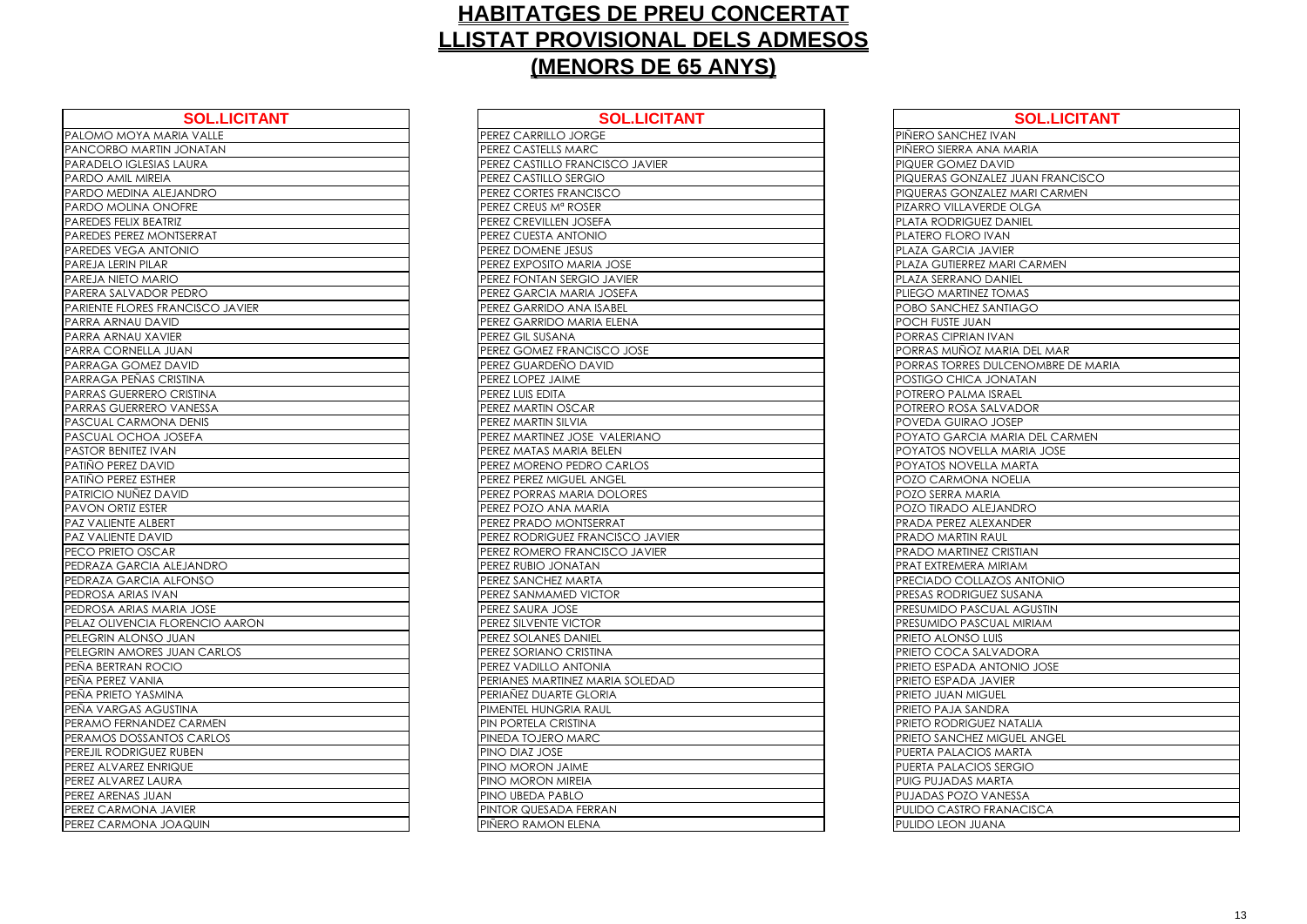| PULIDO ORTEGA FRANCISCA<br><b>REDON TARDIO CARLOS JAVIER</b><br>REDONDO ARANDA DAVID<br>QUERALT VALERO JOAN<br>REDONDO CARDOSO JONATAN<br>QUERO BARRUBES MANUEL<br>QUERO ROBLES RAQUEL<br><b>REDONDO FERNANDEZ LORENZO</b><br>QUESADA ERENA JORDI<br>REDONDO LOPEZ ESTIBALIZ<br>REDONDO SEDANO JESSICA<br>QUESADA MARIN ANTONIA<br>QUESADA MARTINEZ XAVIER<br><b>REGUEIRA PRADO MARIA</b><br>QUESADA MIRANDA LAURA<br>REINA CASTILLO CARLOS<br>QUEVEDO CASTILLO LUIS<br><b>REJAS ALEJOS CARLOS</b><br>QUINTANA CAÑON MANUEL<br>REJAS ALEJOS MARTA<br>QUINTANA MONTERO JULIA CRISTINA<br>REJAS ALEJOS SANDRA<br>QUINTANA MONTERO MARIA ELENA<br>RENIU FRUCTUOSO MIREIA<br><b>QUINTANILLA CABELLO ANTONIO</b><br>RESINA PEREZ JUAN JOSE<br>REVERTE MARTINEZ SALVADOR<br>QUIROGA SANMARTIN JUAN MANUEL<br>RAMIREZ DE LAS HERAS JUAN<br><b>REY MURIEL ANTONIO</b><br>RAMIREZ DE LAS HERAS OSCAR<br>REYES BORDALLO MARIA JOSE<br>REYES BORDALLO YOLANDA<br><b>REYES MUNOZ IRIS</b><br>REYES MUÑOZ YULEMA<br>RAMIREZ LAO AIDA<br>REYES SANCHEZ JUANA<br>RAMIREZ LAO ALDUARA<br><b>RIBAS ROMERO ELISABET</b><br>RAMIREZ LOBATO MARGARITA<br>RICO ABIAN MARIA DEL PILAR<br>RAMIREZ OSUNA MANUEL<br>RICO ORTEGA DAVID<br>RIENDA MARIN ANTONIO<br>RIENDA MARTOS JOSE ANTONIO<br>RAMIREZ PEREZ JUAN<br>RIERA GARCIA SHEILA<br>RAMIREZ REMON MARIA MARGARITA<br>RINCON TREJO JOSE ANTONIO<br>RINE CONESA VANESSA<br><b>RIO ESTEPA MANUEL</b><br>RIO SANCHEZ MARIA JOSE<br>RAMON FERNANDEZ VERONICA<br><b>RIOS GALDON MIRIAM</b><br>RAMOS CABALLERO VICTOR HUGO<br>RIOS LORCA VANESA<br>RAMOS CAGIGAL MARIA NOEMI<br>RIOS OTERO ADRIANA<br>RAMOS CODES MARIA JOSE<br>RIPOLLES BAEZA FERNANDO<br><b>RIVERA DOMINGUEZ FRANCISCA</b><br><b>RIVERA RODRIGUEZ CARMEN</b><br>RAMOS MARTINEZ MARIA JESUS<br><b>RIVERA TEVAR CRISTINA</b><br>RAMOS MONTOSA RAFAEL JESUS<br>ROBLES MARTIN MARTA<br>ROBLES PERERA FRANCISCO JAVIER<br><b>ROBLES PEREZ OSCAR</b><br>ROBLES PINO MIRIAM<br>RODA JIMENEZ JUDITH<br>RANDO GALVEZ ANA MARIA<br>RODA MARCO MONTSERRAT<br><b>RANGEL GOMEZ MARIBEL</b><br>RODA MARCO NURIA<br>RODILLA GARCIA ALBERTO<br>RODRIGUEZ ADRIAN JORDI<br>RODRIGUEZ AGUADO ESTHER<br>RODRIGUEZ AGUILAR JOSE MIGUEL<br>RODRIGUEZ ALVAREZ ANA MARIA | <b>SOL.LICITANT</b>      | <b>SOL.LICI</b> |
|--------------------------------------------------------------------------------------------------------------------------------------------------------------------------------------------------------------------------------------------------------------------------------------------------------------------------------------------------------------------------------------------------------------------------------------------------------------------------------------------------------------------------------------------------------------------------------------------------------------------------------------------------------------------------------------------------------------------------------------------------------------------------------------------------------------------------------------------------------------------------------------------------------------------------------------------------------------------------------------------------------------------------------------------------------------------------------------------------------------------------------------------------------------------------------------------------------------------------------------------------------------------------------------------------------------------------------------------------------------------------------------------------------------------------------------------------------------------------------------------------------------------------------------------------------------------------------------------------------------------------------------------------------------------------------------------------------------------------------------------------------------------------------------------------------------------------------------------------------------------------------------------------------------------------------------------------------------------------------------------------------------------------------------------------------------------------------------------------------------------------------------------------------------------------------------------------------------------------------------------|--------------------------|-----------------|
| RAMIREZ GARCIA IVAN<br><b>RAMIREZ GARCIA MIGUEL</b><br><b>RAMIREZ GARZON JUAN JOSE</b><br>RAMIREZ PADILLA MARIA DEL MAR<br>RAMIREZ PEÑA MIRIAM<br>RAMIREZ SARRAIS FRANCISCO JAVIER<br><b>RAMIREZ VILLEGAS JOSE FRANCISCO</b><br>RAMIRO DORADO VICTOR<br><b>RAMOS FUENTES RUBEN</b><br>RAMOS MARTINEZ ALFONSO<br>RAMOS POBO JOSE<br><b>RAMOS PRADA DANIEL</b><br>RAMOS PRADA MIGUEL ANGEL<br>RAMUDO MENDEZ PILAR<br>RANGEL GOMEZ PEDRO ANTONIO<br>REBULL ESTERUELAS EVA                                                                                                                                                                                                                                                                                                                                                                                                                                                                                                                                                                                                                                                                                                                                                                                                                                                                                                                                                                                                                                                                                                                                                                                                                                                                                                                                                                                                                                                                                                                                                                                                                                                                                                                                                                     |                          |                 |
|                                                                                                                                                                                                                                                                                                                                                                                                                                                                                                                                                                                                                                                                                                                                                                                                                                                                                                                                                                                                                                                                                                                                                                                                                                                                                                                                                                                                                                                                                                                                                                                                                                                                                                                                                                                                                                                                                                                                                                                                                                                                                                                                                                                                                                            |                          |                 |
|                                                                                                                                                                                                                                                                                                                                                                                                                                                                                                                                                                                                                                                                                                                                                                                                                                                                                                                                                                                                                                                                                                                                                                                                                                                                                                                                                                                                                                                                                                                                                                                                                                                                                                                                                                                                                                                                                                                                                                                                                                                                                                                                                                                                                                            |                          |                 |
|                                                                                                                                                                                                                                                                                                                                                                                                                                                                                                                                                                                                                                                                                                                                                                                                                                                                                                                                                                                                                                                                                                                                                                                                                                                                                                                                                                                                                                                                                                                                                                                                                                                                                                                                                                                                                                                                                                                                                                                                                                                                                                                                                                                                                                            |                          |                 |
|                                                                                                                                                                                                                                                                                                                                                                                                                                                                                                                                                                                                                                                                                                                                                                                                                                                                                                                                                                                                                                                                                                                                                                                                                                                                                                                                                                                                                                                                                                                                                                                                                                                                                                                                                                                                                                                                                                                                                                                                                                                                                                                                                                                                                                            |                          |                 |
|                                                                                                                                                                                                                                                                                                                                                                                                                                                                                                                                                                                                                                                                                                                                                                                                                                                                                                                                                                                                                                                                                                                                                                                                                                                                                                                                                                                                                                                                                                                                                                                                                                                                                                                                                                                                                                                                                                                                                                                                                                                                                                                                                                                                                                            |                          |                 |
|                                                                                                                                                                                                                                                                                                                                                                                                                                                                                                                                                                                                                                                                                                                                                                                                                                                                                                                                                                                                                                                                                                                                                                                                                                                                                                                                                                                                                                                                                                                                                                                                                                                                                                                                                                                                                                                                                                                                                                                                                                                                                                                                                                                                                                            |                          |                 |
|                                                                                                                                                                                                                                                                                                                                                                                                                                                                                                                                                                                                                                                                                                                                                                                                                                                                                                                                                                                                                                                                                                                                                                                                                                                                                                                                                                                                                                                                                                                                                                                                                                                                                                                                                                                                                                                                                                                                                                                                                                                                                                                                                                                                                                            |                          |                 |
|                                                                                                                                                                                                                                                                                                                                                                                                                                                                                                                                                                                                                                                                                                                                                                                                                                                                                                                                                                                                                                                                                                                                                                                                                                                                                                                                                                                                                                                                                                                                                                                                                                                                                                                                                                                                                                                                                                                                                                                                                                                                                                                                                                                                                                            |                          |                 |
|                                                                                                                                                                                                                                                                                                                                                                                                                                                                                                                                                                                                                                                                                                                                                                                                                                                                                                                                                                                                                                                                                                                                                                                                                                                                                                                                                                                                                                                                                                                                                                                                                                                                                                                                                                                                                                                                                                                                                                                                                                                                                                                                                                                                                                            |                          |                 |
|                                                                                                                                                                                                                                                                                                                                                                                                                                                                                                                                                                                                                                                                                                                                                                                                                                                                                                                                                                                                                                                                                                                                                                                                                                                                                                                                                                                                                                                                                                                                                                                                                                                                                                                                                                                                                                                                                                                                                                                                                                                                                                                                                                                                                                            |                          |                 |
|                                                                                                                                                                                                                                                                                                                                                                                                                                                                                                                                                                                                                                                                                                                                                                                                                                                                                                                                                                                                                                                                                                                                                                                                                                                                                                                                                                                                                                                                                                                                                                                                                                                                                                                                                                                                                                                                                                                                                                                                                                                                                                                                                                                                                                            |                          |                 |
|                                                                                                                                                                                                                                                                                                                                                                                                                                                                                                                                                                                                                                                                                                                                                                                                                                                                                                                                                                                                                                                                                                                                                                                                                                                                                                                                                                                                                                                                                                                                                                                                                                                                                                                                                                                                                                                                                                                                                                                                                                                                                                                                                                                                                                            |                          |                 |
|                                                                                                                                                                                                                                                                                                                                                                                                                                                                                                                                                                                                                                                                                                                                                                                                                                                                                                                                                                                                                                                                                                                                                                                                                                                                                                                                                                                                                                                                                                                                                                                                                                                                                                                                                                                                                                                                                                                                                                                                                                                                                                                                                                                                                                            |                          |                 |
|                                                                                                                                                                                                                                                                                                                                                                                                                                                                                                                                                                                                                                                                                                                                                                                                                                                                                                                                                                                                                                                                                                                                                                                                                                                                                                                                                                                                                                                                                                                                                                                                                                                                                                                                                                                                                                                                                                                                                                                                                                                                                                                                                                                                                                            |                          |                 |
|                                                                                                                                                                                                                                                                                                                                                                                                                                                                                                                                                                                                                                                                                                                                                                                                                                                                                                                                                                                                                                                                                                                                                                                                                                                                                                                                                                                                                                                                                                                                                                                                                                                                                                                                                                                                                                                                                                                                                                                                                                                                                                                                                                                                                                            |                          |                 |
|                                                                                                                                                                                                                                                                                                                                                                                                                                                                                                                                                                                                                                                                                                                                                                                                                                                                                                                                                                                                                                                                                                                                                                                                                                                                                                                                                                                                                                                                                                                                                                                                                                                                                                                                                                                                                                                                                                                                                                                                                                                                                                                                                                                                                                            |                          |                 |
|                                                                                                                                                                                                                                                                                                                                                                                                                                                                                                                                                                                                                                                                                                                                                                                                                                                                                                                                                                                                                                                                                                                                                                                                                                                                                                                                                                                                                                                                                                                                                                                                                                                                                                                                                                                                                                                                                                                                                                                                                                                                                                                                                                                                                                            |                          |                 |
|                                                                                                                                                                                                                                                                                                                                                                                                                                                                                                                                                                                                                                                                                                                                                                                                                                                                                                                                                                                                                                                                                                                                                                                                                                                                                                                                                                                                                                                                                                                                                                                                                                                                                                                                                                                                                                                                                                                                                                                                                                                                                                                                                                                                                                            |                          |                 |
|                                                                                                                                                                                                                                                                                                                                                                                                                                                                                                                                                                                                                                                                                                                                                                                                                                                                                                                                                                                                                                                                                                                                                                                                                                                                                                                                                                                                                                                                                                                                                                                                                                                                                                                                                                                                                                                                                                                                                                                                                                                                                                                                                                                                                                            |                          |                 |
|                                                                                                                                                                                                                                                                                                                                                                                                                                                                                                                                                                                                                                                                                                                                                                                                                                                                                                                                                                                                                                                                                                                                                                                                                                                                                                                                                                                                                                                                                                                                                                                                                                                                                                                                                                                                                                                                                                                                                                                                                                                                                                                                                                                                                                            |                          |                 |
|                                                                                                                                                                                                                                                                                                                                                                                                                                                                                                                                                                                                                                                                                                                                                                                                                                                                                                                                                                                                                                                                                                                                                                                                                                                                                                                                                                                                                                                                                                                                                                                                                                                                                                                                                                                                                                                                                                                                                                                                                                                                                                                                                                                                                                            |                          |                 |
|                                                                                                                                                                                                                                                                                                                                                                                                                                                                                                                                                                                                                                                                                                                                                                                                                                                                                                                                                                                                                                                                                                                                                                                                                                                                                                                                                                                                                                                                                                                                                                                                                                                                                                                                                                                                                                                                                                                                                                                                                                                                                                                                                                                                                                            |                          |                 |
|                                                                                                                                                                                                                                                                                                                                                                                                                                                                                                                                                                                                                                                                                                                                                                                                                                                                                                                                                                                                                                                                                                                                                                                                                                                                                                                                                                                                                                                                                                                                                                                                                                                                                                                                                                                                                                                                                                                                                                                                                                                                                                                                                                                                                                            |                          |                 |
|                                                                                                                                                                                                                                                                                                                                                                                                                                                                                                                                                                                                                                                                                                                                                                                                                                                                                                                                                                                                                                                                                                                                                                                                                                                                                                                                                                                                                                                                                                                                                                                                                                                                                                                                                                                                                                                                                                                                                                                                                                                                                                                                                                                                                                            |                          |                 |
|                                                                                                                                                                                                                                                                                                                                                                                                                                                                                                                                                                                                                                                                                                                                                                                                                                                                                                                                                                                                                                                                                                                                                                                                                                                                                                                                                                                                                                                                                                                                                                                                                                                                                                                                                                                                                                                                                                                                                                                                                                                                                                                                                                                                                                            |                          |                 |
|                                                                                                                                                                                                                                                                                                                                                                                                                                                                                                                                                                                                                                                                                                                                                                                                                                                                                                                                                                                                                                                                                                                                                                                                                                                                                                                                                                                                                                                                                                                                                                                                                                                                                                                                                                                                                                                                                                                                                                                                                                                                                                                                                                                                                                            |                          |                 |
|                                                                                                                                                                                                                                                                                                                                                                                                                                                                                                                                                                                                                                                                                                                                                                                                                                                                                                                                                                                                                                                                                                                                                                                                                                                                                                                                                                                                                                                                                                                                                                                                                                                                                                                                                                                                                                                                                                                                                                                                                                                                                                                                                                                                                                            |                          |                 |
|                                                                                                                                                                                                                                                                                                                                                                                                                                                                                                                                                                                                                                                                                                                                                                                                                                                                                                                                                                                                                                                                                                                                                                                                                                                                                                                                                                                                                                                                                                                                                                                                                                                                                                                                                                                                                                                                                                                                                                                                                                                                                                                                                                                                                                            |                          |                 |
|                                                                                                                                                                                                                                                                                                                                                                                                                                                                                                                                                                                                                                                                                                                                                                                                                                                                                                                                                                                                                                                                                                                                                                                                                                                                                                                                                                                                                                                                                                                                                                                                                                                                                                                                                                                                                                                                                                                                                                                                                                                                                                                                                                                                                                            |                          |                 |
|                                                                                                                                                                                                                                                                                                                                                                                                                                                                                                                                                                                                                                                                                                                                                                                                                                                                                                                                                                                                                                                                                                                                                                                                                                                                                                                                                                                                                                                                                                                                                                                                                                                                                                                                                                                                                                                                                                                                                                                                                                                                                                                                                                                                                                            |                          |                 |
|                                                                                                                                                                                                                                                                                                                                                                                                                                                                                                                                                                                                                                                                                                                                                                                                                                                                                                                                                                                                                                                                                                                                                                                                                                                                                                                                                                                                                                                                                                                                                                                                                                                                                                                                                                                                                                                                                                                                                                                                                                                                                                                                                                                                                                            |                          |                 |
|                                                                                                                                                                                                                                                                                                                                                                                                                                                                                                                                                                                                                                                                                                                                                                                                                                                                                                                                                                                                                                                                                                                                                                                                                                                                                                                                                                                                                                                                                                                                                                                                                                                                                                                                                                                                                                                                                                                                                                                                                                                                                                                                                                                                                                            |                          |                 |
|                                                                                                                                                                                                                                                                                                                                                                                                                                                                                                                                                                                                                                                                                                                                                                                                                                                                                                                                                                                                                                                                                                                                                                                                                                                                                                                                                                                                                                                                                                                                                                                                                                                                                                                                                                                                                                                                                                                                                                                                                                                                                                                                                                                                                                            |                          |                 |
|                                                                                                                                                                                                                                                                                                                                                                                                                                                                                                                                                                                                                                                                                                                                                                                                                                                                                                                                                                                                                                                                                                                                                                                                                                                                                                                                                                                                                                                                                                                                                                                                                                                                                                                                                                                                                                                                                                                                                                                                                                                                                                                                                                                                                                            |                          |                 |
|                                                                                                                                                                                                                                                                                                                                                                                                                                                                                                                                                                                                                                                                                                                                                                                                                                                                                                                                                                                                                                                                                                                                                                                                                                                                                                                                                                                                                                                                                                                                                                                                                                                                                                                                                                                                                                                                                                                                                                                                                                                                                                                                                                                                                                            |                          |                 |
|                                                                                                                                                                                                                                                                                                                                                                                                                                                                                                                                                                                                                                                                                                                                                                                                                                                                                                                                                                                                                                                                                                                                                                                                                                                                                                                                                                                                                                                                                                                                                                                                                                                                                                                                                                                                                                                                                                                                                                                                                                                                                                                                                                                                                                            |                          |                 |
|                                                                                                                                                                                                                                                                                                                                                                                                                                                                                                                                                                                                                                                                                                                                                                                                                                                                                                                                                                                                                                                                                                                                                                                                                                                                                                                                                                                                                                                                                                                                                                                                                                                                                                                                                                                                                                                                                                                                                                                                                                                                                                                                                                                                                                            |                          |                 |
|                                                                                                                                                                                                                                                                                                                                                                                                                                                                                                                                                                                                                                                                                                                                                                                                                                                                                                                                                                                                                                                                                                                                                                                                                                                                                                                                                                                                                                                                                                                                                                                                                                                                                                                                                                                                                                                                                                                                                                                                                                                                                                                                                                                                                                            |                          |                 |
|                                                                                                                                                                                                                                                                                                                                                                                                                                                                                                                                                                                                                                                                                                                                                                                                                                                                                                                                                                                                                                                                                                                                                                                                                                                                                                                                                                                                                                                                                                                                                                                                                                                                                                                                                                                                                                                                                                                                                                                                                                                                                                                                                                                                                                            |                          |                 |
|                                                                                                                                                                                                                                                                                                                                                                                                                                                                                                                                                                                                                                                                                                                                                                                                                                                                                                                                                                                                                                                                                                                                                                                                                                                                                                                                                                                                                                                                                                                                                                                                                                                                                                                                                                                                                                                                                                                                                                                                                                                                                                                                                                                                                                            |                          |                 |
|                                                                                                                                                                                                                                                                                                                                                                                                                                                                                                                                                                                                                                                                                                                                                                                                                                                                                                                                                                                                                                                                                                                                                                                                                                                                                                                                                                                                                                                                                                                                                                                                                                                                                                                                                                                                                                                                                                                                                                                                                                                                                                                                                                                                                                            |                          |                 |
|                                                                                                                                                                                                                                                                                                                                                                                                                                                                                                                                                                                                                                                                                                                                                                                                                                                                                                                                                                                                                                                                                                                                                                                                                                                                                                                                                                                                                                                                                                                                                                                                                                                                                                                                                                                                                                                                                                                                                                                                                                                                                                                                                                                                                                            |                          |                 |
|                                                                                                                                                                                                                                                                                                                                                                                                                                                                                                                                                                                                                                                                                                                                                                                                                                                                                                                                                                                                                                                                                                                                                                                                                                                                                                                                                                                                                                                                                                                                                                                                                                                                                                                                                                                                                                                                                                                                                                                                                                                                                                                                                                                                                                            |                          |                 |
|                                                                                                                                                                                                                                                                                                                                                                                                                                                                                                                                                                                                                                                                                                                                                                                                                                                                                                                                                                                                                                                                                                                                                                                                                                                                                                                                                                                                                                                                                                                                                                                                                                                                                                                                                                                                                                                                                                                                                                                                                                                                                                                                                                                                                                            |                          |                 |
|                                                                                                                                                                                                                                                                                                                                                                                                                                                                                                                                                                                                                                                                                                                                                                                                                                                                                                                                                                                                                                                                                                                                                                                                                                                                                                                                                                                                                                                                                                                                                                                                                                                                                                                                                                                                                                                                                                                                                                                                                                                                                                                                                                                                                                            | RAYO ABELENDA MIRIAM     |                 |
|                                                                                                                                                                                                                                                                                                                                                                                                                                                                                                                                                                                                                                                                                                                                                                                                                                                                                                                                                                                                                                                                                                                                                                                                                                                                                                                                                                                                                                                                                                                                                                                                                                                                                                                                                                                                                                                                                                                                                                                                                                                                                                                                                                                                                                            | RAYO ABELENDA SERGIO     |                 |
|                                                                                                                                                                                                                                                                                                                                                                                                                                                                                                                                                                                                                                                                                                                                                                                                                                                                                                                                                                                                                                                                                                                                                                                                                                                                                                                                                                                                                                                                                                                                                                                                                                                                                                                                                                                                                                                                                                                                                                                                                                                                                                                                                                                                                                            |                          |                 |
|                                                                                                                                                                                                                                                                                                                                                                                                                                                                                                                                                                                                                                                                                                                                                                                                                                                                                                                                                                                                                                                                                                                                                                                                                                                                                                                                                                                                                                                                                                                                                                                                                                                                                                                                                                                                                                                                                                                                                                                                                                                                                                                                                                                                                                            | <b>RECA GOMEZ VICTOR</b> |                 |

| <b>SOL.LICITANT</b>     | <b>SOL.LICITANT</b>                  | <b>SOL.LICITANT</b>              |
|-------------------------|--------------------------------------|----------------------------------|
| <b>RANCISCA</b>         | <b>REDON TARDIO CARLOS JAVIER</b>    | RODRIGUEZ ANTUNEZ RUTH           |
| <b>JOAN</b>             | <b>REDONDO ARANDA DAVID</b>          | RODRIGUEZ ARANDA CRISTINA        |
| <b>MANUEL</b>           | REDONDO CARDOSO JONATAN              | RODRIGUEZ BARROSO DAVID          |
| AQUEL                   | REDONDO FERNANDEZ LORENZO            | RODRIGUEZ BERMEJO MARIA TERESA   |
| <b>JORDI</b>            | REDONDO LOPEZ ESTIBALIZ              | RODRIGUEZ CAMPS ALBA             |
| <b>ANTONIA</b>          | <b>REDONDO SEDANO JESSICA</b>        | RODRIGUEZ CASADO DANIEL          |
| <b>JEZ XAVIER</b>       | <b>REGUEIRA PRADO MARIA</b>          | RODRIGUEZ CLAVIJO MONICA         |
| <b>DA LAURA</b>         | <b>REINA CASTILLO CARLOS</b>         | RODRIGUEZ CONDE ESTEFANIA        |
| LO LUIS                 | <b>REJAS ALEJOS CARLOS</b>           | RODRIGUEZ CORTES FRANCISCA       |
| <b>N MANUEL</b>         | REJAS ALEJOS MARTA                   | RODRIGUEZ DEL RIO DANIEL         |
| ERO JULIA CRISTINA      | REJAS ALEJOS SANDRA                  | RODRIGUEZ DORADO SANDRA          |
| ERO MARIA ELENA         | <b>RENIU FRUCTUOSO MIREIA</b>        | RODRIGUEZ FERNANDEZ ALBERT       |
| <b>BELLO ANTONIO</b>    | <b>RESINA PEREZ JUAN JOSE</b>        | RODRIGUEZ FERNANDEZ ANA BELEN    |
| <b>RTIN JUAN MANUEL</b> | <b>REVERTE MARTINEZ SALVADOR</b>     | RODRIGUEZ FERNANDEZ ANGEL        |
| <b>IERAS JUAN</b>       | <b>REY MURIEL ANTONIO</b>            | RODRIGUEZ FERNANDEZ CAROLINA     |
| <b>IERAS OSCAR</b>      | REYES BORDALLO MARIA JOSE            | RODRIGUEZ FERNANDEZ EVA          |
| <b>IVAN</b>             | <b>REYES BORDALLO YOLANDA</b>        | RODRIGUEZ FERNANDEZ ROSA MARIA   |
| <b>MIGUEL</b>           | REYES MUÑOZ IRIS                     | RODRIGUEZ FLORENCIO JUAN CARLOS  |
| <b>JUAN JOSE</b>        | REYES MUÑOZ YULEMA                   | RODRIGUEZ GALAN ANTONIO          |
| A                       | <b>REYES SANCHEZ JUANA</b>           | RODRIGUEZ GALAN SERGIO MIGUEL    |
| <b>UARA</b>             | <b>RIBAS ROMERO ELISABET</b>         | RODRIGUEZ GARCIA SERGIO          |
| <b>MARGARITA</b>        | <b>RICO ABIAN MARIA DEL PILAR</b>    | RODRIGUEZ GOMEZ JOSEFA           |
| MANUEL                  | <b>RICO ORTEGA DAVID</b>             | RODRIGUEZ GOMEZ LAURA            |
| MARIA DEL MAR           | <b>RIENDA MARIN ANTONIO</b>          | RODRIGUEZ GONZALEZ ALBERTO       |
| RIAM                    | <b>RIENDA MARTOS JOSE ANTONIO</b>    | RODRIGUEZ GONZALEZ MARGARITA     |
| AN                      | <b>RIERA GARCIA SHEILA</b>           | RODRIGUEZ GONZALEZ MARI CARMEN   |
| MARIA MARGARITA         | RINCON TREJO JOSE ANTONIO            | RODRIGUEZ GUTIERREZ NOELIA       |
| <b>FRANCISCO JAVIER</b> | RIÑE CONESA VANESSA                  | RODRIGUEZ IGLESIAS MARI CARMEN   |
| S JOSE FRANCISCO        | <b>RIO ESTEPA MANUEL</b>             | RODRIGUEZ LARA ANTONIO           |
| VICTOR                  | <b>RIO SANCHEZ MARIA JOSE</b>        | RODRIGUEZ LOPEZ JORDI            |
| <b>DEZ VERONICA</b>     | <b>RIOS GALDON MIRIAM</b>            | RODRIGUEZ LOPEZ MARGARITA        |
| RO VICTOR HUGO          | <b>RIOS LORCA VANESA</b>             | RODRIGUEZ MARIN SERGIO           |
| . MARIA NOEMI           | <b>RIOS OTERO ADRIANA</b>            | RODRIGUEZ MARTIN MARIA TERESA    |
| ARIA JOSE               | <b>RIPOLLES BAEZA FERNANDO</b>       | RODRIGUEZ MARTINEZ MARTA         |
| <b>UBEN</b>             | <b>RIVERA DOMINGUEZ FRANCISCA</b>    | RODRIGUEZ MIGUEL ANTONIO         |
| ALFONSO                 | <b>RIVERA RODRIGUEZ CARMEN</b>       | RODRIGUEZ MOLERO SANDRA          |
| MARIA JESUS             | <b>RIVERA TEVAR CRISTINA</b>         | RODRIGUEZ MOLINS MARTA           |
| A RAFAEL JESUS          | <b>ROBLES MARTIN MARTA</b>           | RODRIGUEZ MUÑOZ MARIA DEL CARMEN |
| SE                      | IROBLES PERERA FRANCISCO JAVIER      | RODRIGUEZ NAVARRO ERIKA          |
| ANIEL                   | <b>ROBLES PEREZ OSCAR</b>            | RODRIGUEZ NOGALES SHEILA         |
| <b>IGUEL ANGEL</b>      | <b>ROBLES PINO MIRIAM</b>            | RODRIGUEZ PAIN JOSEFA            |
| Z PILAR                 | RODA JIMENEZ JUDITH                  | RODRIGUEZ PARRIEGO CARLOS        |
| <b>NA MARIA</b>         | <b>RODA MARCO MONTSERRAT</b>         | RODRIGUEZ PARRIEGO MONTSERRAT    |
| <b>MARIBEL</b>          | <b>RODA MARCO NURIA</b>              | RODRIGUEZ PAYAROL RAFAEL         |
| <b>PEDRO ANTONIO</b>    | RODILLA GARCIA ALBERTO               | RODRIGUEZ PEREZ ANTONIA          |
| <b>MIRIAM</b>           | <b>RODRIGUEZ ADRIAN JORDI</b>        | RODRIGUEZ PIZARRO LAURA          |
| SERGIO                  | <b>RODRIGUEZ AGUADO ESTHER</b>       | RODRIGUEZ PIZARRO OSCAR          |
| S EVA                   | <b>RODRIGUEZ AGUILAR JOSE MIGUEL</b> | RODRIGUEZ RAMIREZ OSCAR          |
| TOR <sup>:</sup>        | RODRIGUEZ ALVAREZ ANA MARIA          | RODRIGUEZ RIOS JAIRO ERNESTO     |
|                         |                                      |                                  |

| RODRIGUEZ ANTI                        |            |
|---------------------------------------|------------|
| RODRIGUEZ ARA                         |            |
| RODRIGUEZ BARI                        |            |
| RODRIGUEZ BERM                        |            |
| RODRIGUEZ CAN                         |            |
| RODRIGUEZ CAS                         |            |
| RODRIGUEZ CLA                         |            |
| <b>DDRIGUEZ CON</b><br>RC             |            |
| RODRIGUEZ COR                         |            |
| RODRIGUEZ DEL                         |            |
| <b>RODRIGUEZ DOR</b>                  |            |
| RODRIGUEZ FERN                        |            |
| RODRIGUEZ FERN                        |            |
| RODRIGUEZ FERN                        |            |
| RODRIGUEZ FERN                        |            |
| RODRIGUEZ FERN                        |            |
| RODRIGUEZ FERN                        |            |
| <b>RODRIGUEZ FLOR</b>                 |            |
| <b>RODRIGUEZ GAL</b>                  |            |
| RODRIGUEZ GAL                         |            |
| RODRIGUEZ GAR                         |            |
| RODRIGUEZ GOM                         |            |
| RODRIGUEZ GOM                         |            |
| RODRIGUEZ GON                         |            |
| RODRIGUEZ GON                         |            |
| RODRIGUEZ GON                         |            |
| RODRIGUEZ GUTI                        |            |
| RODRIGUEZ IGLE                        |            |
| RODRIGUEZ LARA                        |            |
| <b>RODRIGUEZ LOPI</b>                 |            |
| RODRIGUEZ LOPI                        |            |
| RODRIGUEZ MAR<br>RODRIGUEZ MAR        |            |
|                                       |            |
| <b>RODRIGUEZ MAR</b><br>RODRIGUEZ MIG |            |
| DRIGUEZ MOL<br>RC                     |            |
| <b>RODRIGUEZ</b>                      | <b>MOL</b> |
| RODRIGUEZ MUN                         |            |
| RODRIGUEZ NAV                         |            |
| RODRIGUEZ NOC                         |            |
| <b>DDRIGUEZ</b><br>RC                 | PAIN       |
| RODRIGUEZ PARI                        |            |
| RODRIGUEZ PARI                        |            |
| RODRIGUEZ PAY                         |            |
| RODRIGUEZ PERE                        |            |
| <b>RODRIGUEZ</b>                      | PIZA       |
| )DRIGUEZ PIZA<br>RC                   |            |
| RODRIGUEZ RAM                         |            |
| RODRIGUEZ RIOS                        |            |
|                                       |            |

| <b>SOL.LICITANT</b>        |
|----------------------------|
| NEZ RUTH                   |
| <b>IDA CRISTINA</b>        |
| OSO DAVID                  |
| EJO MARIA TERESA           |
| <sup>P</sup> S ALBA        |
| DO DANIEL                  |
| <b>IJO MONICA</b>          |
| <b>DE ESTEFANIA</b>        |
| <b>ES FRANCISCA</b>        |
| <b>IO DANIEL</b>           |
| <b>ADO SANDRA</b>          |
| ANDEZ ALBERT               |
| ANDEZ ANA BELEN            |
| ANDEZ ANGEL                |
| ANDEZ CAROLINA             |
| ANDEZ EVA                  |
| ANDEZ ROSA MARIA           |
| <b>ENCIO JUAN CARLOS</b>   |
| OINOTIA N.                 |
| N SERGIO MIGUEL            |
| CIA SERGIO                 |
| EZ JOSEFA                  |
| EZ LAURA                   |
| ZALEZ ALBERTO              |
| ZALEZ MARGARITA            |
| ZALEZ MARI CARMEN          |
| <b>RREZ NOELIA</b>         |
| IAS MARI CARMEN            |
| <b>ANTONIO</b>             |
| I JORDI                    |
| <b>MARGARITA</b>           |
| <b>V SERGIO</b>            |
| IN MARIA TERESA            |
| <b>INEZ MARTA</b>          |
| EL ANTONIO                 |
| <b>RO SANDRA</b>           |
| <b>NS MARTA</b>            |
| <b>DZ MARIA DEL CARMEN</b> |
| <b>RRO ERIKA</b>           |
| <b>ALES SHEILA</b>         |
| <b>JOSEFA</b>              |
| <b>IEGO CARLOS</b>         |
| <b>IEGO MONTSERRAT</b>     |
| ROL RAFAEL                 |
| <b>ANTONIA</b>             |
| RO LAURA                   |
| RO OSCAR                   |
| <b>REZ OSCAR</b>           |
| JAIRO ERNESTO              |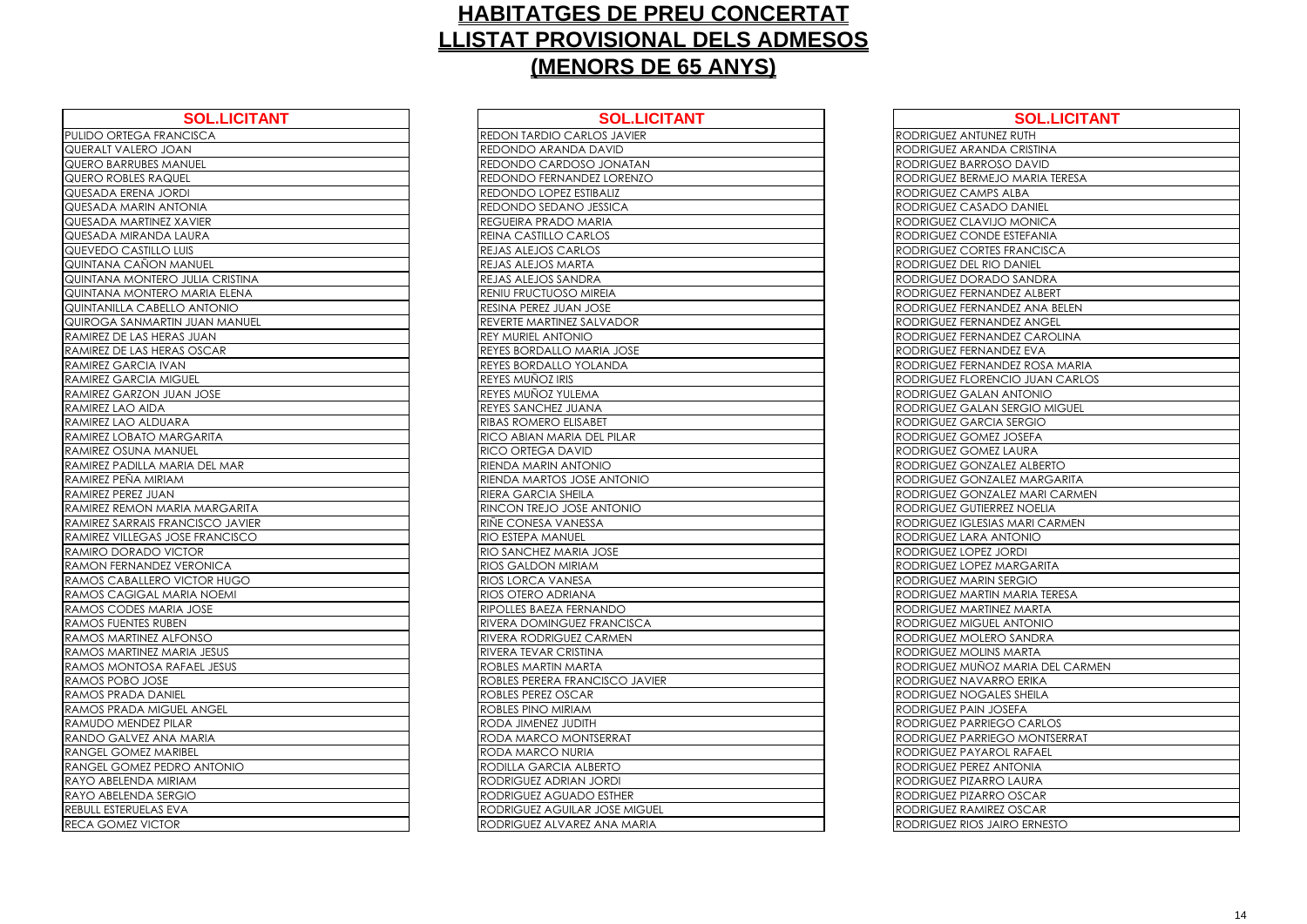| <b>SOL.LICITANT</b>             | <b>SOL.LI</b>                |
|---------------------------------|------------------------------|
| RODRIGUEZ RODRIGUEZ BEGOÑA      | ROS GARCIA ALBERT            |
| RODRIGUEZ RODRIGUEZ JAVIER      | ROS GARCIA GLORIA MARIA      |
| RODRIGUEZ ROSA JAVIER           | ROS JURADO ALEJANDRO         |
| RODRIGUEZ RUEDA NOELIA CAMELIA  | ROSA MARTIN HELENA           |
| RODRIGUEZ RUIZ ARANZAZU         | ROSA PEREZ MARIA DEL CARMEN  |
| RODRIGUEZ RUIZ LORENZO          | ROSADO ZORRILLA ANTONIO      |
| RODRIGUEZ SANCHEZ JOSE ANTONIO  | ROSALES MANOTA ANTONIA       |
| RODRIGUEZ SANCHEZ SONIA         | ROSSET VALLVERDU GUILLEM     |
| RODRIGUEZ TORRALBA MANUEL       | ROVIRA VALDERRAMA MANUEL     |
| RODRIGUEZ VILANOVA YOLANDA      | ROYO SANCHEZ CHRISTIAN       |
| ROJANO SANCHEZ VERONICA         | ROZAS GONZALEZ ANA VANESA    |
| ROJAS CASTAÑO SANTIAGO          | ROZAS GONZALEZ FRANCISCO JA  |
| ROJAS MORENO ANTONIO            | RUANO MARTINEZ JUAN          |
| ROJAS MORON ISABEL              | RUBIÑO PEÑA CRISTINA         |
| <b>ROJAS PANON ARACELI</b>      | <b>RUBIO CANO MIGUEL</b>     |
| ROJAS PAVON AMELIA              | RUBIO CANO NELIA             |
| ROJO ALEMAN EDUARDO             | RUBIO CHINCHILLA JUAN MANUE  |
| ROJO GONZALEZ JENIFER           | RUBIO COSTA MARC             |
| ROLDAN AYALA ALEJANDRO          | RUBIO GODOY SANDRA           |
| ROLDAN CEREZO TAMARA            | <b>RUBIO GONZALEZ MIGUEL</b> |
| ROLDAN ESPES MOISES             | RUBIO MARTINEZ JUAN CARLOS   |
| ROLDAN FERNANDEZ OLIVER         | RUBIO PEREZ JOSE FELIX       |
| ROLDAN FERNANDEZ RUTH           | RUBIO RODRIGUEZ FRANCISCO J. |
| ROLDAN MONTES RAQUEL            | RUEDA ZAFRA MONICA           |
| ROMERA CASTAÑEDA ALBERTO        | RUFO CARVAJAL LAURA DEL CAF  |
| ROMERA MONTES JESUS             | RUIBAL RODRIGUEZ EVA         |
| ROMERA OLLA SAMUEL              | RUIPEREZ CASERO DANIEL       |
| ROMERA PEDRET ROCIO             | RUIZ CARDENAS JUAN JOSE      |
| ROMERO ABRIL ARIADNA            | RUIZ CASTRO JOSE             |
| ROMERO CALLEJON CRISTINA        | RUIZ DE LA PAZ DOLORES       |
| ROMERO CASTRILLON ALBERTO       | RUIZ DELGADO CINTIA          |
| ROMERO COLCHERO JONATAN         | RUIZ DOMINGUEZ MARIA YOLANI  |
| ROMERO DE LA IGLESIA MIRIAM     | <b>RUIZ FERNANDEZ DAVID</b>  |
| ROMERO FUENTES MOISES           | RUIZ FERNANDEZ PEDRO JOSE    |
| ROMERO LUQUE SERGIO             | RUIZ GALLEGO NOELIA          |
| ROMERO MARTIN JUAN FRANCISCO    | <b>RUIZ GALLEGO VICTOR</b>   |
| ROMERO MECA JORGE               | RUIZ GARCIA Mª JOSE          |
| ROMERO MEJIAS ANTONIO ANGEL     | RUIZ IZQUIERDO JESSICA       |
| ROMERO MORAL RAFAELA            | RUIZ JIMENEZ Mª ANTONIA      |
| ROMERO PADILLA YOLANDA          | RUIZ JUDEZ ASUNCION          |
| ROMERO RIBAS FRANCISCO MIGUEL   | RUIZ LEON JUAN PEDRO         |
| ROMERO RIBAS MAIRA              | RUIZ MAÑAS RAUL              |
| ROMERO SEGUIN ISAAC             | RUIZ MONTOYA EMMA VANESSA    |
| ROMERO TORREJON MANUEL JOSE     | RUIZ NAVARRO FRANCISCO       |
| ROMERO TORRES SERGIO            | RUIZ NAVARRO VIRGINIA        |
| ROMERO VERA ANA BELEN           | RUIZ ORTEGA JUAN MANUEL      |
| ROMERO VICENTE MARIA INMACULADA | RUIZ ORTIGOSA MARIA PILAR    |
| ROMERO VILAR JORDI              | <b>RUIZ PASTOR CARMEN</b>    |
| ROMEU RODRIGUEZ SILVIA          | <b>RUIZ RODRIGUEZ CARLOS</b> |

| <b>SOL.LICITANT</b>     | <b>SOL.LICITANT</b>                     | <b>SOL.LICITANT</b>                    |
|-------------------------|-----------------------------------------|----------------------------------------|
| JEZ BEGOÑA              | <b>ROS GARCIA ALBERT</b>                | <b>RUIZ RODRIGUEZ JORDI</b>            |
| <b>JEZ JAVIER</b>       | <b>ROS GARCIA GLORIA MARIA</b>          | <b>RUIZ SANCHEZ JUAN CARLOS</b>        |
| VIER                    | <b>ROS JURADO ALEJANDRO</b>             | <b>RUIZ VALDIVIA JOSE ANDRES</b>       |
| <b>OELIA CAMELIA</b>    | <b>ROSA MARTIN HELENA</b>               | RUIZ VALDIVIA MARIA PAZ                |
| <b>NZAZU</b>            | <b>ROSA PEREZ MARIA DEL CARMEN</b>      | RUIZ VAZQUEZ PEDRO                     |
| ENZO                    | <b>ROSADO ZORRILLA ANTONIO</b>          | RUSTARAZO LOSADA SILVIA                |
| <b>JOSE ANTONIO</b>     | ROSALES MANOTA ANTONIA                  | SAAVEDRA ARDILA NATIVIDAD              |
| <b>SONIA</b>            | ROSSET VALLVERDU GUILLEM                | <b>SAAVEDRA RUIZ RAUL</b>              |
| A MANUEL                | ROVIRA VALDERRAMA MANUEL                | <b>SABADELL PEREZ CARLES</b>           |
| A YOLANDA               | <b>ROYO SANCHEZ CHRISTIAN</b>           | <b>SABATER MARTINEZ SILVIA</b>         |
| <b>ERONICA</b>          | ROZAS GONZALEZ ANA VANESA               | SABIDO PIÑERO JUAN RAMON               |
| <b>VTIAGO</b>           | <b>ROZAS GONZALEZ FRANCISCO JAVIER</b>  | SACRISTAN MORALES ANGEL                |
| <b>ONIO</b>             | <b>RUANO MARTINEZ JUAN</b>              | SACRISTAN MORALES INGRID               |
| EL                      | RUBIÑO PEÑA CRISTINA                    | <b>SALAS LOPEZ JAIME</b>               |
| ELI.                    | <b>RUBIO CANO MIGUEL</b>                | <b>SALAZAR RINCON LORENA</b>           |
| ΙA                      | <b>RUBIO CANO NELIA</b>                 | <b>SALCEDO SANCHEZ CRISTINA</b>        |
| RDO.                    | RUBIO CHINCHILLA JUAN MANUEL            | SALDAÑA MONTALBAN ANTONIO              |
| <b>IIFER</b>            | <b>RUBIO COSTA MARC</b>                 | SALGUERO HEREDIA ALEJANDRA             |
| <b>ANDRO</b>            | <b>RUBIO GODOY SANDRA</b>               | SALGUERO PEREA FRANCISCO JAVIER        |
| <b>AARA</b>             | <b>RUBIO GONZALEZ MIGUEL</b>            | SALGUERO POVEDANO SILVIA               |
| $\bar{S}$               | <b>RUBIO MARTINEZ JUAN CARLOS</b>       | <b>SALGUERO SERRANO MANUEL</b>         |
| <b>OLIVER</b>           | <b>RUBIO PEREZ JOSE FELIX</b>           | SALIDO JIMENEZ FRANCISCO JAVIER        |
| <b>RUTH</b>             | <b>RUBIO RODRIGUEZ FRANCISCO JAVIER</b> | SALINAS PUIG FRANCISCO JOSE            |
| QUEL                    | <b>RUEDA ZAFRA MONICA</b>               | SALLENT CUADRADO ISAAC                 |
| A ALBERTO               | <b>RUFO CARVAJAL LAURA DEL CARMEN</b>   | <b>SALMERON GOMEZ FELIX</b>            |
| SUS                     | <b>RUIBAL RODRIGUEZ EVA</b>             | SALVANS MALDONADO JAVIER               |
| EL                      | <b>RUIPEREZ CASERO DANIEL</b>           | <b>SALVANS SORRIBAS AROA</b>           |
| CIO                     | <b>RUIZ CARDENAS JUAN JOSE</b>          | <b>SAMOS DELGADO OMAR GABRIEL</b>      |
| <b>ANC</b>              | <b>RUIZ CASTRO JOSE</b>                 | <b>SAMOS LOPEZ ANA MARIA</b>           |
| <b>CRISTINA</b>         | <b>RUIZ DE LA PAZ DOLORES</b>           | <b>SAMOS MARTIN ANTONIO</b>            |
| <b>VALBERTO</b>         | <b>RUIZ DELGADO CINTIA</b>              | SAMOS MARTIN JOSE                      |
| JONATAN                 | <b>RUIZ DOMINGUEZ MARIA YOLANDA</b>     | SAMPEDRO MOLTO YOLANDA                 |
| <b>SIA MIRIAM</b>       | <b>RUIZ FERNANDEZ DAVID</b>             | SANABRIA MARTINEZ ADELMA               |
| DISES                   | <b>RUIZ FERNANDEZ PEDRO JOSE</b>        | <b>SANCHEZ ABRAHAM MIRIAN</b>          |
| $\overline{\mathsf{G}}$ | <b>RUIZ GALLEGO NOELIA</b>              | <b>SANCHEZ AMIGO JOSE</b>              |
| AN FRANCISCO            | <b>RUIZ GALLEGO VICTOR</b>              | <b>SANCHEZ AMIGO RAQUEL</b>            |
| ЭE                      | RUIZ GARCIA Mª JOSE                     | SANCHEZ ARCO PEDRO                     |
| <b>ONIO ANGEL</b>       | <b>RUIZ IZQUIERDO JESSICA</b>           | <b>SANCHEZ BERNAD NEREA</b>            |
| <b>AELA</b>             | RUIZ JIMENEZ Mª ANTONIA                 | <b>SANCHEZ CALABRIA ESTER</b>          |
| <b>LANDA</b>            | <b>RUIZ JUDEZ ASUNCION</b>              | SANCHEZ CAÑADAS OSCAR                  |
| <b>CISCO MIGUEL</b>     | <b>RUIZ LEON JUAN PEDRO</b>             | <b>SANCHEZ CARRASCAL MONTSERRAT</b>    |
| A                       | RUIZ MAÑAS RAUL                         | SANCHEZ DE LA RUBIA JOSE SALVADOR      |
| AС                      | RUIZ MONTOYA EMMA VANESSA               | <b>SANCHEZ DURAN JUAN ANDRES</b>       |
| MANUEL JOSE             | <b>RUIZ NAVARRO FRANCISCO</b>           | SANCHEZ ESPAÑA YOLANDA                 |
| <b>GIO</b>              | <b>RUIZ NAVARRO VIRGINIA</b>            | <b>SANCHEZ FERNANDEZ JESUS</b>         |
| <b>BELEN</b>            | <b>RUIZ ORTEGA JUAN MANUEL</b>          | SANCHEZ FERNANDEZ YOLANDA              |
| ARIA INMACULADA         | <b>RUIZ ORTIGOSA MARIA PILAR</b>        | <b>SANCHEZ FLORES ALEX</b>             |
|                         | <b>RUIZ PASTOR CARMEN</b>               | <b>SANCHEZ FLORES LIDIA</b>            |
| <b>ILVIA</b>            | <b>RUIZ RODRIGUEZ CARLOS</b>            | <b>SANCHEZ GARCIA MARIA DEL CARMEN</b> |

| RUIZ RODRIGUEZ                      |
|-------------------------------------|
| RUIZ SANCHEZ JU                     |
| RUIZ VALDIVIA JO                    |
| RUIZ VALDIVIA M.                    |
| RUIZ VAZQUEZ PE                     |
| RUSTARAZO LOSA                      |
| SAAVEDRA ARDII                      |
| SAAVEDRA RUIZ F                     |
| SABADELL PEREZ                      |
| <b>SABATER MARTIN</b>               |
| SABIDO PIÑERO .                     |
| SACRISTAN MOR,                      |
| SACRISTAN MOR                       |
| SALAS LOPEZ JAII                    |
| SALAZAR RINCOI                      |
| SALCEDO SANCH                       |
| SALDAÑA MONT,                       |
| SALGUERO HEREI                      |
| <b>SALGUERO PEREA</b>               |
| <u>SALGUERO POVE</u>                |
| <b>SALGUERO SERRA</b>               |
| SALIDO JIMENEZ                      |
| SALINAS PUIG FR                     |
| SALLENT CUADRA                      |
| SALMERON GOM                        |
| <u>SALVANS MALDC</u>                |
| <b>SALVANS SORRIB</b>               |
| <b>SAMOS DELGAD</b>                 |
| SAMOS LOPEZ AN                      |
| <u>SAMOS MARTIN A</u>               |
| SAMOS MARTIN J                      |
| SAMPEDRO MOLT                       |
| SANABRIA MARTI                      |
| SANCHEZ ABRAH                       |
| SANCHEZ AMIGC                       |
| <b>HEZ AMIGC</b><br>SANC<br>SANCHEZ |
| ARCO<br>SANCHEZ BERNAI              |
| SANCHEZ CALAB                       |
| SANCHEZ CAÑAI                       |
| :HEZ<br>ARRA:<br>SANC<br>C          |
| SANCHEZ DE LA F                     |
| SANCHEZ DURAN                       |
| SANCHEZ ESPAN,                      |
| SANCHEZ FERNAI                      |
| SANCHEZ FERNAI                      |
| SANCHEZ FLORES                      |
| SANCHEZ FLORES                      |
| SANCHEZ GARCI.                      |
|                                     |

| <b>SOL.LICITANT</b>       |
|---------------------------|
| <b>ORDI</b>               |
| <b>IN CARLOS</b>          |
| SE ANDRES                 |
| RIA PAZ                   |
| )RO                       |
| DA SILVIA                 |
| A NATIVIDAD               |
| AUL                       |
| <b>CARLES</b>             |
| Z SILVIA                  |
| JAN RAMON                 |
| LES ANGEL                 |
| <b>LES INGRID</b>         |
| ١Ē                        |
| LORENA                    |
| EZ CRISTINA               |
| <b>LBAN ANTONIO</b>       |
| IA ALEJANDRA              |
| <b>FRANCISCO JAVIER</b>   |
| <b>DANO SILVIA</b>        |
| NO MANUEL                 |
| RANCISCO JAVIER           |
| NCISCO JOSE               |
| DO ISAAC                  |
| EZ FELIX                  |
| <b>VADO JAVIER</b>        |
| S AROA                    |
| <b>OMAR GABRIEL</b>       |
| A MARIA                   |
| NTONIO                    |
| <b>OSE</b>                |
| O YOLANDA                 |
| <b>IEZ ADELMA</b>         |
| <b>M MIRIAN</b>           |
| <b>JOSE</b>               |
| <b>RAQUEL</b>             |
| <b>EDRO</b>               |
| NEREA                     |
| <b>IA ESTER</b>           |
| AS OSCAR                  |
| <b>CAL MONTSERRAT</b>     |
| <b>JBIA JOSE SALVADOR</b> |
| <b>JUAN ANDRES</b>        |
| YOLANDA                   |
| DEZ JESUS                 |
| <b>DEZ YOLANDA</b>        |
| ALEX                      |
| LIDIA                     |
| MARIA DEL CARMEN          |
|                           |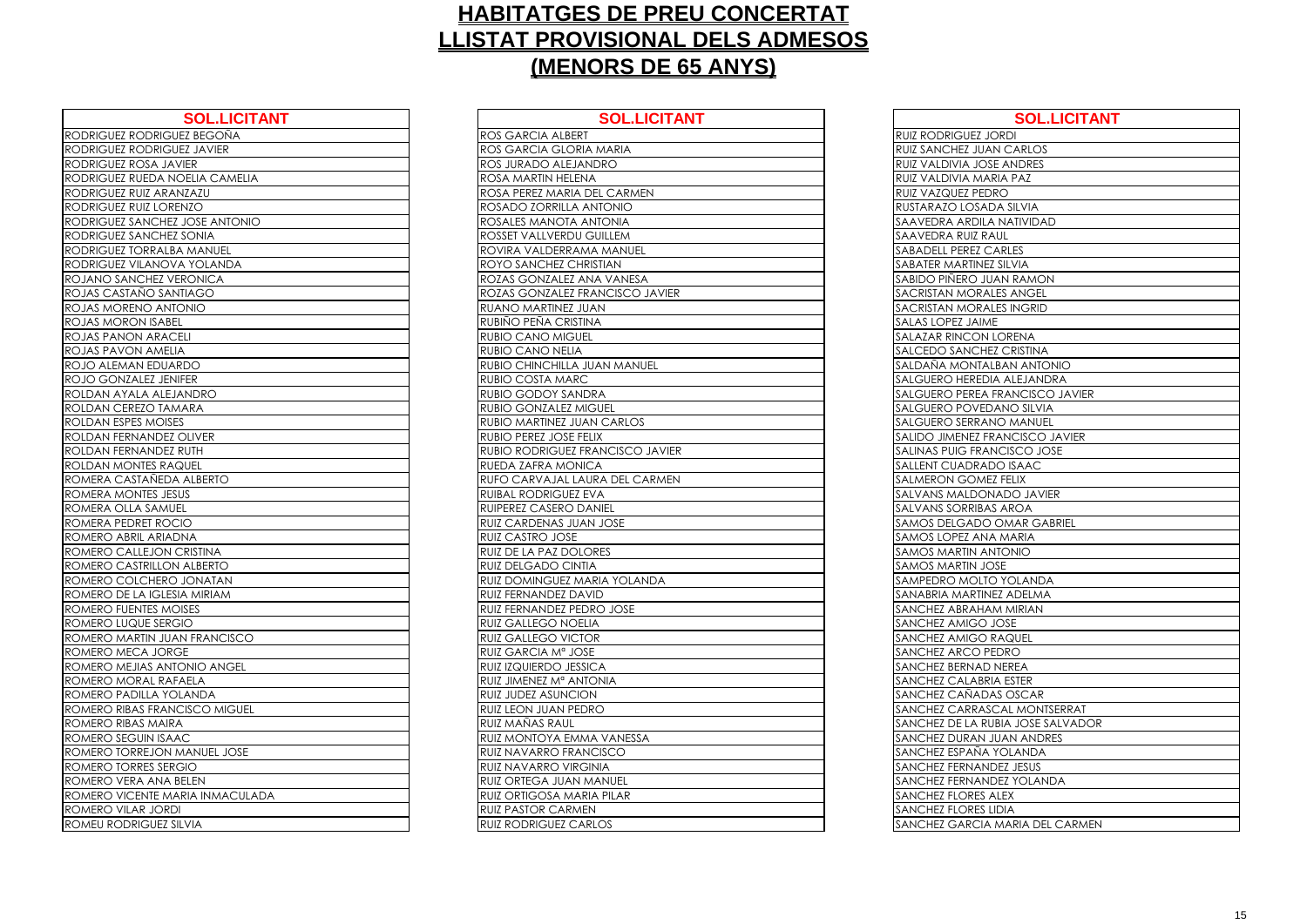| <b>SOL.LICITANT</b>                | <b>SOL.LICITA</b>                  |
|------------------------------------|------------------------------------|
| SANCHEZ GARCIA SERGIO              | SANTIAGO GONZALEZ SONIA            |
| SANCHEZ GOMEZ MARI CARMEN          | SANTIAGO RAYO MARIA JOSE           |
| SANCHEZ GONZALEZ JAVIER            | <b>SANTIN OQUILLAS PABLO</b>       |
| SANCHEZ HILARIO SERGIO             | SANTOS BARRIOS SANDRA              |
| SANCHEZ HURTADO ROSA MARIA         | SANTOS DIAZ FRANCISCO ANDRES       |
| SANCHEZ INIESTA EXUPERIO           | SANTOS FERNANDEZ MARIA CARMEN      |
| SANCHEZ JIMENEZ JOAQUIN            | SANTOS MORENO ALICIA               |
| SANCHEZ JIMENEZ JOSE ANTONIO       | SANTOS TARREGA SILVIA              |
| SANCHEZ LABADO FRANCISCO           | <b>SANZ JIMENEZ PAULA</b>          |
| SANCHEZ LOPEZ JAVIER               | SARABIA GOMEZ MARIA DEL CARMEN     |
| SANCHEZ MARQUEZ BRIAN              | SARABIA GOMEZ MIGUEL ANGEL         |
| SANCHEZ MARTINEZ JORGE             | SARMIENTO MIGUELES MARIA DEL MAR   |
| SANCHEZ MOLINA LOURDES             | SARO OTS XENIA                     |
| SANCHEZ MORALES MARIA DEL CARMEN   | <b>SAYAGO GARCIA PILAR</b>         |
| SANCHEZ MORALES PABLO              | SECADURAS ALVAREZ SILVIA           |
| SANCHEZ NAVARRO MONTSERRAT         | SEDANO GARCIA CASILDA              |
| SANCHEZ NORIEGA ALEJANDRO          | SEDEÑO BAEZA MIGUEL ANGEL          |
| SANCHEZ NUNEZ JENIFER              | SEDEÑO BAEZA MONICA                |
| SANCHEZ NUNEZ MARIA YOLANDA        | <b>SEGARRA MUJICA MARIA ISABEL</b> |
| SANCHEZ PEREZ FRANCISCO            | <b>SEGURA ALAMEDA SONIA</b>        |
| SANCHEZ PEREZ SILVIA               | <b>SEGURA CHICA LEONOR</b>         |
| SANCHEZ PINTO EVA                  | SEGURA FRANCO FRANCISCO JAVIER     |
| SANCHEZ PINTO ISAAC                | SEGURA FRANCO IVAN                 |
| SANCHEZ POYATO MARIA DOLORES       | SEGURA MOZO YOLANDA                |
| SANCHEZ PRADOS CARMEN              | SELVA MONTE MARIA JOSE             |
| SANCHEZ PUERTAS JOAQUIN            | <b>SENIT GARCIA JUAN FELIX</b>     |
| SANCHEZ RAMAL MANUEL               | SEOANE RODRIGUEZ ESTRELLA MARIA    |
| SANCHEZ REBOLLEDO SONIA            | <b>SEPULVEDA BERNAL DAVID</b>      |
| SANCHEZ REYERO MONTSERRAT          | SERNA LOPEZ EUSEBIO VICENTE        |
| <b>SANCHEZ RUIZ CARLOS</b>         | SERRADILLA MAGARZO MARC            |
| SANCHEZ SANCHEZ ALBERTO            | <b>SERRALLE RIOS ALBERT</b>        |
| SANCHEZ SORIANO EUGENIO            | SERRANO CABRERA JORDI              |
| SANCHEZ TARANCON MIGUEL ANGEL      | <b>SERRANO CARRASCO DAVID</b>      |
| SANCHO DELGADO NURIA               | <b>SERRANO CEBRIAN PEDRO DAVID</b> |
| SANDOVAL FERNANDEZ JUAN            | <b>SERRANO FUENTES JAVIER</b>      |
| SANDOVAL HIDALGO ALBERTO           | SERRANO GABARDINO CARLOS JOSE      |
| SANGUESA ESPINOSA FERNANDO         | <b>SERRANO GARCIA ELISABET</b>     |
| SANGUINO ROMERO YOLANDA            | <b>SERRANO GARCIA VERONICA</b>     |
| <b>SANS BRIALES PEDRO</b>          | SERRANO HERVAS CRISTINA            |
| SANS CUEVAS JUAN JOSE              | SERRANO MARIN JUAN                 |
| SANTAELLA CACHINERO FRANCISCO JOSE | <b>SERRANO MARIN MARGARITA</b>     |
| SANTAMARIA BAYES SERGIO            | SERRANO MORENO ANTONIA             |
| SANTAMARIA VIDAL ALBERTO           | <b>SERRANO PAREDES LORENA</b>      |
| SANTANA ARBOS IVAN                 | SERRANO PEREZ JUAN                 |
| SANTANA NUÑEZ JORGE                | SERRANO ZOROA SONIA                |
| SANTANA NUÑEZ ROBERTO              | <b>SEVILLA GUERRA SONIA</b>        |
| SANTANA SANCHEZ MONTSERRAT         | SICILIA CAPDEVILA ARIADNA          |
| SANTIAGO GARCIA SERGI              | SICILIA PASCUAL JOSE MANUEL        |
| SANTIAGO GARRIDO PATROCINIO        | SICILIA POLO ENRIQUE               |

| <b>SOL.LICITANT</b>        | <b>SOL.LICITANT</b>              | <b>SOL.LICITANT</b>                      |
|----------------------------|----------------------------------|------------------------------------------|
| SERGIO                     | SANTIAGO GONZALEZ SONIA          | SIERRA CASTAÑO MARIA MONTSERRAT          |
| <b>AARI CARMEN</b>         | SANTIAGO RAYO MARIA JOSE         | <b>SILES LOPEZ RUT</b>                   |
| EZ JAVIER                  | <b>SANTIN OQUILLAS PABLO</b>     | <b>SILGADO GOMEZ ANTONIO</b>             |
| <b>ERGIO</b>               | SANTOS BARRIOS SANDRA            | <b>SILGADO TIENDA DESIREE</b>            |
| ) ROSA MARIA               | SANTOS DIAZ FRANCISCO ANDRES     | SILLERAS SOLER MARCOS                    |
| <b>KUPERIO</b>             | SANTOS FERNANDEZ MARIA CARMEN    | <b>SIMON BERNAL MARIA ISABEL</b>         |
| <b>MIUDAOL</b>             | <b>SANTOS MORENO ALICIA</b>      | <b>SIMON MOLINA ANA</b>                  |
| <b>JOSE ANTONIO</b>        | SANTOS TARREGA SILVIA            | <b>SIMON RAMOS MARIA DE LOS ANGELES</b>  |
| <b>FRANCISCO</b>           | SANZ JIMENEZ PAULA               | <b>SOCIAS HIGUERAS PERE</b>              |
| <b>VIER</b>                | SARABIA GOMEZ MARIA DEL CARMEN   | SODY GAÑAN INMA                          |
| Z BRIAN                    | SARABIA GOMEZ MIGUEL ANGEL       | SODY GAÑAN JOSE ANTONIO                  |
| <b>JORGE</b>               | SARMIENTO MIGUELES MARIA DEL MAR | <b>SOLA MARTINEZ JESUS</b>               |
| <b>LOURDES</b>             | <b>SARO OTS XENIA</b>            | SOLANA ROLANIA JORGE JUAN                |
| <b>MARIA DEL CARMEN</b>    | <b>SAYAGO GARCIA PILAR</b>       | <b>SOLANA ROLANIA SONIA</b>              |
| SPABLO                     | SECADURAS ALVAREZ SILVIA         | SORIANO GARCIA MONTSERRAT                |
| O MONTSERRAT               | SEDANO GARCIA CASILDA            | <b>SORIANO VILLEN EVA</b>                |
| <b>ALEJANDRO</b>           | SEDEÑO BAEZA MIGUEL ANGEL        | <b>SOTO CARRION ELISABET</b>             |
| NIFER                      | SEDEÑO BAEZA MONICA              | <b>SOTO CARRION MIGUEL ANGEL</b>         |
| <b>ARIA YOLANDA</b>        | SEGARRA MUJICA MARIA ISABEL      | <b>SOTO SANCHO MIGUEL ANGEL</b>          |
| ANCISCO                    | SEGURA ALAMEDA SONIA             | <b>SUAREZ CARRASCO CRISTINA</b>          |
| VIA                        | <b>SEGURA CHICA LEONOR</b>       | <b>SUAREZ GONZALEZ JAVIER</b>            |
| A                          | SEGURA FRANCO FRANCISCO JAVIER   | <b>SUAREZ JIMENEZ SONIA</b>              |
| <b>AC</b>                  | SEGURA FRANCO IVAN               | <b>SUAREZ JORGE JUAN</b>                 |
| <b>MARIA DOLORES</b>       | SEGURA MOZO YOLANDA              | <b>SUAREZ MORCILLO DANIEL</b>            |
| CARMEN                     | SELVA MONTE MARIA JOSE           | <b>SUAREZ PIZARRO ANTONIO LUIS</b>       |
| <b>JOAQUIN</b>             | SENIT GARCIA JUAN FELIX          | TABUENCA VIÑARAS ISAAC                   |
| <b>ANUEL</b>               | SEOANE RODRIGUEZ ESTRELLA MARIA  | TABUENCA VIÑARAS MARIA ESTHER            |
| <b>DO SONIA</b>            | SEPULVEDA BERNAL DAVID           | <b>TALAVERA HIGUERA ALICIA</b>           |
| MONTSERRAT                 | SERNA LOPEZ EUSEBIO VICENTE      | <b>TALIBI ACHRAF</b>                     |
| LOS                        | SERRADILLA MAGARZO MARC          | <b>TALIBI MOHAMED</b>                    |
| ALBERTO                    | SERRALLE RIOS ALBERT             | <b>TAMARAL TORRES CRISTINA</b>           |
| <b>EUGENIO</b>             | SERRANO CABRERA JORDI            | <b>TAMAYO PICON MARI CARMEN</b>          |
| ON MIGUEL ANGEL            | SERRANO CARRASCO DAVID           | <b>TAMAYO PICON MIGUEL</b>               |
| ) NURIA                    | SERRANO CEBRIAN PEDRO DAVID      | <b>TAMAYO PICON SERGIO</b>               |
| <b>NDEZ JUAN</b>           | SERRANO FUENTES JAVIER           | TAPIA GRILLO FELIX ADOLFO                |
| <b>GO ALBERTO</b>          | SERRANO GABARDINO CARLOS JOSE    | <b>TAPIAS GONZALEZ JONATAN</b>           |
| SA FERNANDO                | SERRANO GARCIA ELISABET          | <b>TARONCHER RODRIGUEZ ISAMAEL</b>       |
| O YOLANDA                  | SERRANO GARCIA VERONICA          | <b>TARONCHER RODRIGUEZ MARIA ANGELES</b> |
| $\circ$                    | SERRANO HERVAS CRISTINA          | <b>TARRASON DIAZ ALBA</b>                |
| <b>JOSE</b>                | SERRANO MARIN JUAN               | <b>TEBAR LANDETE PEDRO</b>               |
| <b>VERO FRANCISCO JOSE</b> | SERRANO MARIN MARGARITA          | <b>TEJERINA TRUJILLO MARIA LAURA</b>     |
| S SERGIO                   | SERRANO MORENO ANTONIA           | <b>TELOUANI SAIDA</b>                    |
| L ALBERTO                  | SERRANO PAREDES LORENA           | <b>TERCERO BRAVO LIDIA</b>               |
| 'AN                        | SERRANO PEREZ JUAN               | <b>TERUEL BARAHONA CARMEN</b>            |
| <b>ORGE</b>                | SERRANO ZOROA SONIA              | <b>ITERUELO DE LUIS MIGUEL ANGEL</b>     |
| OBERTO                     | SEVILLA GUERRA SONIA             | <b>TIENDA DIAZ JOAQUIN</b>               |
| <b>MONTSERRAT</b>          | SICILIA CAPDEVILA ARIADNA        | <b>TIENDA VERGARA TANIA</b>              |
| <b>SERGI</b>               | SICILIA PASCUAL JOSE MANUEL      | <b>TIRADO RODRIGUEZ NOELIA</b>           |
| O PATROCINIO               | <b>SICILIA POLO ENRIQUE</b>      | <b>TIRADO SORIANO FRANCISCO</b>          |

| SIERRA CASTAÑO                               |
|----------------------------------------------|
| SILES LOPEZ RUT                              |
| SILGADO GOME                                 |
| <b>SILGADO TIENDA</b>                        |
| SILLERAS SOLER N                             |
| SIMON BERNAL N                               |
| SIMON MOLINA                                 |
| SIMON RAMOS N                                |
| SOCIAS HIGUERA                               |
| <u>SODY GAÑAN IN</u>                         |
| <u>SODY GAÑAN JO</u>                         |
| SOLA MARTINEZ.                               |
| <b>SOLANA ROLANI</b>                         |
| <b>SOLANA ROLANI</b>                         |
| DRIANO GARCI<br>SC                           |
| <b>SORIANO VILLEN</b>                        |
| SOTO CARRION I                               |
| SOTO CARRION                                 |
| SOTO SANCHO M                                |
| SUAREZ CARRAS                                |
| SUAREZ GONZAL                                |
| SUAREZ JIMENEZ                               |
| SUAREZ JORGE J                               |
| <b>SUAREZ MORCILL</b>                        |
| <b>SUAREZ PIZARRO</b>                        |
| TABUENCA VIÑA                                |
| TABUENCA VIÑA                                |
| <b>TALAVERA HIGUE</b>                        |
| <b>TALIBI ACHRAF</b>                         |
| <b>TALIBI MOHAMED</b>                        |
| <b>TAMARAL TORRE</b>                         |
| <b>TAMAYO PICON</b>                          |
| <b>TAMAYO PICON</b>                          |
| <b>TAMAYO PICON</b>                          |
| <b>TAPIA GRILLO FEI</b>                      |
| <b>TAPIAS GONZALE</b>                        |
| <u>TARONCHER ROI</u>                         |
| <u>TARONCHER ROI</u><br><b>TARRASON DIAZ</b> |
| <b>TEBAR LANDETE F</b>                       |
| TEJERINA TRUJILL                             |
| <b>TELOUANI SAIDA</b>                        |
| TERCERO BRAVC                                |
| <b>RUEL BARAHOI</b><br>ſE                    |
| <b>TERUELO DE LUIS</b>                       |
| <b>TIENDA DIAZ JOA</b>                       |
| <b>TIENDA VERGAR/</b>                        |
| <b>TIRADO RODRIGI</b>                        |
| <b>TIRADO SORIANO</b>                        |
|                                              |

| <b>SOL.LICITANT</b>  |
|----------------------|
|                      |
| MARIA MONTSERRAT     |
|                      |
| <b>ANTONIO</b>       |
| <b>DESIREE</b>       |
| ARCOS                |
| ARIA ISABEL          |
| <b>NA</b>            |
| ARIA DE LOS ANGELES  |
| <b>PERE</b>          |
| ٨A                   |
| SE ANTONIO           |
| <u>ESUS</u>          |
| JORGE JUAN           |
| SONIA                |
| <b>MONTSERRAT</b>    |
| VA:                  |
| <b>ISABET</b>        |
| <b>IGUEL ANGEL</b>   |
| <b>GUEL ANGEL</b>    |
| O CRISTINA           |
| Z JAVIER             |
| <b>ONIA</b>          |
| AN                   |
| D DANIEL             |
| <b>NTONIO LUIS</b>   |
| AS ISAAC             |
| AS MARIA ESTHER      |
| A ALICIA             |
|                      |
|                      |
| <b>CRISTINA</b>      |
| <b>AARI CARMEN</b>   |
| <b>AIGUEL</b>        |
| ERGIO                |
| X ADOLFO             |
| <b>JONATAN</b>       |
| RIGUEZ ISAMAEL       |
| RIGUEZ MARIA ANGELES |
| LBA                  |
| :DRO                 |
| <b>MARIA LAURA</b>   |
|                      |
| IDIA                 |
| A CARMEN             |
| <b>IIGUEL ANGEL</b>  |
| NIUQ                 |
| <b>TANIA</b>         |
| EZ NOELIA            |
| <b>FRANCISCO</b>     |